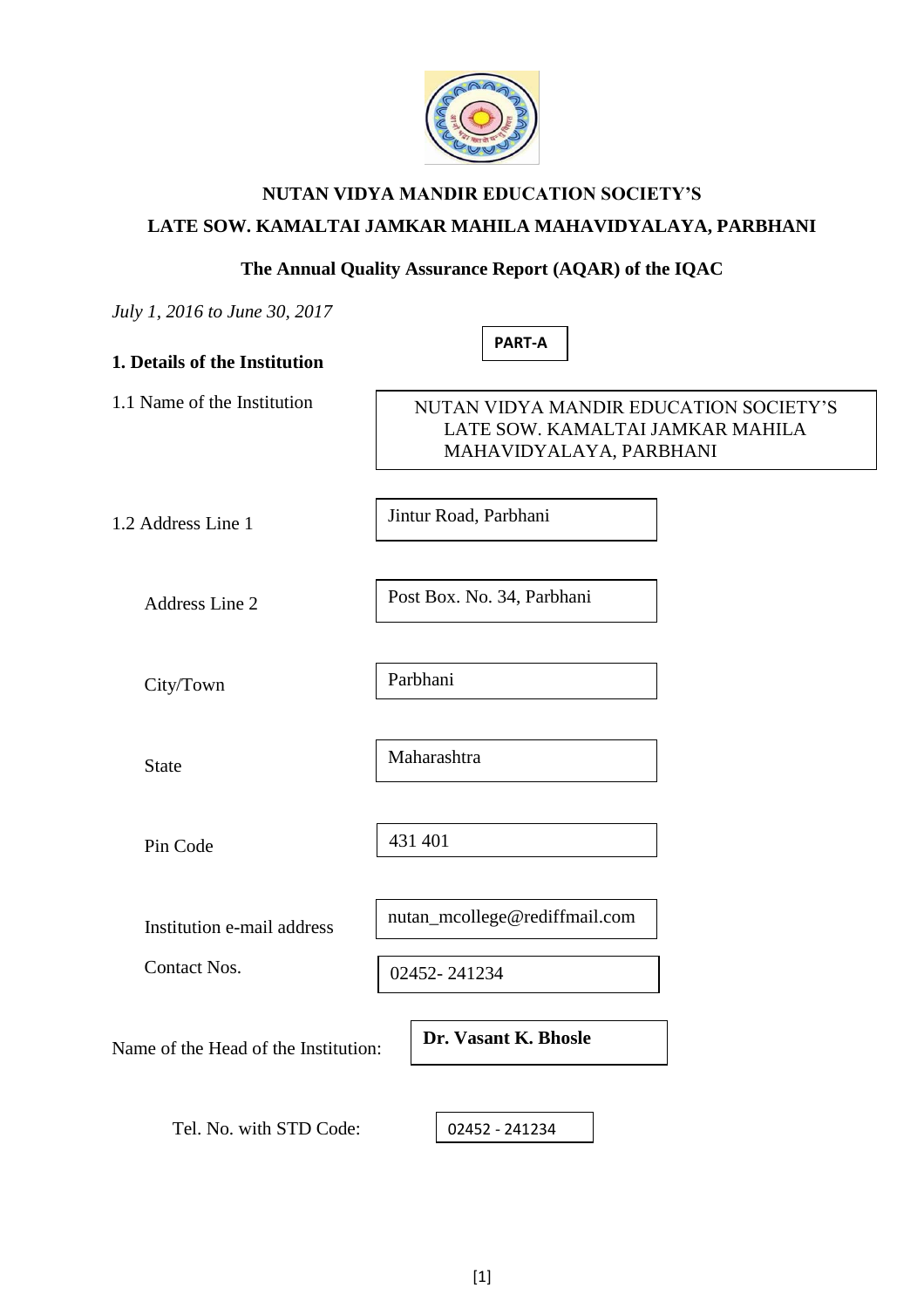| Mobile:                                                                                                                                                                                            |             | 9423143837                                     |                              |                        |  |  |
|----------------------------------------------------------------------------------------------------------------------------------------------------------------------------------------------------|-------------|------------------------------------------------|------------------------------|------------------------|--|--|
| Name of the IQAC Co-ordinator:                                                                                                                                                                     |             |                                                | Dr. Devidas R. Bhagwat       |                        |  |  |
| Mobile:                                                                                                                                                                                            |             | 9423142956                                     |                              |                        |  |  |
| IQAC e-mail address:                                                                                                                                                                               |             | drbhagwat29@gmail.com                          |                              |                        |  |  |
| 1.3 NAAC Track ID(For ex. MHCOGN 18879)                                                                                                                                                            |             |                                                | <b>MHCOGN - 13350</b>        |                        |  |  |
| 1.4 NAAC Executive Committee No. & Date:<br>(For Example EC/32/A&A/143 dated 3-5-2004.<br>This EC no. is available in the right corner- bottom<br>of your institution's Accreditation Certificate) |             |                                                | EC/62/RAR/051 dated 5/1/2013 |                        |  |  |
| 1.5 Website address:                                                                                                                                                                               |             | www.lskjmm.com<br>www.nymes.com                |                              |                        |  |  |
| Web-link of the AQAR:                                                                                                                                                                              | 17.pdf      | http://www.lskjmm.com/documentation/AQAR-2016- |                              |                        |  |  |
| For ex. http://www.ladykeanecollege.edu.in/AQAR2012-13.doc<br>1.6 Accreditation Details                                                                                                            |             |                                                |                              |                        |  |  |
| Sl. No.<br>Cycle<br>Grade                                                                                                                                                                          | <b>CGPA</b> | Year of<br>Accreditation                       |                              | <b>Validity Period</b> |  |  |
| $1st$ Cycle<br>$B+$<br>$\mathbf{1}$                                                                                                                                                                |             | 2004                                           |                              | 5 years                |  |  |
| $\overline{2}$<br>$2nd$ Cycle<br>A                                                                                                                                                                 | 3.02        | 2013                                           |                              | 5 years                |  |  |
| 1.7 Date of Establishment of IQAC : DD/MM/YYYY                                                                                                                                                     |             |                                                | 28/06/2008                   |                        |  |  |
| 1.8 AQAR for the year (for example 2010-11)                                                                                                                                                        |             |                                                | 2016-17                      |                        |  |  |
| 1.9 Details of the previous year's AQAR submitted to NAAC after the latest Assessment and<br>Accreditation by NAAC ((for example AQAR 2010-11 submitted to NAAC on 12-10-2011)                     |             |                                                |                              |                        |  |  |

9423143837

- i. AQAR 2012-13 submitted to NAAC on 28/02/2014 (**online**)
- ii. AQAR 2013-14 submitted to NAAC on 08/03/2016 (**By E-mail**)
- iii. AQAR 2014-15 submitted to NAAC on 29/04/2016 (**By E-mail**)
- iv. AQAR 2015-16 submitted to NAAC on 30/09/2016 (**By E-mail**)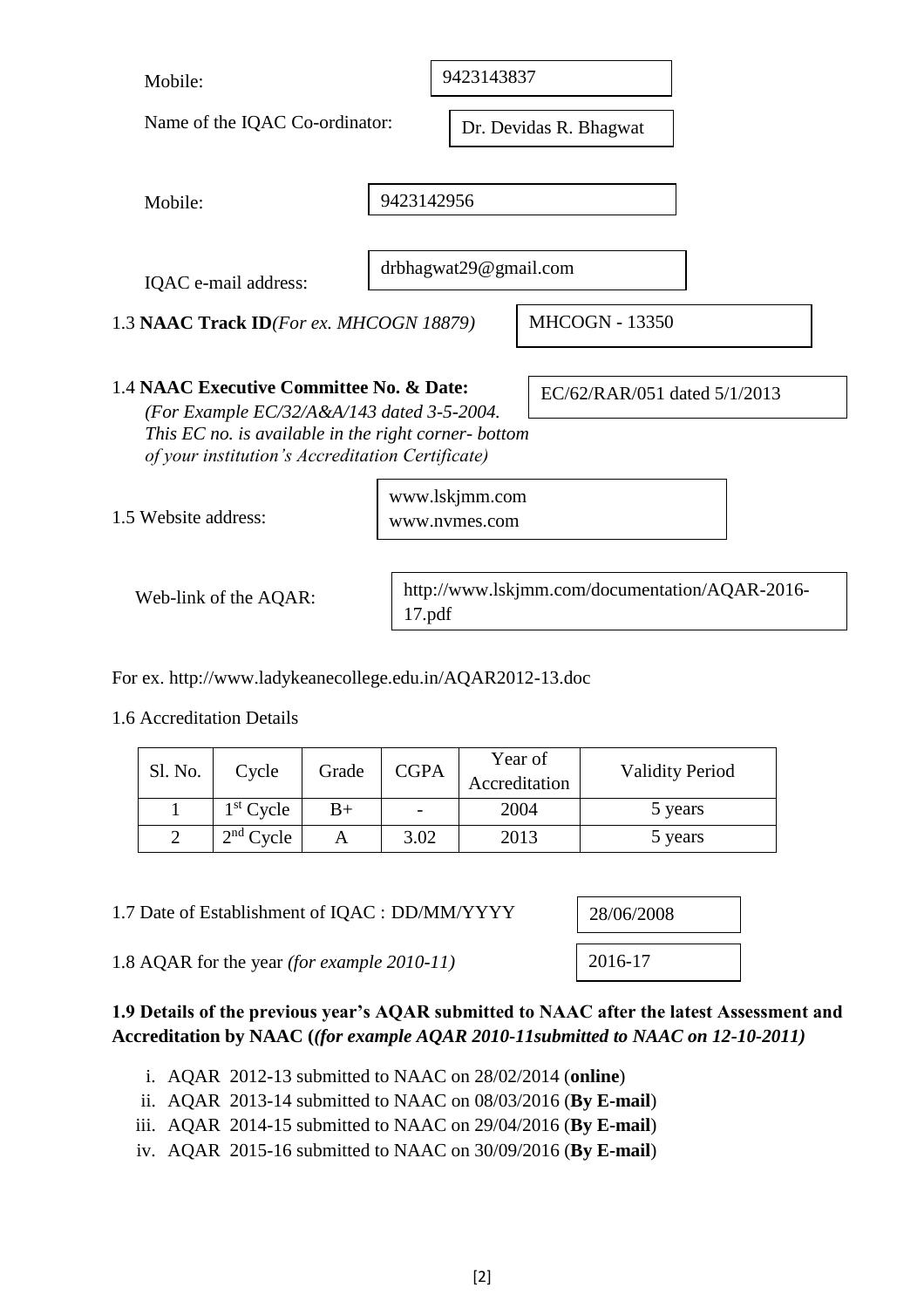# **1.10 Institutional Status**

| University                                                 | Deemed<br>Central<br>Private<br><b>State</b>                                                                                                     |
|------------------------------------------------------------|--------------------------------------------------------------------------------------------------------------------------------------------------|
| <b>Affiliated College</b>                                  | Yes<br>N <sub>0</sub>                                                                                                                            |
| <b>Constituent College</b>                                 | Yes<br>N <sub>0</sub>                                                                                                                            |
| Autonomous college of UGC                                  | N <sub>0</sub><br>Yes                                                                                                                            |
| Regulatory Agency approved Institution                     | N <sub>o</sub><br>Yes                                                                                                                            |
| (eg. AICTE, BCI, MCI, PCI, NCI)                            |                                                                                                                                                  |
| Type of Institution Co-education                           | $Men$ $\Box$<br>Women $\sqrt{}$                                                                                                                  |
|                                                            | Rural<br>Tribal<br>Urban<br>V                                                                                                                    |
| <b>Financial Status</b>                                    | UGC $2(f)$<br><b>UGC 12B</b><br>Grant-in-aid                                                                                                     |
|                                                            | <b>Totally Self-financing</b><br>Grant-in-aid $+$ Self Financing<br>$\sqrt{}$                                                                    |
| 1.11 Type of Faculty/Programme                             |                                                                                                                                                  |
| Science<br>Arts                                            | PEI (Phys Edu)<br>Commerce<br>Law                                                                                                                |
| $TEI$ (Edu) $\lceil$<br>Engineering                        | <b>Health Science</b><br>Management                                                                                                              |
| Others (Specify)                                           | Computer Science, B. Voc. Fashion Technology and B. Voc.<br>Information Technology, UGC - Career Oriented Courses-02,<br>Certificate Courses- 03 |
| 1.12 Name of the Affiliating University (for the Colleges) | Swami Ramanand Teerth<br>Marathwada University, Nanded                                                                                           |
|                                                            | 1.13 Special status conferred by Central/State Government—UGC /CSIR/DST/DBT/ICMR etc                                                             |
|                                                            | Autonomy by State/Central Govt. / University<br>N.A.                                                                                             |
| University with Potential for Excellence                   | <b>UGC-CPE</b><br>N.A.                                                                                                                           |
| <b>DST Star Scheme</b>                                     | N.A.<br>N.A.<br><b>UGC-CE</b>                                                                                                                    |

يم<br>.

N.A

N.A.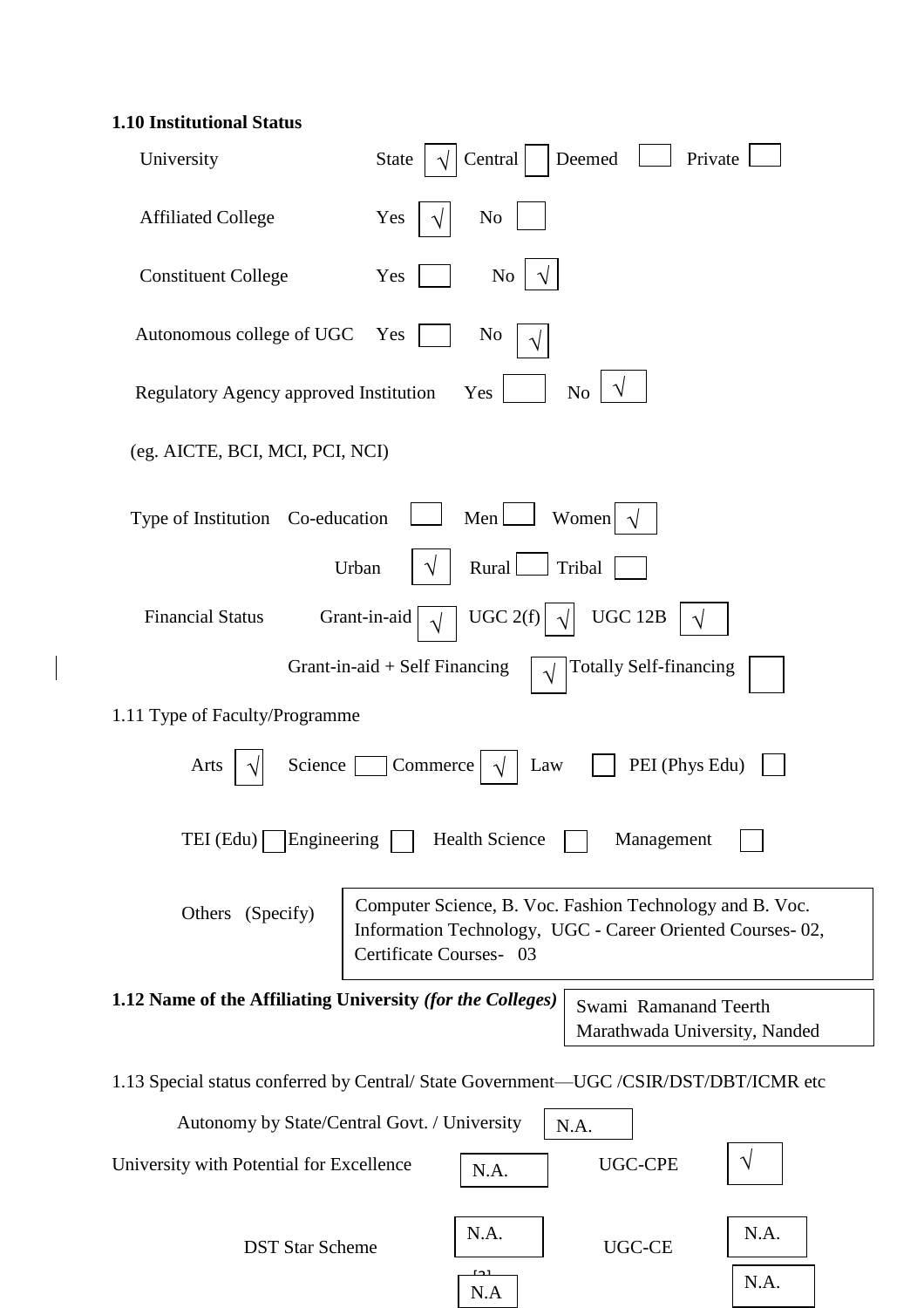UGC-Special Assistance Programme DST-FIST



# **2. IQAC Composition and Activities**

2.1 No. of Teachers 2.2 No. of Administrative/Technical staff 2.3 No. of students 2.4 No. of Management representatives 2.5 No. of Alumni 2. 6 No. of any other stakeholder and community representatives 2.7 No. of Employers/ Industrialists 2.8 No. of other External Experts 2.9 Total No. of members 2.10 No. of IQAC meetings held 2.11 No. of meetings with various stakeholders: No  $\boxed{07}$  Faculty Non-Teaching Staff Students  $\begin{array}{|c|c|c|}\n\hline\n02\n\end{array}$  Alumni  $\begin{array}{|c|c|c|}\n\hline\n01\n\end{array}$  Others 2.12 Has IQAC received any funding from UGC during the year?  $Yes$   $\vert$  No If yes, mention the amount 07 02 01 01 06 02 01 01 17 04 04  $02 \left[ \frac{\text{Atunim}}{01} \right] 01 \left[ \frac{\text{Outim}}{01} \right]$ √ 02 07

2.13Seminars and Conferences (only quality related)

(i) No. of Seminars/Conferences/ Workshops/Symposia organized by the IQAC

| Total Nos.      | 01<br><b>Institution Level</b><br>International<br>National<br>State                                                                                                                                                                                               |
|-----------------|--------------------------------------------------------------------------------------------------------------------------------------------------------------------------------------------------------------------------------------------------------------------|
| $(ii)$ Themes : | ' Mahila Sarpanch Parishad ' 9.07.2016<br>• One Day Seminar on 'Fashion Technology: Problems & Issues<br>'26.02.2017<br>• One Day Seminar on 'Website Development Using PHP & MY<br>SQL .23.03.2017<br>• One Day Seminar on 'Creativity is Everywhere ' 28.04.2017 |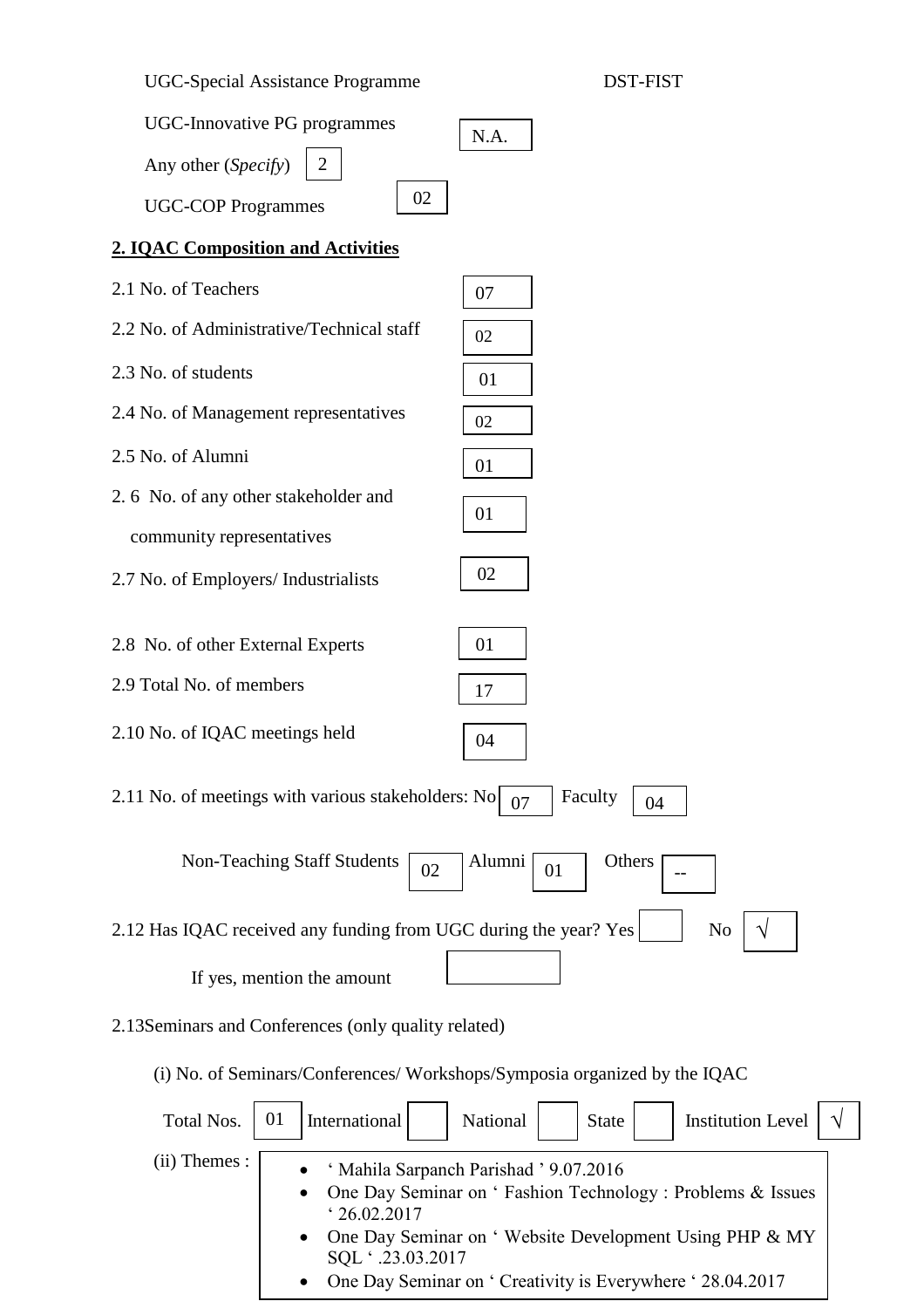# **2.14 Significant Activities and contributions made by IQAC**

The IQAC promoted various Departments for executing the following activities and enforce them to give their contribution for enhancing the quality and proper functioning of the institution. It is as follows:

- The institution has organized students induction or welcome programme for newly admitted students to make them familiar to the College Campus, various activities etc.
- Started Certificate Courses such as Certificate Course in Spoken English, Certificate Course in Yoga and Certificate Course in Arabic Language.
- IQAC promoted the faculty members for undertaking MRPs and completing it within time. As a result, two faculty members submitted the Minor Research Project proposal to UGC.
- IQAC promoted the teaching staff to apply for UGC training programmes such as orientations, refresher courses and short term courses. As a result, some faculty members completed orientation and refresher courses in their subjects.
- The IQAC has taken initiative for the training programme for all teachers for teaching learning and evaluation.
- A training programme is also organized for developing administrative skills for Principal, HODs and non-teaching staff. It is for better management and administration.
- Four students participated in District Level Research Festival 'Avishkar' on 30-31 Dec. 2016 organized at DSM's college of Art's, Commerce & Science College, Parbhani and won first and second prize respectively in their respective discipline.
- Four students participated in University Level Research Festival 'Avishkar' on 2- 3 Jan. 2017 organized at University- Sub Centre, Latur.
- Our two students participated and presented their research paper in State Level Research paper presentation competition for UG & PG organized at Shivchatrapati College, Aurangabad on 11 Feb.2017 and won second prize.
- Our three students participated in 'Three day District Level Workshop on Language, Literature and Criticism' organized by the Department of English, Shri Shivaji College,Parbhani held during 20-22 Feb.2017.
- Our two students participated in One day State level Workshop on 'Importance of Applied Language Skills ' organized by Swatantrya Sainik Suryabhanji Pawar College, Purna on 28<sup>th</sup> of Feb.2017.
- The College organized :
- ' Mahila Sarpanch Parishad ' 9.07.2016
- One Day Seminar on ' Fashion Technology : Problems & Issues ' 26.02.2017
- One Day Seminar on ' Website Development Using PHP & MY SQL ' .23.03.2017
- One Day Seminar on ' Creativity is Everywhere ' 28.04.2017
- IQAC promoted for the use of innovative teaching methods such as PPT presentations, Audio-visual aids, Group Discussions, Seminars, Networking etc.
- The IQAC promotes the Sports Department for active participation in various types of sport games. 36 students participated in Inter-Collegiate and 3 students participated in Inter-University games and got prizes in Inter Collegiate Tournament.
- For overall development of the students, the institution has established various forums in various Departments. They are conducting various activities by their forums. For exinauguration of the forum, organization of Guest Lectures, Seminars, Group Discussions,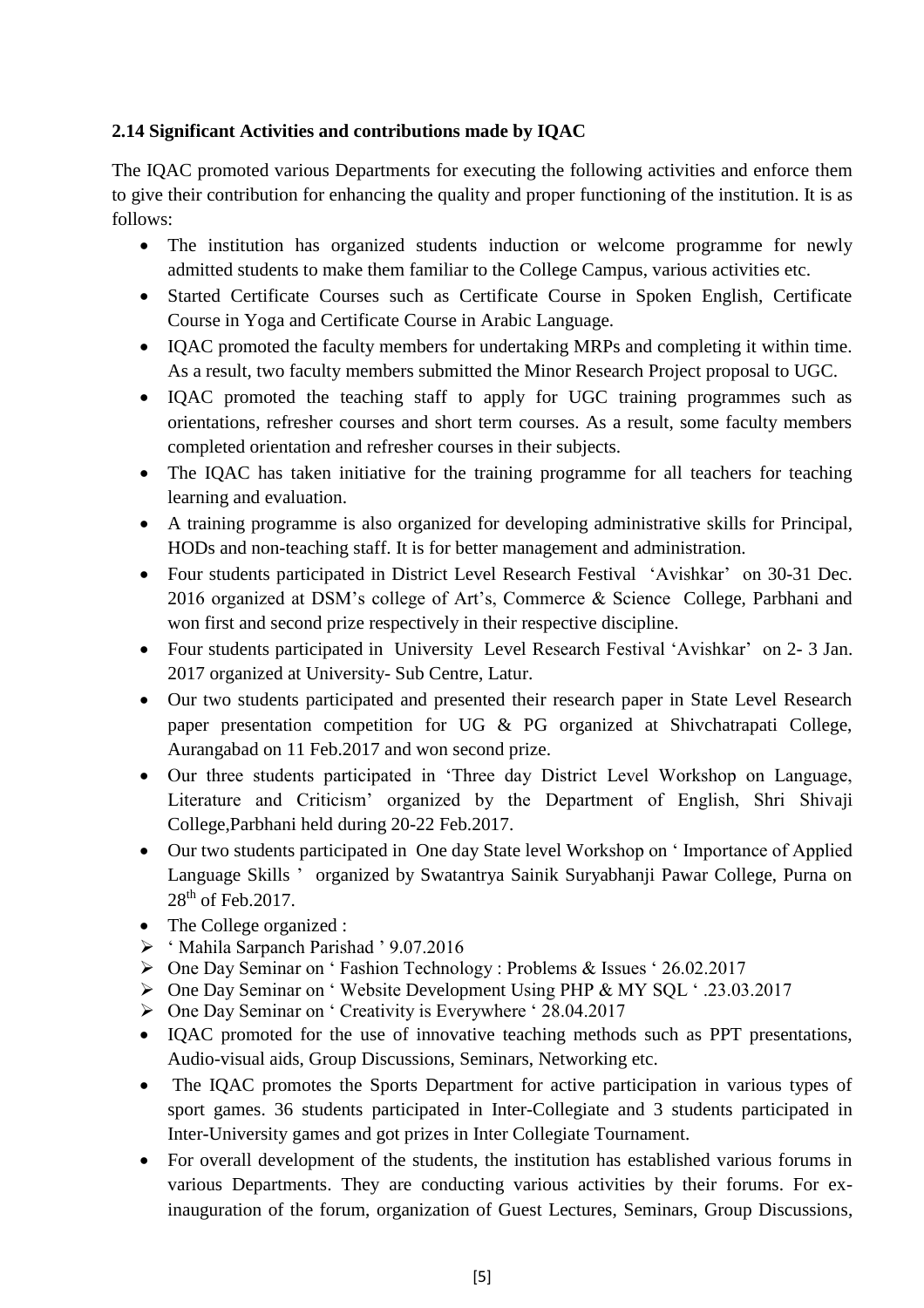Celebration of important days such as  $14<sup>th</sup>$  Sept. Hindi Day, Marathi Language Fortnight, Sports Day, etc.

- The College applied and submitted the Proposals to UGC. They are as follows:
- 1 RUSA
- 2 Minor Research Projects
- 3 Swami Vivekanand and Dr. Zakir Husain Study Centre Proposal
- 4 The Deen Dayal Upadhyay Centre for KAUSAL in College Proposal
- 5 The Scheme of Coaching Classes as well as Remedial Coaching for entry into Services for SC/ST/OBC (Non-Creamy-Layer) and Minority Community Classes
- 6 Additional Proposal for PG Courses i.e. M.A. in Human Rights and M.Com. in Human Resource Management
- 7 Financial Assistance for Equal Opportunity Centre of Colleges As a result, the UGC awarded **-College with Potential for Excellence** status to the college on  $27<sup>th</sup>$  May, 2016

# 2.15 **Plan of Action by IQAC/Outcome**

 The plan of action chalked out by the IQAC in the beginning of the year towards quality enhancement and the outcome achieved by the end of the year

| <b>Plan of Action</b>                         | <b>Achievements</b>                                        |
|-----------------------------------------------|------------------------------------------------------------|
| Increase in publication of research papers in | Total publication: 46                                      |
| International, National and State level       | International<br>26                                        |
| -conferences ,reputed Peer reviewed ,non-     | National<br>: 20                                           |
| peer reviewed Journals, e-journal and         | : 00<br><b>State</b>                                       |
| conference -proceedings                       |                                                            |
| To motivate the faculty members for           | Maximum number of faculty members                          |
| research                                      | participated and presented research papers in              |
|                                               | International, National and State level                    |
|                                               | seminars, conferences. The existing faculty is             |
|                                               | pursuing for Ph.D.                                         |
| To motivate the faculty members for Minor     | One faculty member completed Major                         |
| and Major research projects.                  | Research Project as Co-investigator in                     |
|                                               | Economics and Four faculty members                         |
|                                               | completed Minor Research Projects in their                 |
|                                               | respective disciplines. Two faculty member                 |
|                                               | sent their Minor research project proposal to              |
|                                               | UGC.                                                       |
| To motivate the faculty members to write      | The faculty members are involved in writing                |
| books/ edit the reference books               | Ref. books and chapters/ articles in books. As             |
|                                               | a result, one faculty member published two                 |
|                                               | books                                                      |
| To enrich the library                         | Library Advisory Committee formed.                         |
|                                               | Numbers of books, reference books                          |
|                                               | purchased and journals subscribed in                       |
|                                               | respective subjects. N-List facility is made<br>available. |
| To motivate the faculty members for           | Innovative teaching methods are used by the                |
| innovative teaching                           | faculty members especially PPT                             |
|                                               | presentations, Group Discussions, Seminars,                |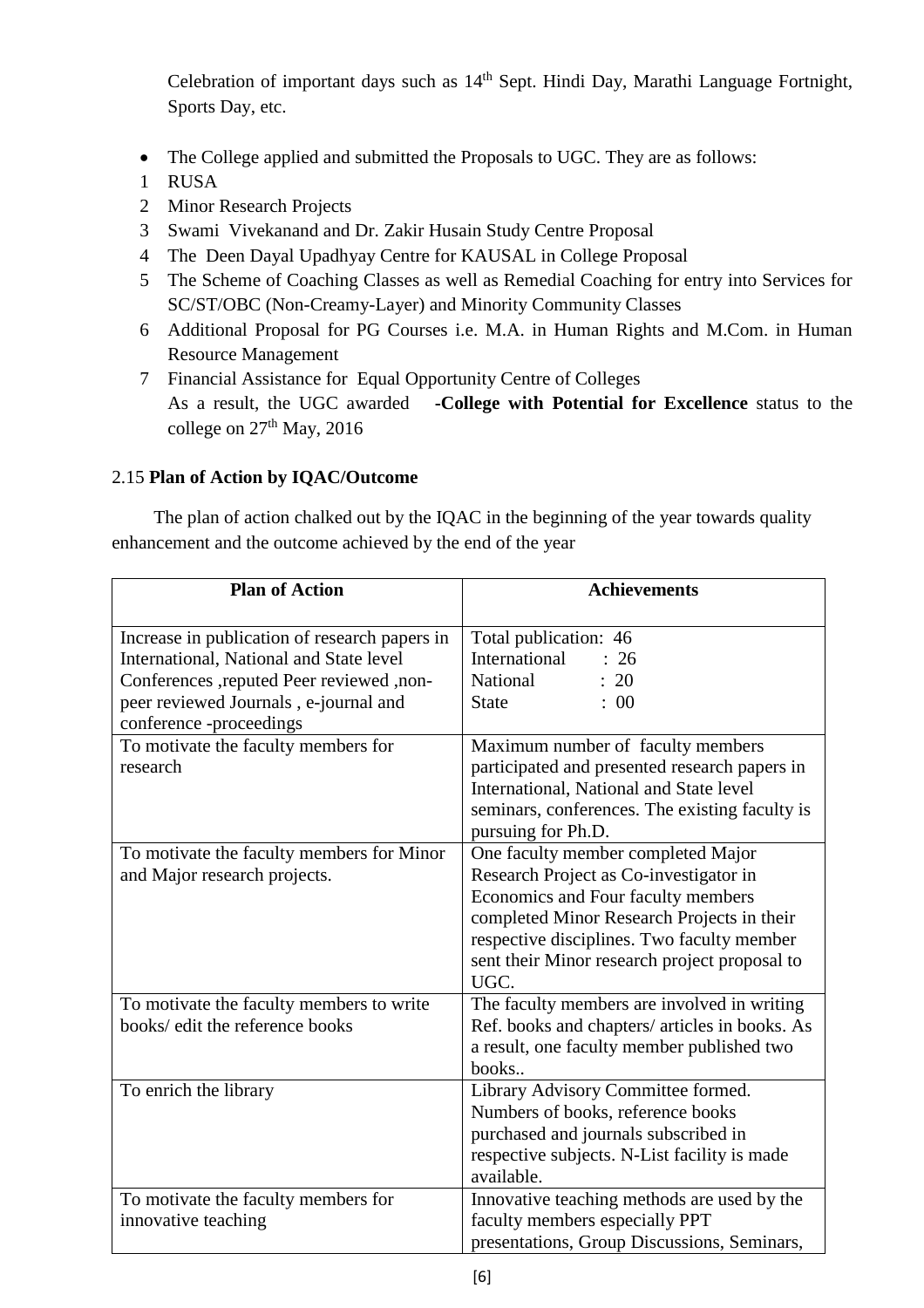|                                                                                            | Use of Language Lab, Bridge Course, Field<br>Visits, On Job Training Programme,<br>Educational and Industrial excursion etc.<br>Training programme is arranged for faculty<br>members those who are newly appointed.                                                                                                                                                                                                                                                                                                                                                                                                                                        |
|--------------------------------------------------------------------------------------------|-------------------------------------------------------------------------------------------------------------------------------------------------------------------------------------------------------------------------------------------------------------------------------------------------------------------------------------------------------------------------------------------------------------------------------------------------------------------------------------------------------------------------------------------------------------------------------------------------------------------------------------------------------------|
| To motivate the students for research and<br>extra-curricular activities                   | As a part of syllabus, they are given projects<br>at UG and PG level.<br>The students participate in the Research<br>Festival 'Avishkar' at various level.<br>Competence building initiative programme is<br>organized for the students during Educational<br>Week in the month of September.                                                                                                                                                                                                                                                                                                                                                               |
| To motivate the non-teaching staff for<br>inculcating innovative administration<br>methods | Training programme is arranged for Non-<br>teaching Staff and trying to upgrade the office<br>and library                                                                                                                                                                                                                                                                                                                                                                                                                                                                                                                                                   |
| To Submit the UGC Proposals                                                                | The College submitted Proposals to UGC<br>such as:<br><b>RUSA</b><br><b>Minor Research Projects</b><br>Swami Vivekanand Study Centre and<br>Dr. Zakir Husain Study Centre<br>Proposal<br>The Deen Dayal Upadhyay Centre for<br><b>KAUSAL</b> in College Proposal<br>The Scheme of Coaching Classes as<br>$\bullet$<br>well as Remedial Coaching for entry<br>into Services for SC/ST/OBC (Non-<br>Creamy-Layer) and Minority<br><b>Community Classes</b><br><b>Additional Proposal for PG courses</b><br>i.e. M.A. in Human Rights and<br>M.Com. in Human Resource<br>Management<br>Financial Assistance for Equal<br><b>Opportunity Centre of Colleges</b> |

# *\* Attached the Academic Calendar as Annexure.*

| Yes $\vert \sqrt{\vert}$ No $\vert$  <br>2.15 Whether the AQAR was placed in statutory body |
|---------------------------------------------------------------------------------------------|
| Management $\boxed{\sqrt{ }}$ Syndicate $\boxed{\ }$ Any other body $\boxed{\ }$            |
| Provide the details of the action taken                                                     |
| The IQAC-AQAR 2016-2017 has placed before the LMC. All the members have gone                |

through it and given their approval for the submission to NAAC Office, Bangalore.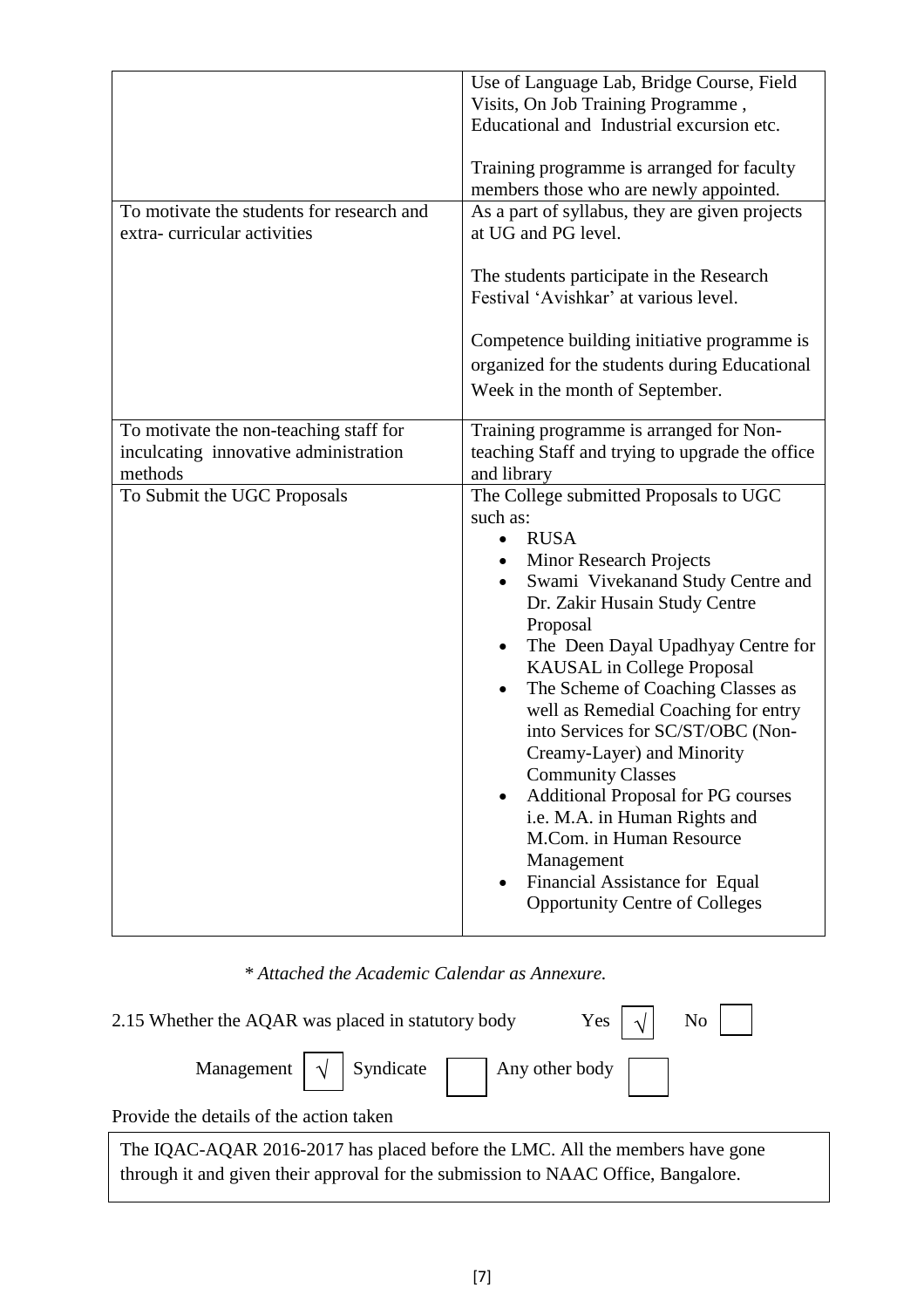# **Part – B**

# **Criterion – I**

#### **1. Curricular Aspects**

#### **1.1 Details about Academic Programmes**

| Level of the<br>Programme | Number of existing<br>Programmes | Number of<br>programme<br>s added<br>during the<br>year | Number of<br>self-<br>financing<br>programmes | Number of<br>value added /<br>Career<br>Oriented<br>programmes |
|---------------------------|----------------------------------|---------------------------------------------------------|-----------------------------------------------|----------------------------------------------------------------|
| Ph.D.                     |                                  | $\overline{\phantom{m}}$                                |                                               |                                                                |
| PG                        | 02                               | $\overline{\phantom{0}}$                                | 02                                            | $\overline{a}$                                                 |
| <b>UG</b>                 | 05                               |                                                         | 01                                            | 02                                                             |
| PG Diploma                |                                  | $\qquad \qquad -$                                       |                                               |                                                                |
| <b>Advanced Diploma</b>   | 02                               |                                                         |                                               | 02                                                             |
| Diploma                   | 04                               |                                                         |                                               | 04                                                             |
| Certificate               | 03                               | $-$                                                     | 03                                            | 03                                                             |
| Others                    |                                  |                                                         |                                               |                                                                |
| <b>Total</b>              | 16                               | 00                                                      | 06                                            | 11                                                             |
| Interdisciplinary         | 05                               |                                                         | $\overline{\phantom{0}}$                      | ÷                                                              |
| Innovative                | 04                               |                                                         | $\overline{\phantom{0}}$                      | ۰                                                              |

# 1.2 (i) Flexibility of the Curriculum: **CBCS**/Core/**Elective option** /Open Option (ii) Pattern of programmes:

|                                                                  | Pattern       | Number of programmes           |                 |
|------------------------------------------------------------------|---------------|--------------------------------|-----------------|
|                                                                  | Semester      | 07                             |                 |
|                                                                  | Trimester     | N.A.                           |                 |
|                                                                  | Annual        | N.A.                           |                 |
|                                                                  | $\mathcal{N}$ | ا^                             |                 |
| 1.3 Feedback from stakeholders* Alumni<br>(On all aspects)<br>٦Ι |               | <b>Employers</b><br>Parents    | <b>Students</b> |
| Mode of feedback<br>Online                                       | Manual        | Co-operating schools (for PEI) |                 |

*\*Please provide an analysis of the feedback in the Annexure*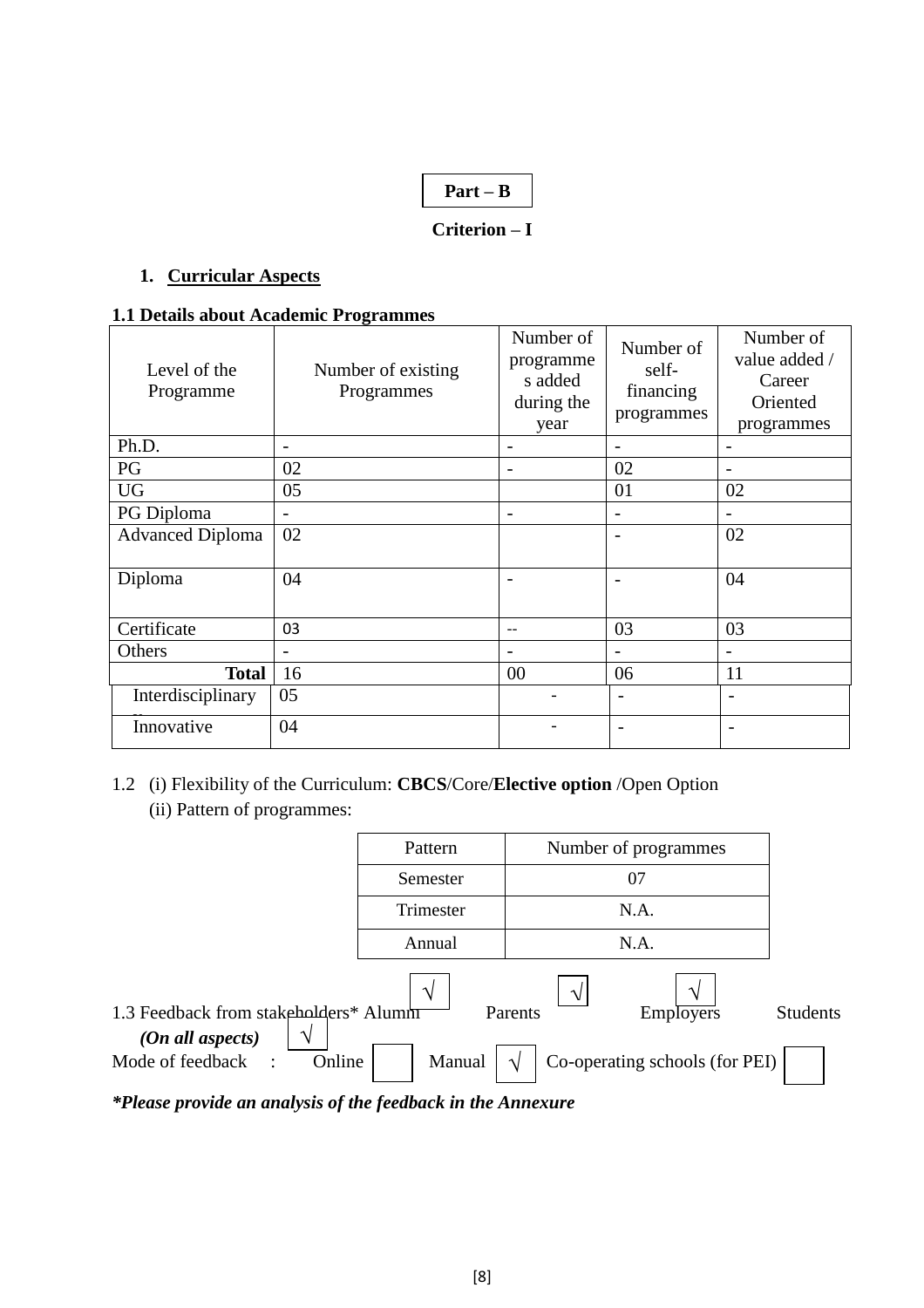1.4 Whether there is any revision/update of regulation or syllabi, if yes, mention their salient aspects.

- Actually, the Syllabus for all the programmes is framed by the BOS, S.R.T. M. University, Nanded. Moreover, it changes / revises its regulations as well as syllabi from time to time and we follow the instructions of the University. Some faculty members are contributing in curriculum restructuring & framing. Furthermore, some faculty members participate and provide suggestions in the University level workshops conducted on 'New Syllabi' in their respective disciplines. Normally, the syllabus is revised once in three to five years. The changes are carried out by the institution. Firstly, the first year syllabus is revised and subsequently the second and third year syllabuses are revised. All the programmes have been decisively undergone through revision process.
	- The University adopted CGPA and CBCS pattern at UG & PG level.
	- Feedback on course curriculum is taken from Students, Alumni and other stake holders.

#### **1.5 Any new Department/Centre introduced during the year. If yes, give details.**

 Women study centre, Yoga centre and Competitive Exam. Centre ' Kamalprabodini ' introduced during the year 2016-17.

**1.6**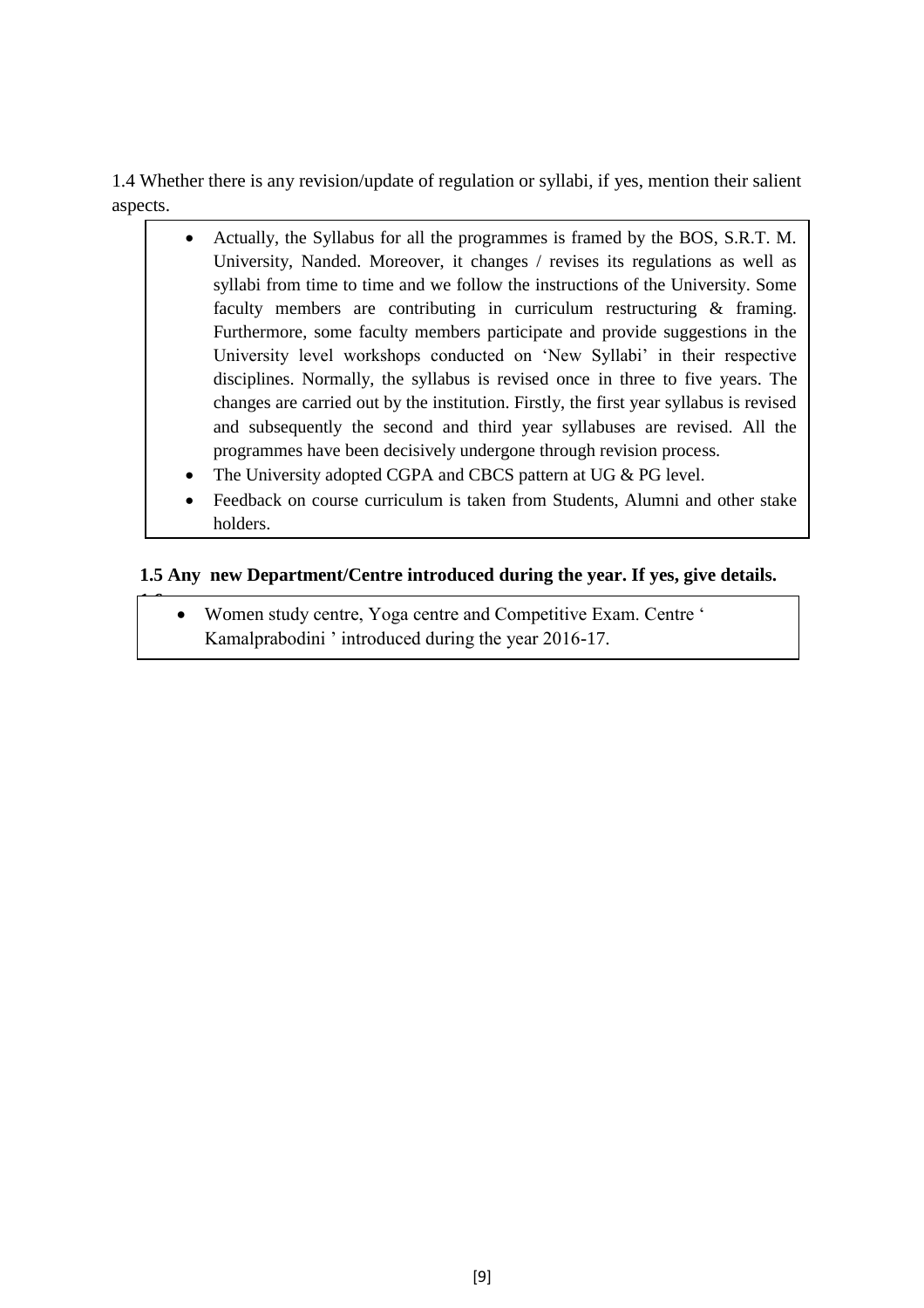#### **Criterion – II**

# **2. Teaching, Learning and Evaluation**

**2.1 Total No. of permanent faculty**

| Total | Asst.      | Associate  | Professors   Others |  |
|-------|------------|------------|---------------------|--|
|       | Professors | Professors |                     |  |
|       |            | 03         |                     |  |

2.2 No. of permanent faculty with Ph.D. 09

**2.3 No. of Faculty Positions Recruited (R) and Vacant (V) during the year**

| Asst.                   |  | Associate |  |   | Professors   Others |  | Total |  |
|-------------------------|--|-----------|--|---|---------------------|--|-------|--|
| Professors   Professors |  |           |  |   |                     |  |       |  |
|                         |  |           |  | R |                     |  |       |  |
|                         |  |           |  |   |                     |  |       |  |
|                         |  |           |  |   |                     |  |       |  |

**2.4 No. of Guest and Visiting faculty and Temporary faculty** 

01 || 06 || 15

#### **2.5 Faculty participation in conferences and symposia:**

| No. of Faculty | International<br>level | National level | State level |
|----------------|------------------------|----------------|-------------|
| Attended       |                        | 09             | 06          |
| Presented      |                        | 09             | 06          |
| Resource       | 02                     | 03             |             |
| Persons        |                        |                |             |

#### **2.6 Innovative processes adopted by the institution in Teaching and Learning:**

The institution in teaching and learning adopted innovative processes like Power Point Presentations, use of audio-visual aids, teacher - student interaction method, demonstration method, on the job training and assigning projects to students as a part of syllabus, group discussions and seminars. The institution has provided internet connection to all the departments and also Wi –Fi facility for the faculty members for the direct access in innovation process. The institution also provided LCD projector for teaching and learning process.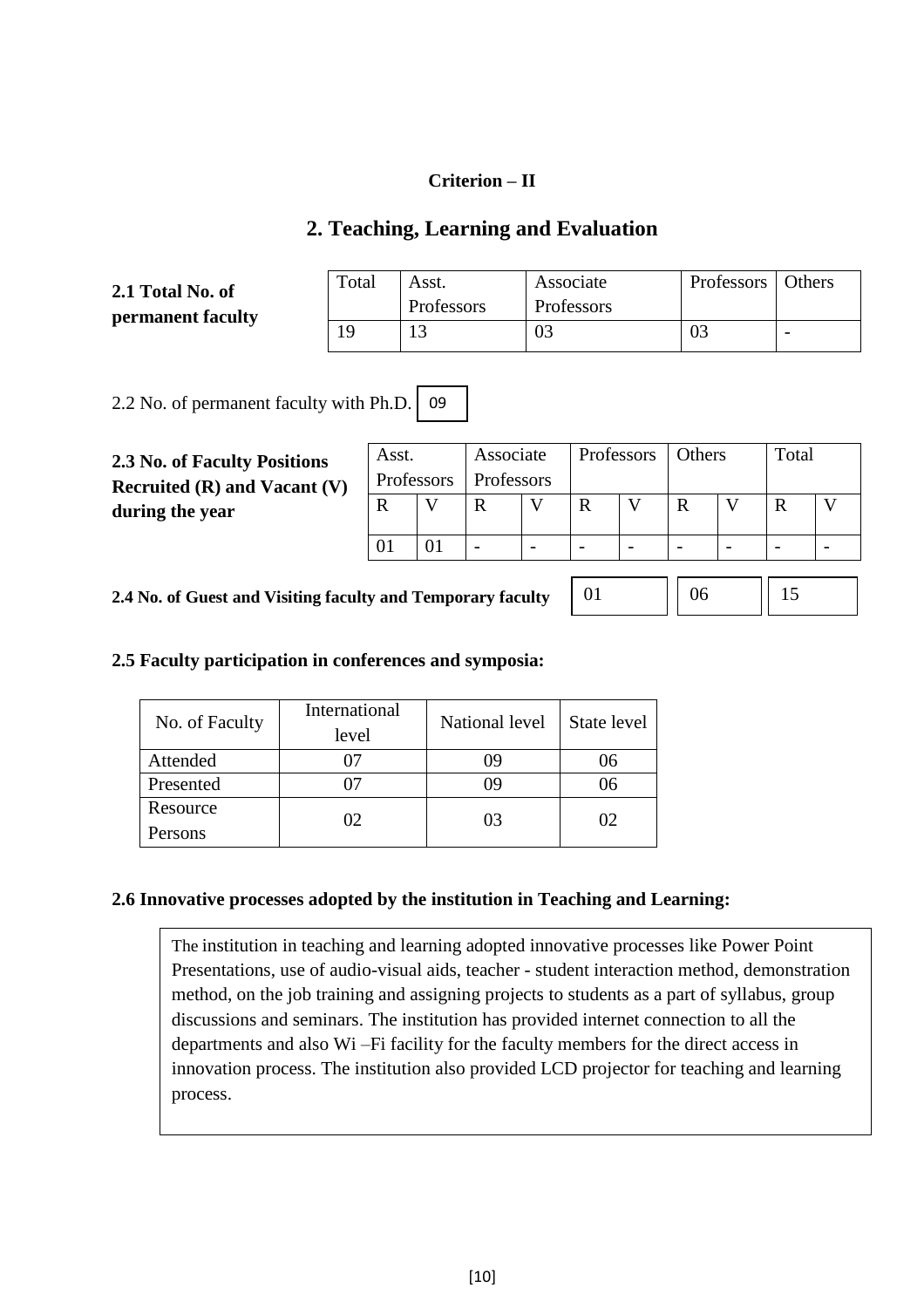

2.8 Examination/ Evaluation Reforms initiated by

the Institution (for example: Open Book Examination, Bar Coding, Double Valuation, Photocopy, Online Multiple Choice Questions)

The institution is not autonomous. Reformation in exam/evaluation system is the part of the University. We just follow the system. All the exams are conducted by the University .We follow Bar Coding, Double Valuation, Photocopy, Multiple Choice Questions (for F.Y. and S. Y.) at UG level. The university introduced CBCS pattern for all first year courses. The College conducts the internal exams and continuous assessment as per the University rules.

2.9 No. of faculty members involved in curriculum restructuring/revision/syllabus development

as member of Board of Study/Faculty/Curriculum Development workshop

# **2.10 Average percentage of attendance of students**

#### **2.11 Course/Programme wise distribution of pass percentage :**

| Title of the         | Total no. of<br>students | <b>Division</b>     |        |        |       |        |
|----------------------|--------------------------|---------------------|--------|--------|-------|--------|
| Programme            | appeared                 | Distinction<br>$\%$ | $I\%$  | II $%$ | III % | Pass % |
| B.A.                 | 80                       | 2.5%                | 72.5%  | 8.75%  |       | 83.75% |
| B.Com.               | 39                       | 5.12%               | 84.61% | 5.12%  |       | 94.87% |
| B.C.A.               | 10                       | 3.7%                | 40%    |        |       | 70%    |
| M.A. (Music)         | 06                       | 33%                 | 50%    | 17%    |       | 100%   |
| $M.Sc.$ (CS)         | 06                       |                     | 83%    |        |       | 83%    |
| <b>B.Voc. I. T.</b>  | 07                       | 100%                |        |        |       | 100%   |
| <b>B.</b> Voc. F. T. | 11                       |                     | 63.63% | 18.18% |       | 81.81% |

01

More than 77%

- 11

## **2.12 How does IQAC Contribute/Monitor/Evaluate the Teaching & Learning processes:** The IQAC Contribute/Monitor/Evaluate the Teaching & Learning processes by the following

ways:

- Conducting meetings with the HoDs
- Conducting meetings with the staff
- Annual Teaching Plan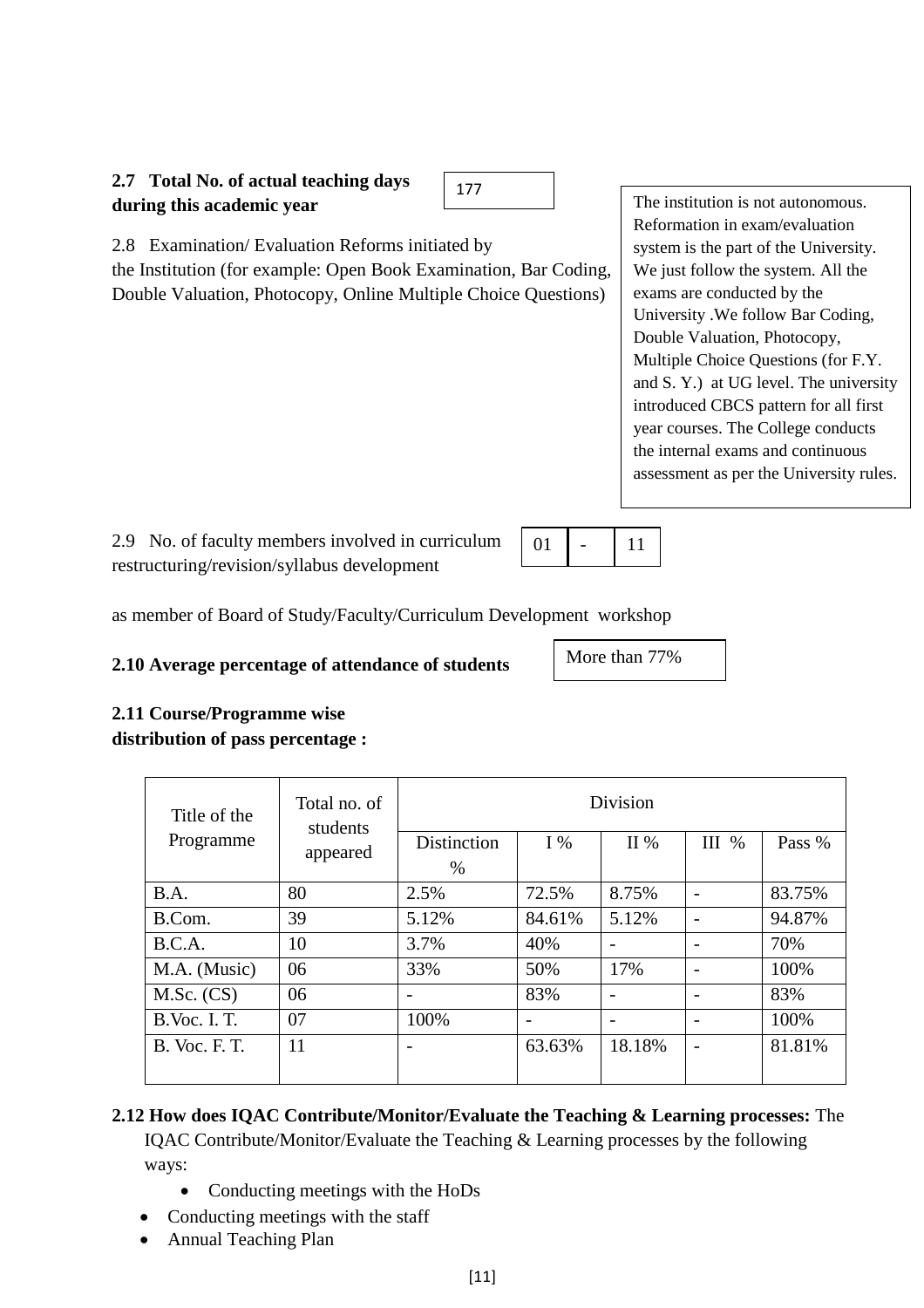- Daily teaching diary
- Assessing the Moment Register
- Students' Attendance
- Biometric for teachers
- Class observation / inspection by the Principal
- Assessment by Academic Peers

# **2.13 Initiatives undertaken towards faculty development**

| <b>Faculty / Staff Development Programmes</b>  | Number of faculty<br>benefitted |
|------------------------------------------------|---------------------------------|
| Refresher courses                              | 04                              |
| UGC - Faculty Improvement Programme            | 01                              |
| <b>HRD</b> programmes                          |                                 |
| Orientation programmes                         |                                 |
| Faculty exchange programme                     | 02                              |
| Staff training conducted by the university     |                                 |
| Staff training conducted by other institutions | 02                              |
| Summer / Winter schools, Workshops, etc.       | 04                              |
| Others                                         | 42                              |

# **2.14 Details of Administrative and Technical staff**

| Category                    | Number of | Number of | Number of        | Number of        |
|-----------------------------|-----------|-----------|------------------|------------------|
|                             | Permanent | Vacant    | permanent        | positions filled |
|                             | Employees | Positions | positions filled | temporarily      |
|                             |           |           | during the Year  |                  |
| <b>Administrative Staff</b> | 08        | 00        | 00               |                  |
| <b>Technical Staff</b>      |           |           |                  | 02               |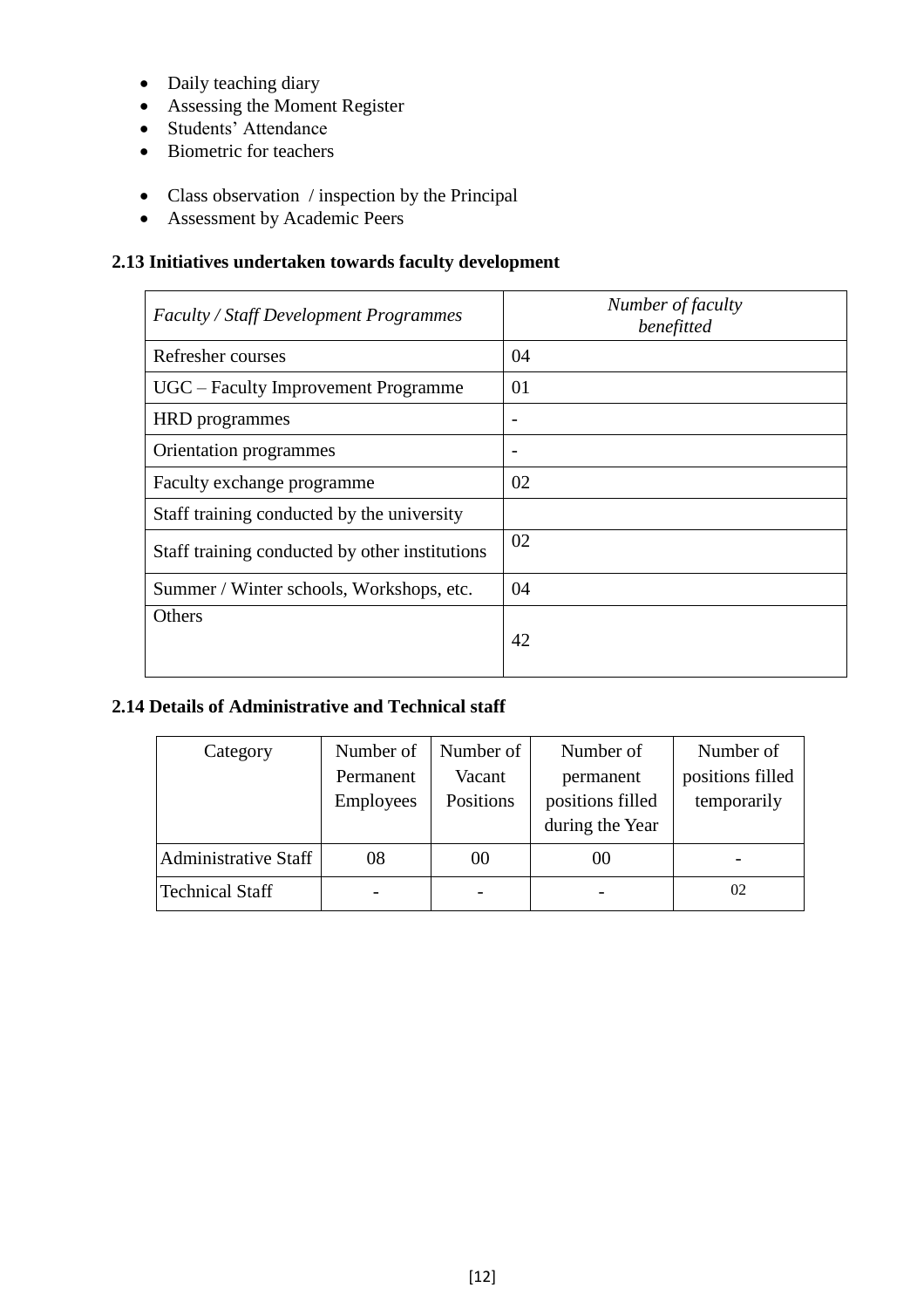# **Criterion - III**

#### **1. Research, Consultancy and Extension**

#### 3.1 Initiatives of the IQAC in Sensitizing/Promoting Research Climate in the institution

- For promoting research awareness, the IQAC has formed a Research Committee for research activities and through this Committee; the notices are circulated to the faculty members regarding various research activities and the follow up is taken. The Committee inspires the staff for research activities and its achievements are as follows:
- 1. The Committee inspires the staff to register the name for M.Phil /Ph.D and as a consequence, almost all of the existing faculty members are doing their Ph. D research work in their respective subjects.
- 2. Motivates the faculty for participation and presentation of research papers and almost all the faculty members are participating and presenting research papers in International/National /State/ Regional Level Conferences/Seminars/Workshops.
- 3. Encourages the faculty for undertaking Minor/Major Research Projects of the UGC, the University and Other agencies. Accordingly, one faculty member has completed and submitted the Major Research Project as a Co-investigator in the respective discipline; four faculty members are also completed and submitted their Minor Research Projects in their discipline to UGC. Besides, two faculty members have submitted their Minor Research Projects proposal for undertaking MRP to UGC.
- 4. Motivates the faculty members for organizing the International/ National/ State Conferences/Seminars/Workshops. Consequently, the institution has organized One Day ' District level Conference on Mahila Sarpanch.'.
- 5. Promotes the faculty for publication of research paper in peer-reviewed and non peer-reviewed International/National Journals / e- Journals. As a result, the faculty members are publishing research papers in peer-reviewed and non peer-reviewed International/National Journals / e-Journals.
- 6. Promotes the faculty to write the books or the chapters in books, edit the reference book etc. Thus, one faculty member wrote two books in Commerce discipline.
- 7. Promotes the students for the participation in Research Festival 'Avishkar' at various level. Subsequently, the students participated in ' District level Research Festival ' and won prizes too as well as participated in University Level Research Festival 'Avishkar' organized at University Sub-Centre, Latur. Our two students participated in State level Research Paper Presentation Competition for UG and PG and won second prize in it. Our three students participated in District Level Workshop on 'Language, Literature and Criticism' held during 20-22 Feb. 2017 organized by Department of English, Shri Shivaji College, Parbhani. Our two students participated in One Day State Level Workshop on 'Importance of Applied Language Skills' held on 28 Feb. 2017 organized by Swatantrya Sainik Suryabhanji Pawar College, Purna.
- 8. Promotes the students to write the Minor Project Reports which are based on curricula as a part of syllabus.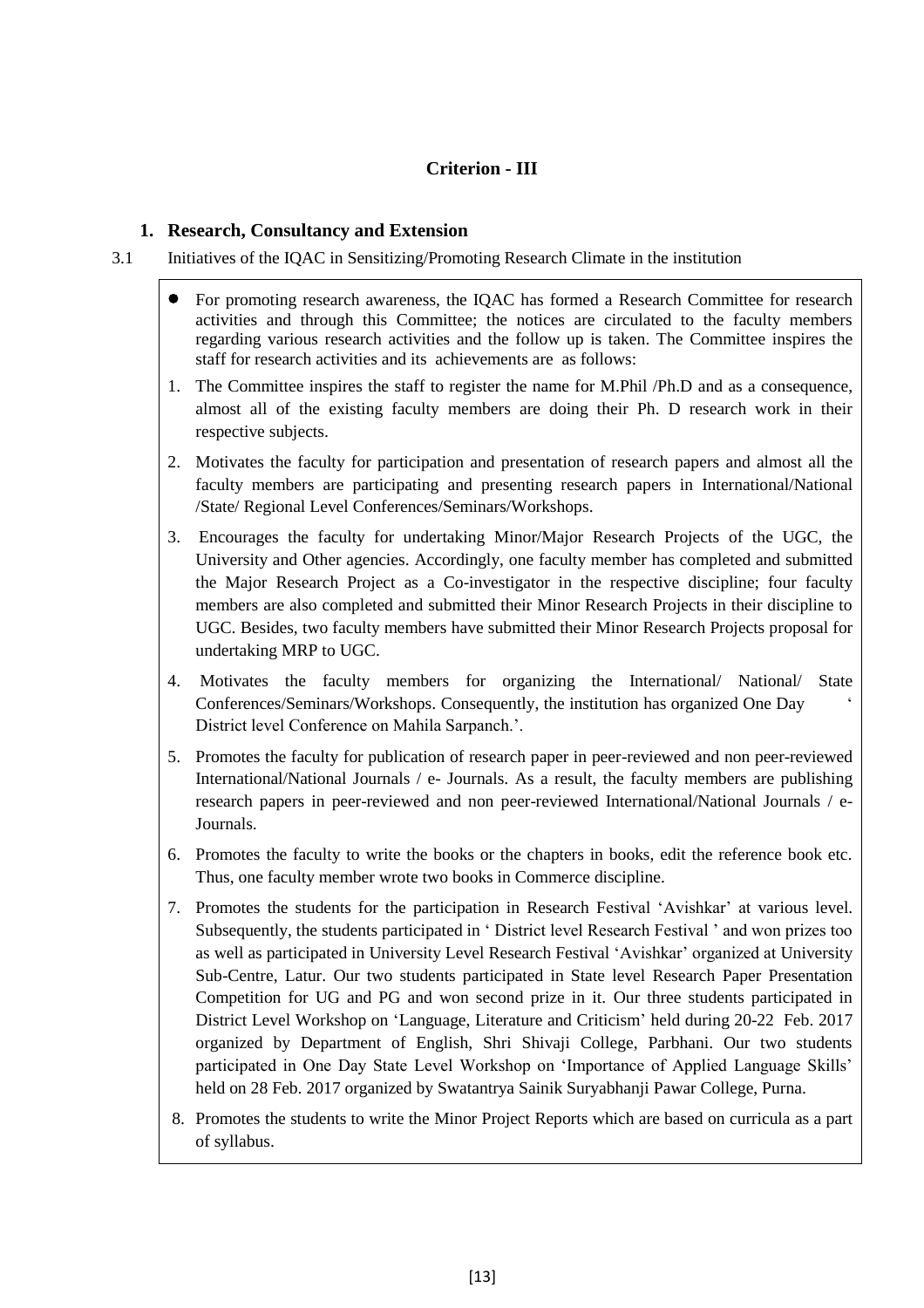#### 3.2 **Details regarding major projects:**

|                     | Completed | Ongoing                  | Sanctioned | Submitted                |
|---------------------|-----------|--------------------------|------------|--------------------------|
| Number              |           | $\overline{\phantom{0}}$ |            |                          |
| Outlay in Rs. Lakhs |           | -                        | -          | $\overline{\phantom{0}}$ |

#### 3.3 **Details regarding minor projects:**

|                     | Completed                | Ongoing                  | Sanctioned | Submitted |
|---------------------|--------------------------|--------------------------|------------|-----------|
| Number              | -                        | $\overline{\phantom{0}}$ | -          |           |
| Outlay in Rs. Lakhs | $\overline{\phantom{0}}$ | -                        | -          | -         |

#### 3.4 **Details on research publications:**

|                            | International | National | Others |
|----------------------------|---------------|----------|--------|
| Peer Reviewed Journals     | 19            | 01       |        |
| Non-Peer Reviewed Journals |               | 01       |        |
| e-Journals                 | $\Omega$      |          |        |
| Conference proceedings     |               | 18       |        |
| Total                      | 26            | 20       |        |

#### 3.5 **Details on impact factor of publications:**

Range  $\boxed{\vee}$  Average  $\boxed{\vee}$  h-index  $\boxed{\phantom{\times}}$  Nos.in SCOPUS  $\boxed{\phantom{\times}}$ Average



# **3.6 Research funds sanctioned and received from various funding agencies, industry and other organizations:**

| Nature of the project                   | Duration<br>year | Name of the<br>funding<br>agency | Total grand<br>sanctioned | Received |
|-----------------------------------------|------------------|----------------------------------|---------------------------|----------|
| Major projects                          |                  |                                  |                           |          |
| <b>Minor Projects</b>                   |                  |                                  |                           |          |
| Interdisciplinary projects              |                  |                                  |                           |          |
| Industry sponsored                      |                  |                                  |                           |          |
| Projects sponsored by the<br>University |                  |                                  |                           |          |
| Students research projects              |                  |                                  |                           |          |
| Any other (specify)                     |                  |                                  |                           |          |
| Total                                   |                  |                                  |                           |          |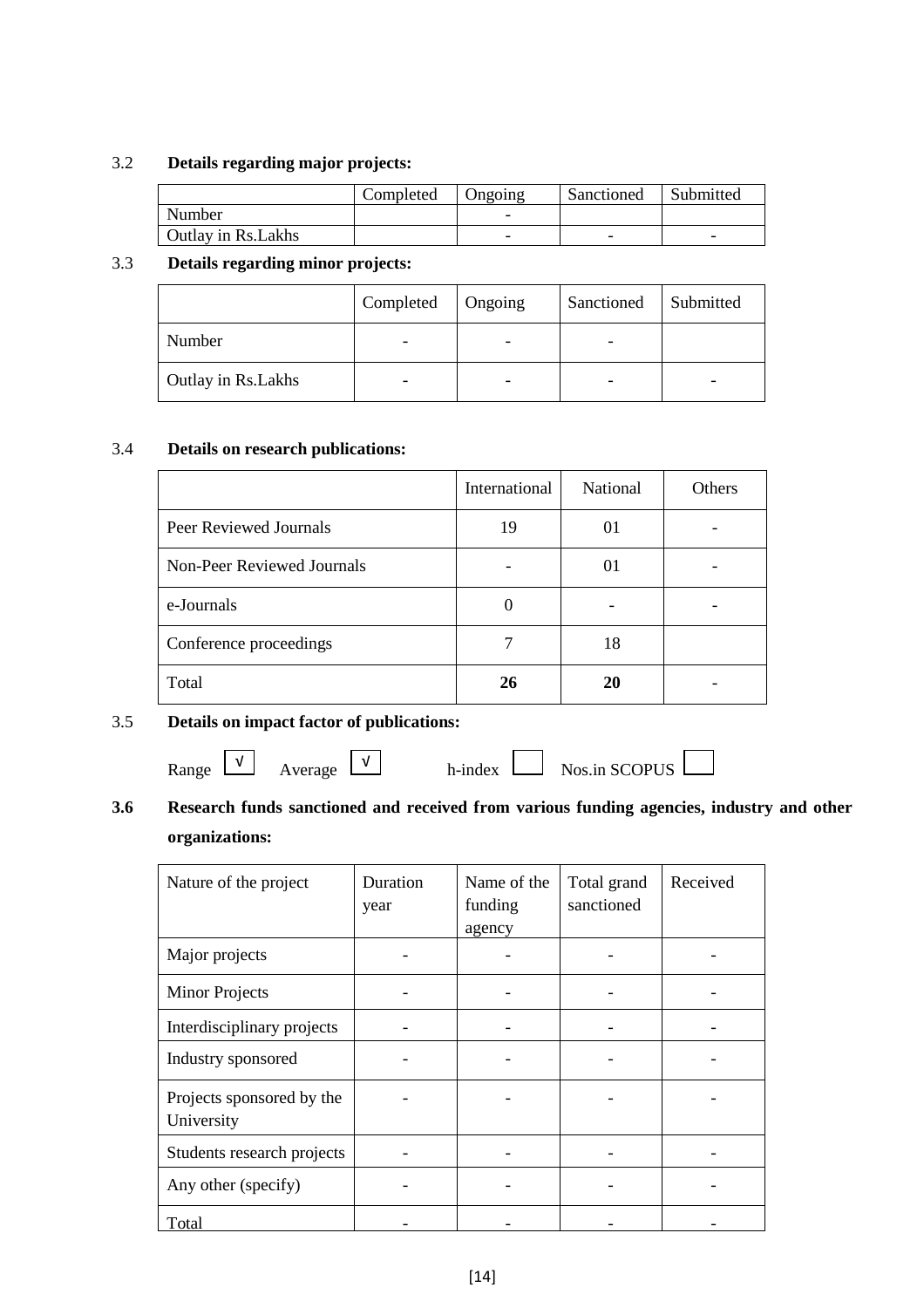| 3.7  |                                                         |                                                      |                         |                 | No. of books published 1) with ISBN No. $\left[\frac{02}{2}\right]$ Chapters in edited books $\left[\frac{02}{2}\right]$ |                        |  |  |
|------|---------------------------------------------------------|------------------------------------------------------|-------------------------|-----------------|--------------------------------------------------------------------------------------------------------------------------|------------------------|--|--|
|      | 3.8 No. of University Departments receiving funds from: |                                                      |                         |                 |                                                                                                                          |                        |  |  |
|      | UGC-SAP                                                 |                                                      | CAS                     |                 | DST-FIST                                                                                                                 |                        |  |  |
|      | <b>DPE</b>                                              |                                                      | <b>DBT</b> Scheme/Funds |                 |                                                                                                                          |                        |  |  |
| 3.9  | For colleges                                            | Autonomy                                             |                         | <b>CPE</b>      |                                                                                                                          | <b>DBT</b> Star Scheme |  |  |
|      |                                                         | <b>INSPIRE</b>                                       | CE                      |                 | Any other (specify)                                                                                                      | 23,74,706/-            |  |  |
| 3.10 |                                                         | Revenue generated through consultancy:               |                         |                 | 10000/-                                                                                                                  |                        |  |  |
| 3.11 |                                                         | No. of conferences organized by the institution:     |                         |                 |                                                                                                                          |                        |  |  |
|      | Level                                                   | International                                        | National                | <b>State</b>    | University                                                                                                               | College                |  |  |
|      | Number                                                  |                                                      |                         |                 |                                                                                                                          | 04                     |  |  |
|      | Sponsoring<br>agencies                                  |                                                      |                         |                 |                                                                                                                          | College                |  |  |
| 3.12 |                                                         |                                                      |                         |                 | No. of faculty served as experts, chairpersons or resource persons:                                                      | 08                     |  |  |
| 3.13 |                                                         | No. of collaborations International Nil              |                         | <b>National</b> | <b>NIL</b><br>Any other                                                                                                  | 03                     |  |  |
| 3.14 |                                                         | No. of linkages created during this year             |                         |                 | 01                                                                                                                       |                        |  |  |
| 3.15 |                                                         | Total budget for research for current year in lakhs: |                         |                 |                                                                                                                          |                        |  |  |
|      | From funding agency                                     |                                                      |                         |                 | Management of University/College                                                                                         | 0.20                   |  |  |
|      | 0.20<br>Total                                           |                                                      |                         |                 |                                                                                                                          |                        |  |  |
| 3.16 |                                                         | No. of patents received this year:                   |                         |                 |                                                                                                                          |                        |  |  |
|      | Tyne of patent<br>Numhar                                |                                                      |                         |                 |                                                                                                                          |                        |  |  |

| Type of patent |         | Number |
|----------------|---------|--------|
| International  | Applied |        |
|                | Granted |        |
| National       | Applied |        |
|                | Granted |        |
| Commercialized | Applied |        |
|                | Granted |        |
|                |         |        |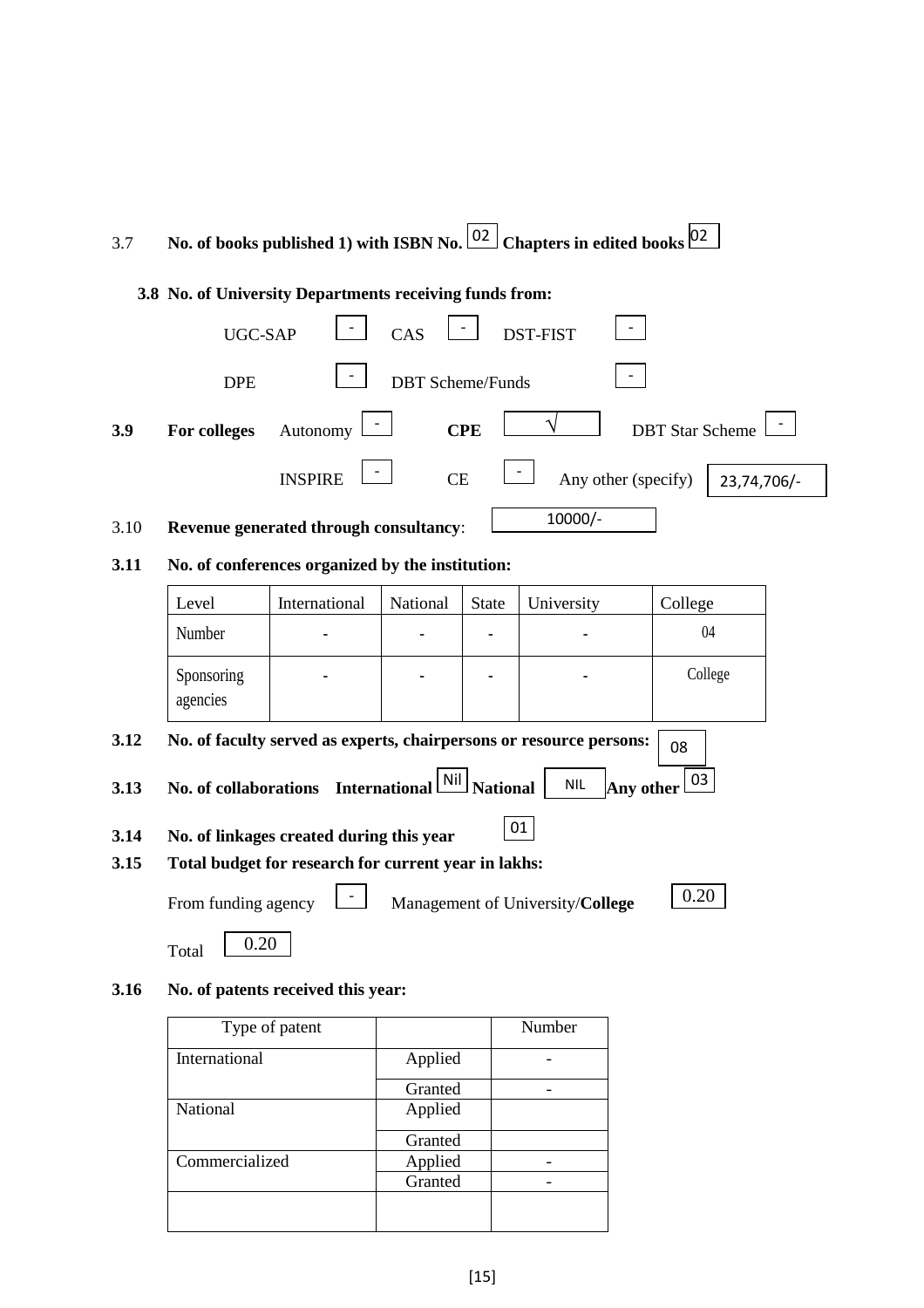# **3.17 No. of research awards/recognitions received by faculty and research fellows of the institute in the year**

 $\blacksquare$ 

|       | Total                                                   | International                                                                      | National        | <b>State</b>        | University | Dist.     | College |  |  |
|-------|---------------------------------------------------------|------------------------------------------------------------------------------------|-----------------|---------------------|------------|-----------|---------|--|--|
|       | 01                                                      | 01                                                                                 |                 |                     |            |           |         |  |  |
| 3.18  |                                                         | No. of faculty from the institution who are Ph.D. Guides                           |                 |                     | 03         |           |         |  |  |
|       | and students registered under them $\lfloor 14 \rfloor$ |                                                                                    |                 |                     |            |           |         |  |  |
| 3.19. |                                                         | No of Ph.D. awarded by faculty from the institution $\boxed{01}$                   |                 |                     |            |           |         |  |  |
| 3.20  |                                                         | No. of research scholars receiving the fellowship (Newly enrolled + existing ones) |                 |                     |            |           |         |  |  |
|       | JRF <sup>[Nil</sup> ]                                   | $SRF$ <sup>[Nil]</sup>                                                             |                 | Project fellows Nil | Any other  |           | 01      |  |  |
| 3.21  |                                                         | No. of students participated in NSS events:                                        |                 |                     |            |           |         |  |  |
|       |                                                         | University level                                                                   | 20              | State level         |            | 86        |         |  |  |
|       |                                                         | National level                                                                     | 02 <sub>2</sub> | International level |            | 0         |         |  |  |
| 3.22  |                                                         | No. of students participated in NCC events: N.A.                                   |                 |                     |            |           |         |  |  |
|       |                                                         | University level                                                                   |                 | State level         |            |           |         |  |  |
|       |                                                         | National level                                                                     |                 | International level |            |           |         |  |  |
| 3.23  |                                                         | No. of Awards won in NSS.                                                          |                 |                     |            |           |         |  |  |
|       |                                                         | University level                                                                   | Nil             | State level         |            | 01        |         |  |  |
|       |                                                         | National level                                                                     | Nil             | International level |            | Nil       |         |  |  |
| 3.24  |                                                         | No. of Awards won in NCC : N.A.                                                    |                 |                     |            |           |         |  |  |
|       |                                                         | University level                                                                   |                 | State level         |            |           |         |  |  |
|       |                                                         | National level                                                                     |                 | International level |            |           |         |  |  |
| 3.25  |                                                         | No. of Extension activities organized :                                            |                 |                     |            |           |         |  |  |
|       | University forum                                        | Nil                                                                                | College forum   | 05 <sub>l</sub>     |            |           |         |  |  |
|       | <b>NCC</b>                                              | Nil                                                                                |                 | 10<br><b>NSS</b>    |            | Any other | 08      |  |  |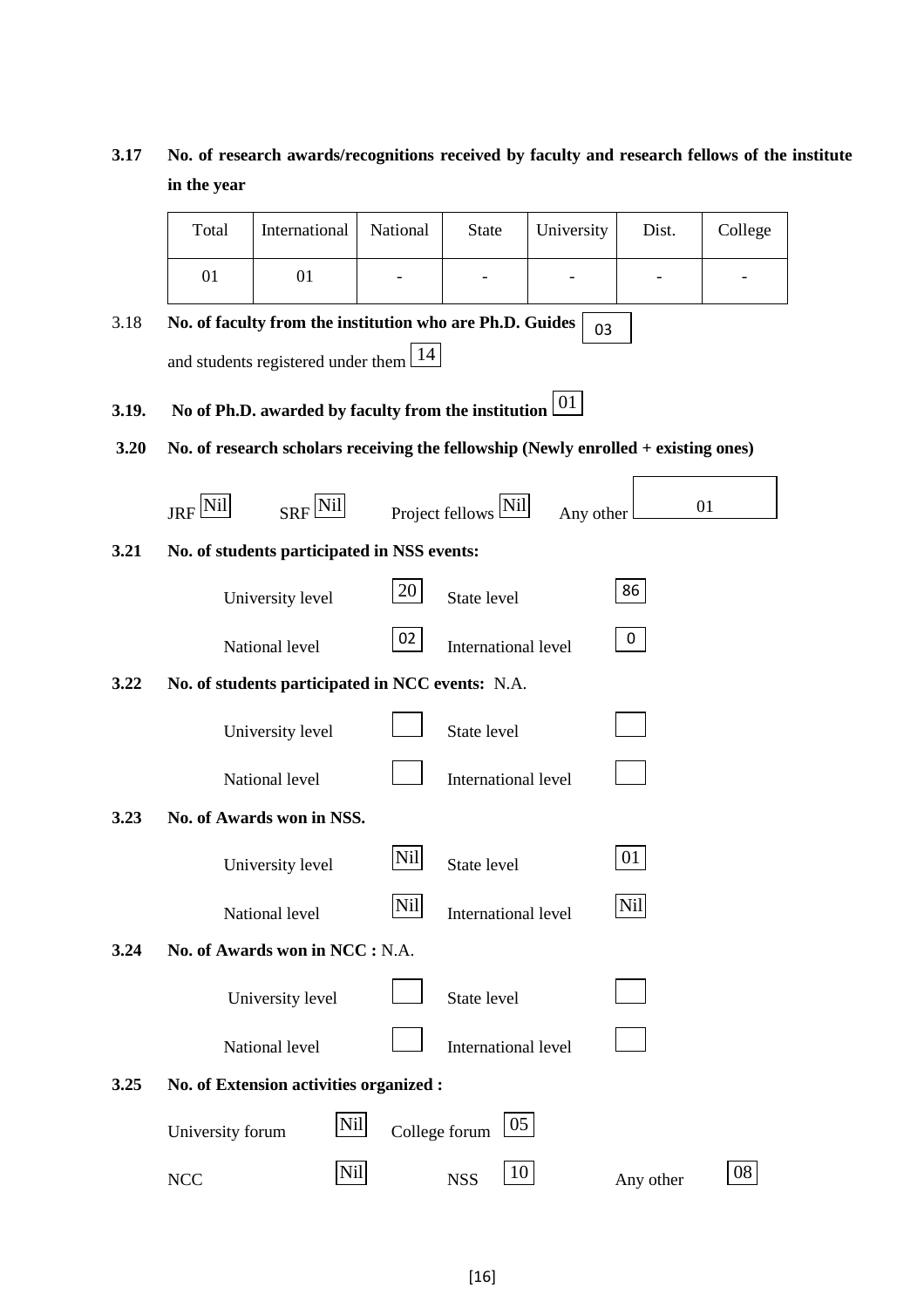#### **3.26 Major activities during the year in the sphere of extension activities and institutional social responsibility.**

- 1. Celebrated International Women's Day- 08/03/2017
- 2. Organized a special lecture on Union Budget- 09/02/2017.
- 3. Books provided to Senior Citizens.
- 4. Group discussion on significance of Environment 24.2.2016.
- 5. Organized wall poster ' Black money in India ' 5/9/2016
- 6. Organized world population as on 11.07.2016.
- 7. Organized recent share market programme 18/6/2016
- 8. Bhajananjali activities run by Department of Music.
- 9. Cleanliness of the College Campus during Swachta Abhiyan
- 10. AIDS Awareness Rally
- 11. POLIO Awareness Rally.
- 12. Beti Bachav Beti Padhav Rally
- 13. Blood Check-up, Blood Donation Camp and entire Health Check-up Camp organized in the College premises.
- 14. Tree Plantation Programme arranged on the occasion of Sadbhavna Day
- 15. Bank Nationalization Day 19/7/2016
- 16. Organized recent trends in Economics 24/9/2016.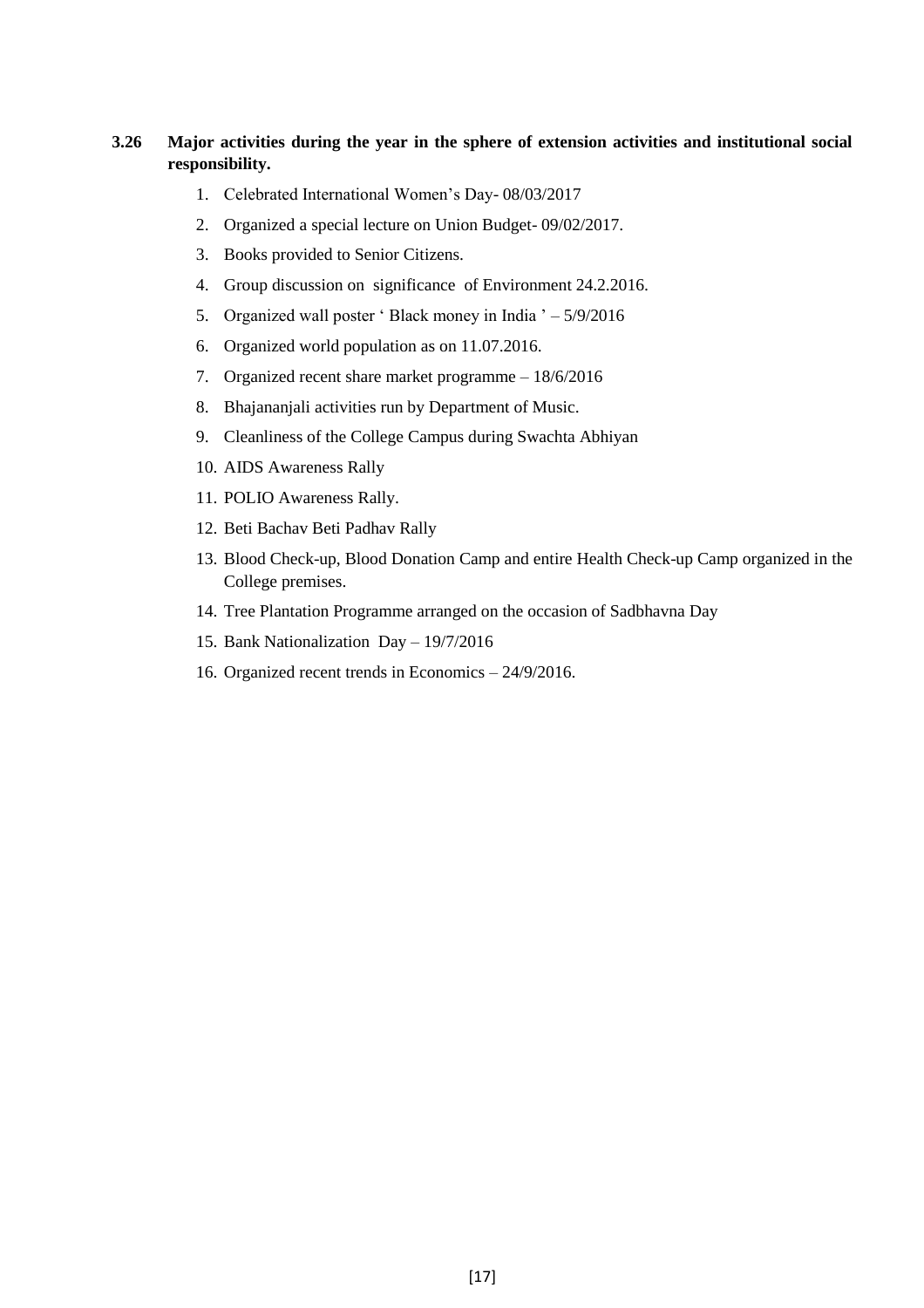# **Criterion – IV**

#### **4. Infrastructure and Learning Resources**

4.1 Details of increase in infrastructure facilities:

| Facilities                     |                                          | Existing     | Newly        | Source of  | Total      |
|--------------------------------|------------------------------------------|--------------|--------------|------------|------------|
|                                |                                          |              | created      | Fund       |            |
| Campus area                    |                                          | 11 acres     |              |            | 11 acres   |
| Class rooms                    |                                          | 15           |              |            | 15         |
| Laboratories                   |                                          | 07           |              |            | 07         |
| <b>Seminar Halls</b>           |                                          | 01           |              |            | 01         |
| No. of important equipments    |                                          | 147          |              | <b>UGC</b> | 147        |
|                                | purchased $( \geq 1$ -0 lakh) during the |              |              |            |            |
| current year.                  |                                          |              |              |            |            |
|                                | Value of the equipment purchased         | $7,23,750/-$ | $1,10,560/-$ | Management | 8,34,310/- |
| during the year (Rs. in Lakhs) |                                          |              |              |            |            |
| <b>Others</b>                  | Sound System                             | 01           |              |            | $48,252/-$ |
|                                |                                          |              |              |            |            |
|                                | <b>Water Purifier</b>                    | 01           |              |            | $70,000/-$ |

#### **4.2 Computerization of administration and library**

All the administrative works is done with the help of computers. CMS software is used for office work. The students get printed receipt/ copy of admission, bonafide and T.C. The admission list, enrolment list, eligibility, examination forms, marks memos. results and the UGC proposals are prepared with the help of computer. Moreover, the well equipped computer facility is made available for the acceptance of the online question papers. Further, every month, the office provides pay-slip to all the teaching and non-teaching staff.

Library is computerized. The college has already purchased Library Management System that is OPAC. Students can avail the facility of OPAC. N-List facility is made available in the college central Library.

#### **4.3 Library services:**

|                         | Existing |            |     | Newly added | Total                    |             |  |
|-------------------------|----------|------------|-----|-------------|--------------------------|-------------|--|
|                         | No.      | Value      | No. | Value       | No.                      | Value       |  |
| <b>Text Books</b>       | 16,590   | 10,90,162/ | 561 | $56,036/-$  | 17,151                   | 11,46,198/- |  |
| <b>Reference Books</b>  | 1,465    | 2,85,498/- | 102 | $35,732/-$  | 1,567                    | 3,21,230    |  |
| e-Books                 |          |            |     |             | $\overline{\phantom{a}}$ |             |  |
| Journals                | 31       | $25,440/-$ | 5   | $40,155/-$  | 36                       | $65,595/-$  |  |
| e-Journals (N-list)     |          |            |     | $5,750/-$   | $\qquad \qquad$          | $5,750/-$   |  |
| <b>Digital Database</b> |          |            |     |             |                          |             |  |
| CD & Video              | 216      | free       |     |             | 216                      | Free        |  |
| <b>Others</b>           | 409      |            |     | $10,206/-$  |                          | 10,206      |  |
| (News papers)           |          |            |     |             |                          |             |  |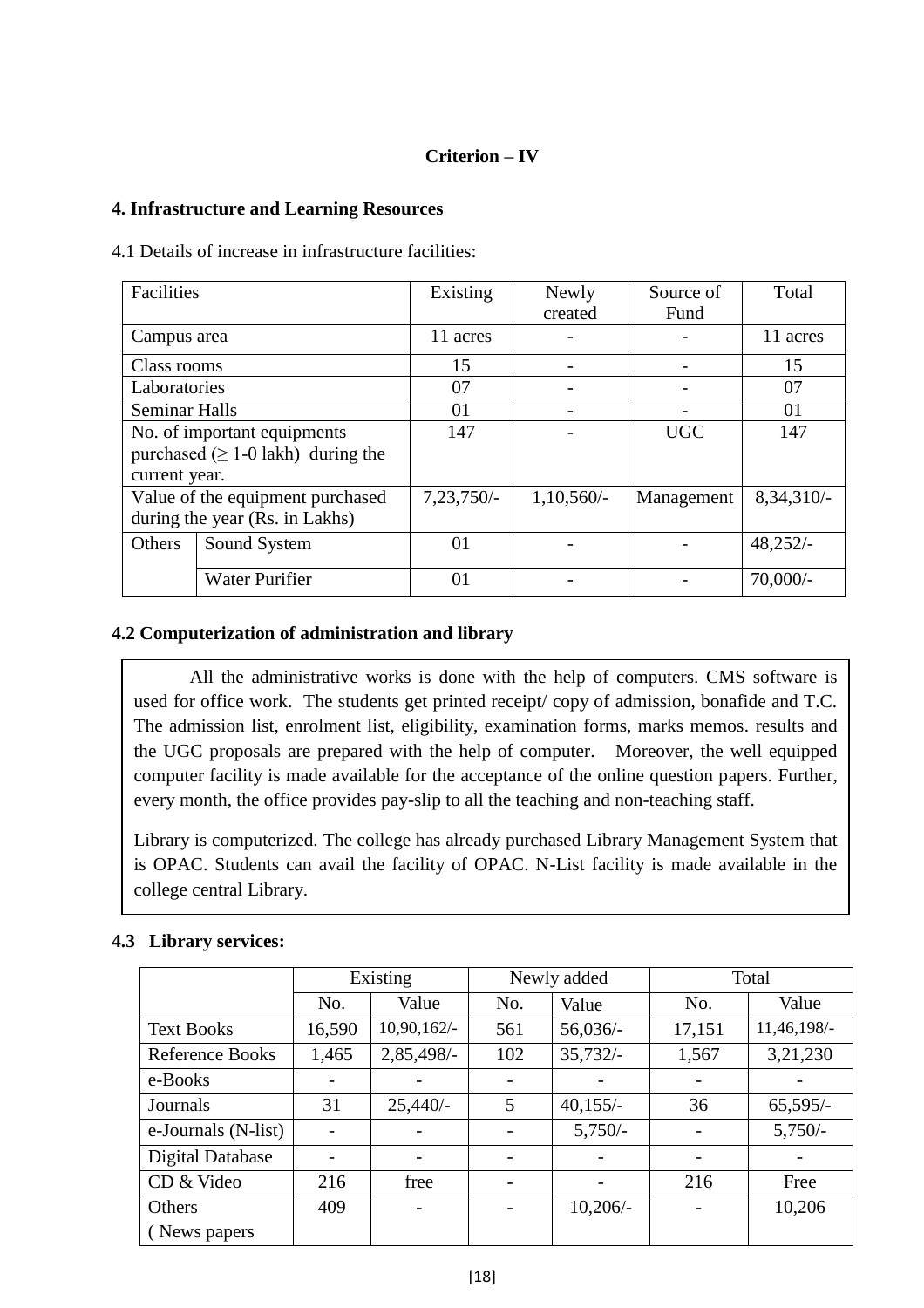| $\sim$ $\sim$ $\sim$ $\sim$<br>$\ddotsc$ |  |  |  |
|------------------------------------------|--|--|--|
|                                          |  |  |  |

|          | Total<br>Computers       | Computer<br>Labs         | Internet  | <b>Browsing</b><br>Centres | Computer<br>Centres | Office | Departments | Others |
|----------|--------------------------|--------------------------|-----------|----------------------------|---------------------|--------|-------------|--------|
| Existing | 120                      | 04                       | Available | 06                         | 03                  | 05     | 15          | 18     |
| Added    | $\overline{\phantom{0}}$ | $\overline{\phantom{0}}$ | Available | $\overline{\phantom{a}}$   |                     |        |             |        |
| Total    | 120                      | 04                       | Available | 06                         | 03                  | 05     | 15          | 19     |

## **4.4 Technology up gradation (overall)**

4.5 Computer, Internet access, training to teachers and students and any other programme for technology upgradation (Networking, e-Governance etc.)

- Every Department in the College has well equipped computer systems.
- The College has provided Wi-Fi facility to all.
- Internet connectivity is also provided to the Departments and free internet access made available to the teachers and students.
- Through Digital Board and LCD projector, the teacher teaches the students.
- Virtual classroom is also made available in the College for the benefit of faculty members and students to interact with eminent personalities.
- For upgrading the computer and internet knowledge of teaching and non-teaching staff, the ICT training programme was arranged by the Computer Department.

#### 4.6 Amount spent on maintenance in lakhs :

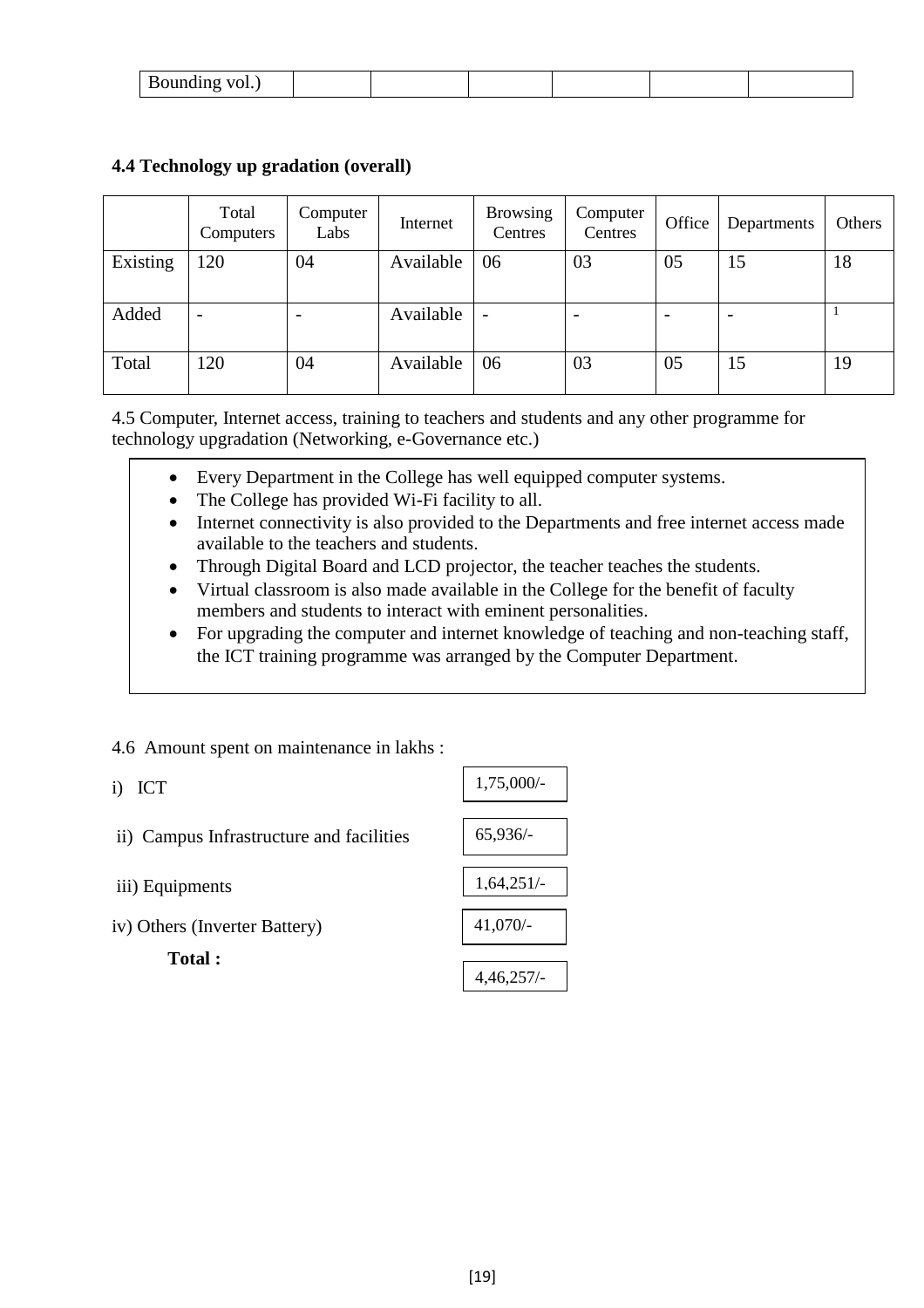# **Criterion – V**

## **5. Student Support and Progression**

# **5.1 Contribution of IQAC in enhancing awareness about Student Support Services**

The contribution of IQAC in enhancing awareness about student support services are :

- Formation of various Committees for mentoring of Student Support Services such as Library Committee, Canteen Committee, Discipline Committee, Grievance Redressal Committee, Anti -Sexual Harassment Committee etc. Various Committees perform as per the direction of IQAC.
- The induction programme for newly admitted students is conducted to make them aware to the College Campus, Curricular and Extra-Curricular activities.
- The notices regarding various Scholarships, Free-ships and other important subjects are displayed on the notice board.
- Parking facility made available for the students as well as teachers.
- Ramp facility made available for physically challenged students.
- Wi –Fi facility provided for upgrading the knowledge
- N-List facility provided for increasing the research attitude among students.
- Celebration of the Educational Week every year
- Motivating the students to participate in Research Festival' Avishkar'
- Career Counselling Cell for NET / SET and Competitive Examination and motivating the students to participate in it.
- Competitive Exam. Cell ' Kamal Prabodhini ' established for the students.
- Motivating the students to participate in various sports activities.
- Organization of the programmes on competence building initiatives of students.
- Interaction of Principal with the students.
- On the job trainings to students of B. Com. III for practical knowledge.
- Students are taking the advantage of Women hostel
- For the awareness about the health, Yoga and Karate classes organized.
- Celebration of Traditional Day on the occasion of New Year.
- Self Defense Training Programme for students at free of cost
- Health check up camp organized for the students at free of cost
- Health Care Centre established for students
- Women Study Centre established
- Yoga Centre established
- Apart from the traditional education, Distance Education Center of S. R. T. M. University, Nanded is also made available for the students.

#### **5.2 Efforts made by the institution for tracking the progression**

The institution for tracking the progression-

- Uses some formal as well as informal methods like personal communications, arranges meetings with the students and students council
- Receives feedback from the students and try to mend the shortcomings.
- Provides suggestion box for healthy suggestions.
- Established Grievance Redressal Cell for grievances and also provided complaint box to students.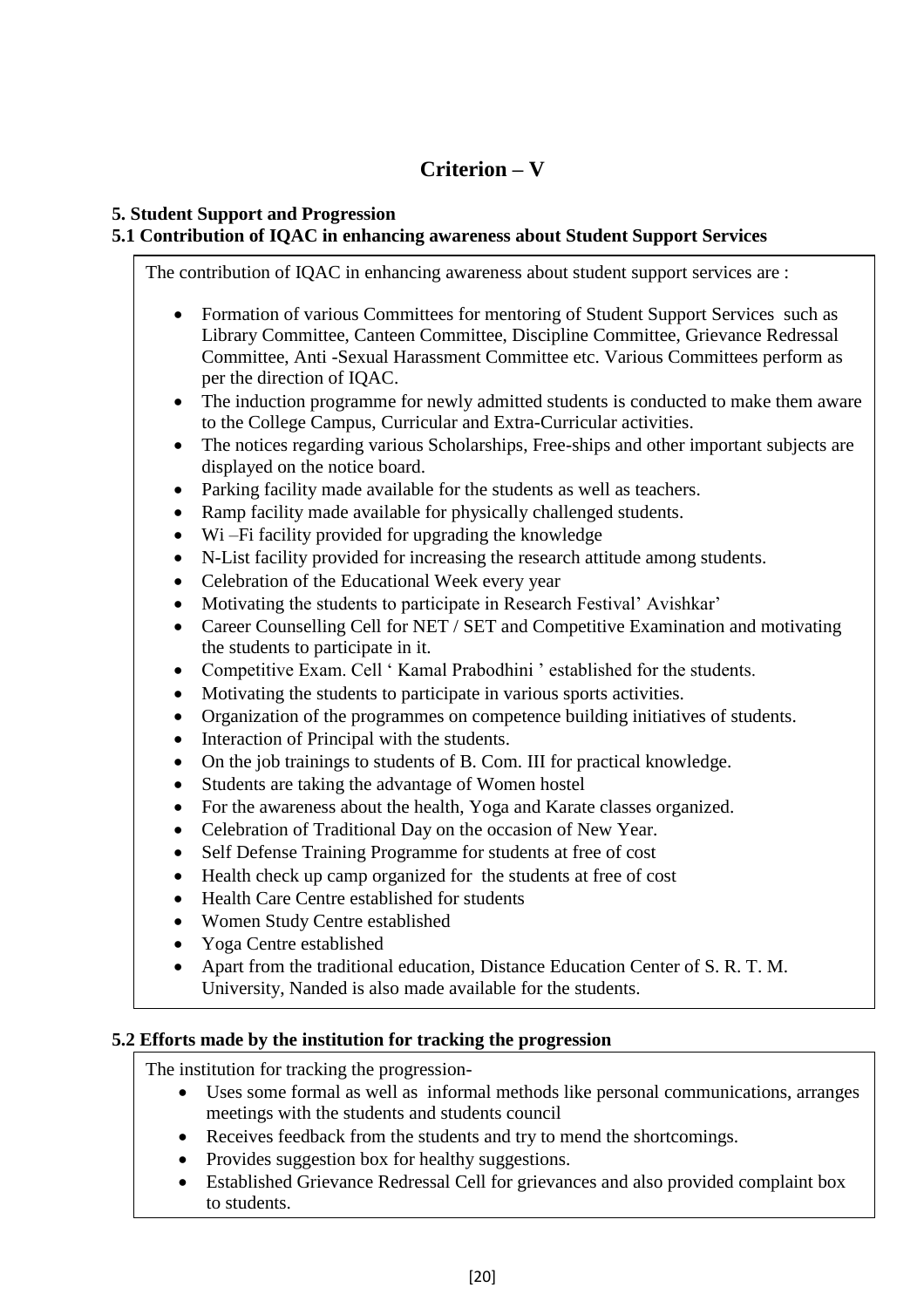5.3 (a) Total Number of students

|  | UG   PG   Ph.D.   Others |  |
|--|--------------------------|--|
|  |                          |  |

(b) No. of students outside the state

| o |
|---|
|   |

| (c) No. of international students |   |       |  |
|-----------------------------------|---|-------|--|
|                                   | % |       |  |
| Men                               |   | Women |  |
|                                   |   |       |  |

| Last Year (2015-2016) |           |           |            |                          | This Year(2016-2017) |         |           |           |     |                          |       |
|-----------------------|-----------|-----------|------------|--------------------------|----------------------|---------|-----------|-----------|-----|--------------------------|-------|
| General               | <b>SC</b> | <b>ST</b> | <b>OBC</b> | Physically<br>Challenged | Total                | General | <b>SC</b> | <b>ST</b> | OBC | Physically<br>Challenged | Total |
| 338                   | 72        | 44        | 157        | 05                       | 775                  | 421     | 96        | 78        | 181 |                          | 776   |

Demand ratio 91% Dropout - 7 %

#### **5.4 Details of student support mechanism for coaching for competitive examinations (If any)**

The institution has established Career Counselling Cell and Competitive Exam. Cell for the benefit of the students for coaching for competitive examinations. The Cell circulates the notices to the students regarding taking advantage of the Cell. It informs the students about various examinations conducted by the Government. A Common Entrance Test (CET) is conducted before enrolling for the Career Counselling Cell. Then, the list of the students is prepared. Career Counselling Cell has its own time table. It organizes various institutional lectures for the benefit of the students. It also conducts the test based on examination pattern of Staff Selection Exam, Banking Exam, MPSC, UPSC, Railway, etc. Moreover, the Cell informs the Library Department of this College to purchase the competitive exam books and made available to the students. The Cell also motivates the students for participating in the competitive exams like Staff Selection, Banking, MPSC, UPSC, Railway etc.

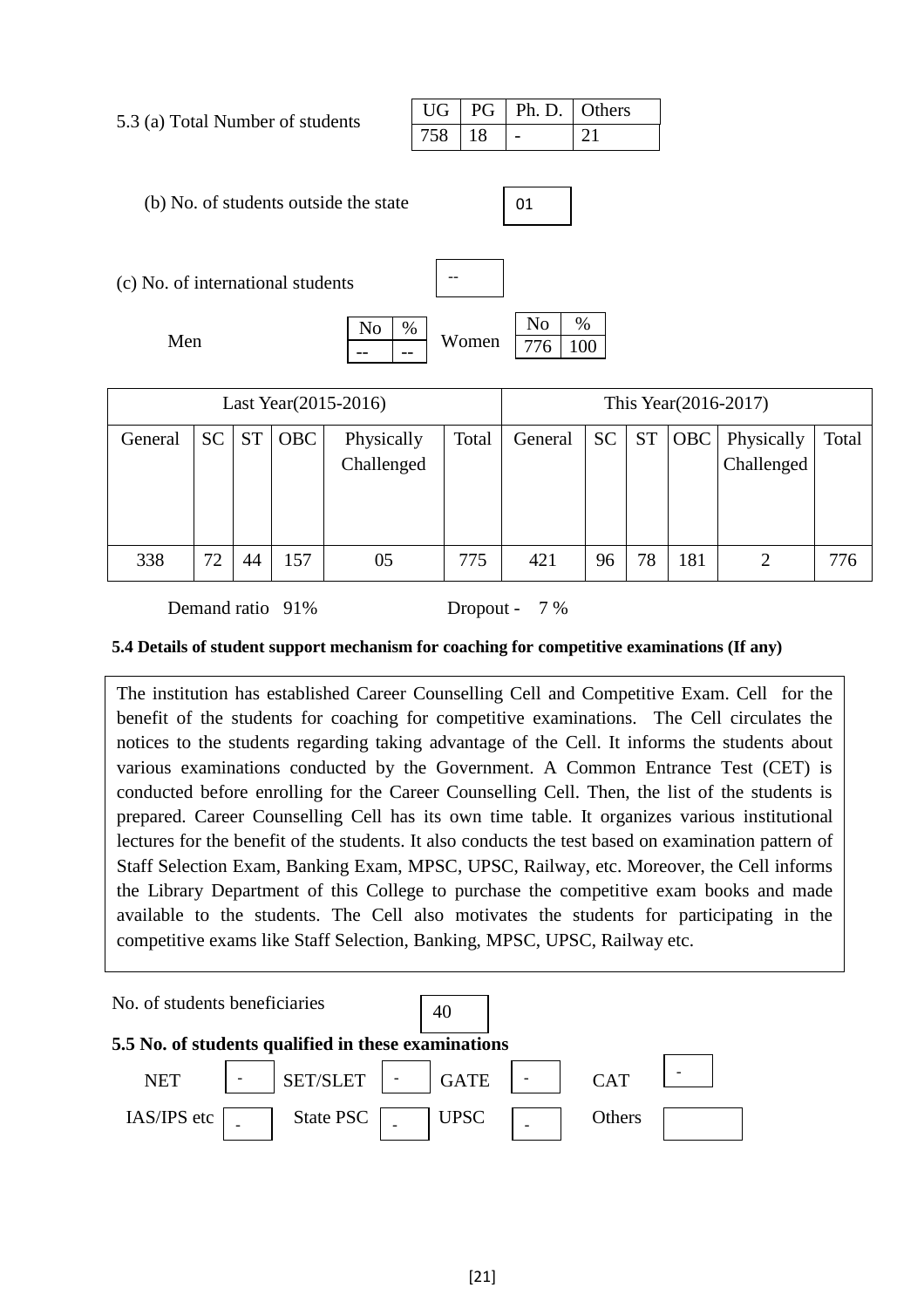#### **5.6 Details of student counselling and career guidance**

The institution has established Career Counselling Cell for the benefit of the students. Through this cell, various expertise lectures organized by inviting the resource persons. Number of competitive exam books, reference books and related study material provided to the students. N-List facility is made available in the college central library. They can avail the facility by collecting study material from N-List. Xerox facility and Wi-Fi facility made available for the students. B. Com III students are sent for on job training programme. The students are given guidance about SET/ NET exams.

No. of students benefitted

40

5.7 Details of campus placement

|                                       | On campus                          | <b>Off Campus</b>                   |                           |
|---------------------------------------|------------------------------------|-------------------------------------|---------------------------|
| Number of<br>Organizations<br>Visited | Number of Students<br>Participated | Number of<br><b>Students Placed</b> | Number of Students Placed |
|                                       |                                    |                                     | ()6                       |

#### **5.8 Details of gender sensitization programmes**

- As the college is women's college, every year, the institution celebrates International Women's Day on 08 March by arranging a whole day programme. The faculty members as well as students expressed their views about it.
- The institution organized lectures on 'Women Empowerment', 'Human Rights and Women.
- The institution also established Anti- Sexual Harassment Cell as well as Grievance Redressal Cell and Women's Hostel Advisory Committee
- 'Beti Beachav Beti Padhav' Rally is organized by the NSS Department.
- The students participated in 'District Youth Leadership Camp' organized by DSM's Arts, Commerce and Science College, Parbhani.

#### **5.9 Students Activities**

#### 5.9.1 No. of students participated in **Sports**, Games and **other events**

| International level<br>University level<br>National level<br>09                  |  |
|----------------------------------------------------------------------------------|--|
| No. of students participated in cultural events                                  |  |
| 08<br>National level<br>State/ <b>University</b> level<br>International level    |  |
| 5.9.2<br>No. of medals /awards won by students in Sports, Games and other events |  |
| National level<br>Sports: State/University level<br>International level<br>01    |  |
|                                                                                  |  |
| State/ University level<br>National level<br>International level<br>Cultural:    |  |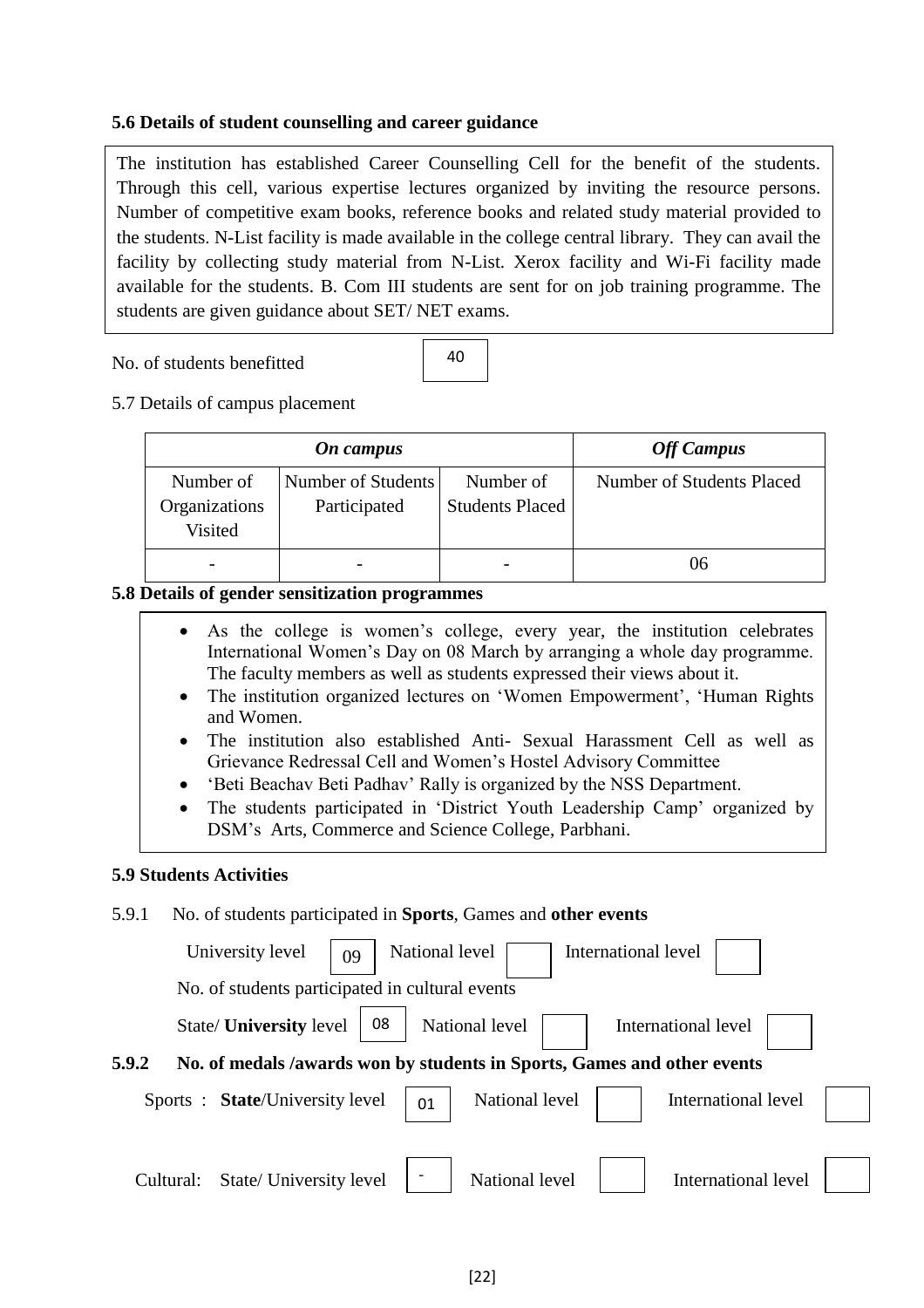# **5.10 Scholarships and Financial Support**

|                                                                                                  | Number of<br>students | Amount   |
|--------------------------------------------------------------------------------------------------|-----------------------|----------|
| Financial support from institution                                                               |                       |          |
| Financial support from government                                                                | 256                   | 5,53,540 |
| Financial support from other sources                                                             |                       |          |
| Number of students who received<br>International/National recognitions<br>(Scholarship of merit) |                       |          |

# **5.11 Student organised / initiatives**

| Fairs | : State/ University level                                 | Nil | National level | Nil | International level $Nil$ |  |
|-------|-----------------------------------------------------------|-----|----------------|-----|---------------------------|--|
|       | Exhibition: District/University level 02                  |     | National level |     | International level       |  |
|       | 5.12 No. of social initiatives undertaken by the students |     |                | 05  |                           |  |

5.13 Major grievances of students (if any) redressed: Nil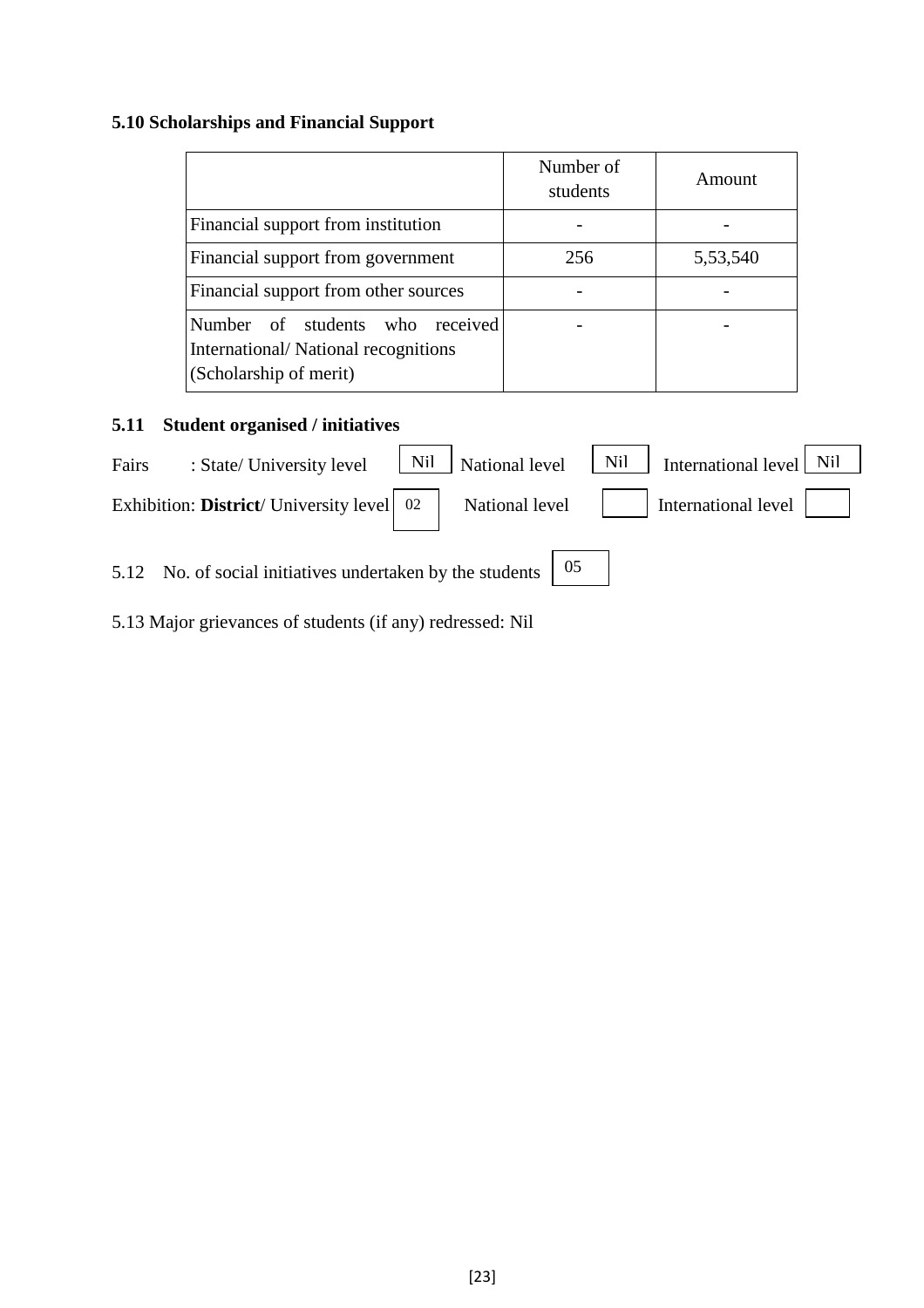# **Criterion – VI**

# **6. Governance, Leadership and Management**

6.1 State the Vision and Mission of the institution

The **Vision** statement of the institution is : **To create complete personalities through value based and career oriented courses**.

The **Mission** statement of the college is: **Empowerment of Women**

#### **6.2 Does the Institution has a management Information System**

Yes, the Institution has a Management Information System

#### **6.3 Quality improvement strategies adopted by the institution for each of the following:**

#### **6.3.1 Curriculum Development**

The syllabus is framed by the Board of Studies of the University and it is implemented by the College. However, our teachers of B.Voc. Fashion Technology and B.Voc. Information Technology are actively involved in syllabus framing as well as syllabus restructuring. The syllabus of B.Voc. F.T. and I. T. is developed by our faculty for the first year Diploma and second year Advanced Diploma and third year Degree of B.Voc. F. T. and B.Voc. I.T. In addition to this, some of the faculty members attended and participated in the University Level Workshop based on CBCS Pattern. They give their valuable feedback by oral or written interaction. The Curriculum for the Certificate courses is framed by the faculty.

#### **6.3.2 Teaching and Learning**

- Every year, the College organizes 'College Refresher Course' for the teaching faculty to train and orient the faculty members.
- The college academic calendar is prepared in line with the University Calendar.
- Every year, semester wise teaching plan is prepared and implemented.
- Use of ICT techniques for teaching faculty for effective teaching.
- Micro / modular / supporting teaching plan is adopted and implemented.
- Training programmes for newly appointed teachers were organized for human resource management.
- Interactive teaching learning process is adopted.
- Competence building initiative programme is organized for the students during Educational Week.
- The various Departments of the College organized Group Discussions, Seminars for the Students to develop the language as well as soft skills.
- Choice Based Credit System is introduced by the Parent University. It is implemented by he college for all the first year classes.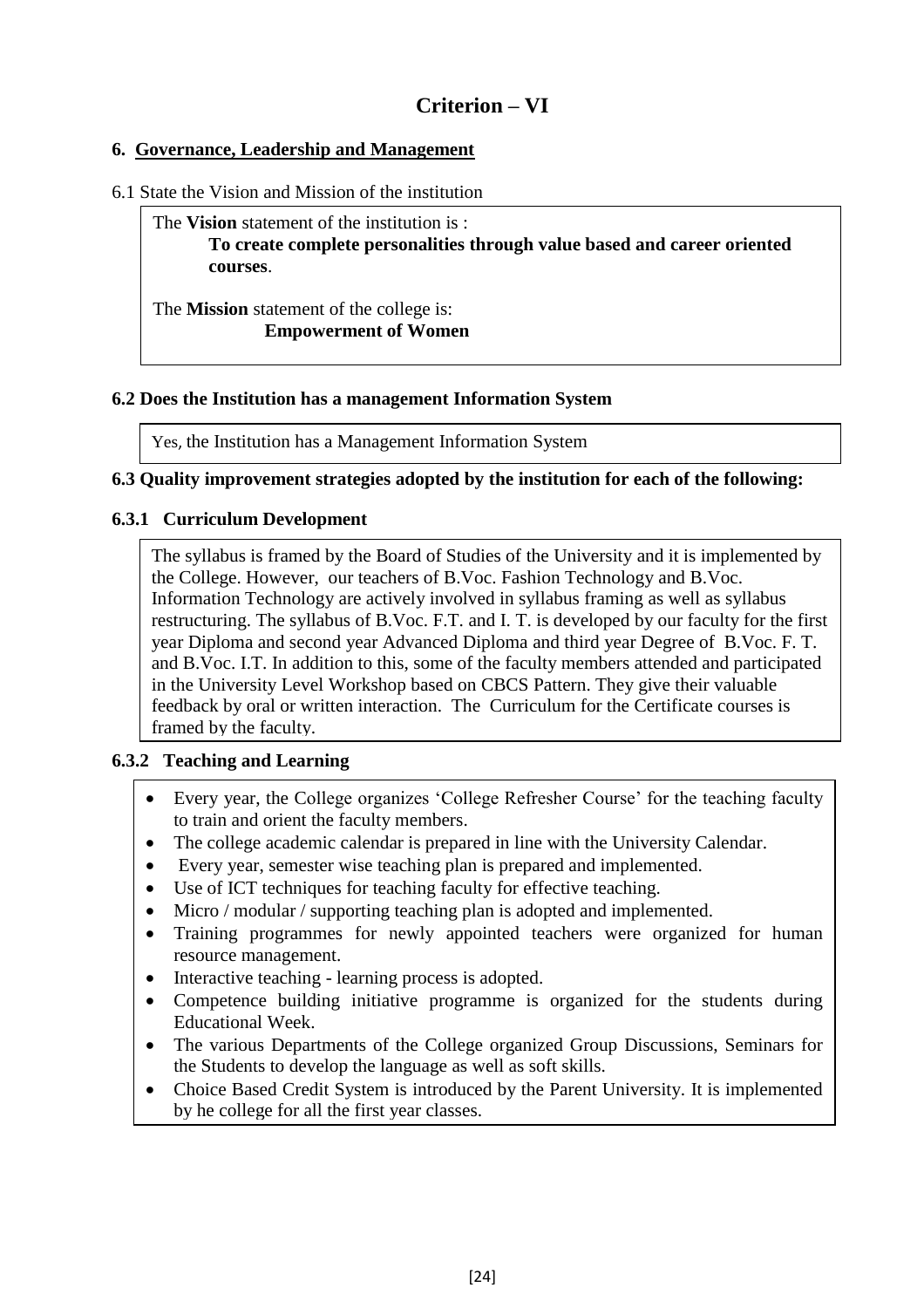# **6.3.3 Examination and Evaluation**

- Continuous assessment which includes test, G.D. project, seminar, Field visit, on the job training. and tutorial are conducted for the frequent assessment of the students. It is the part of the CBCS pattern. Each student is evaluated through various types of examinations.
- CBCS pattern is implemented for UG and PG.
- Our teacher participates in the examination and evaluation system of the University.

#### **6.3.4 Research and Development**

The IQAC has formed a Research Committee and through this committee for promoting research climate, the notices are circulated to the faculty members for the followings:

- 1. Registration for M.Phil/Ph.D.
- 2. Motivating the faculty for participating and presenting research papers in international /national /state/ regional conferences/seminars/workshops.
- 3. Encouraged the faculty for undertaking minor/major research projects of the UGC, the University and other agencies.
- 4. Organization of state/national/international conferences/seminars/ workshops.
- 5. Promoting the faculty for publication of research papers in peer-reviewed international/national journals.
- 6. Organization of 'Avishkar' at college/district/university level.
- 7. Promoting the students for the participation in Research Festival 'Avishkar'
- 8. The final year students of B. Com. and PG students undertook a research Project as a part of syllabus.

#### **6.3.5 Library, ICT and physical infrastructure / instrumentation**

The College has Library Advisory Committee. The Committee circulates the notices to all regarding purchasing books, subscribing journals/e-journals and CDs. Library is computerized. The college purchased Library Management System that is OPAC. Near about 19,000/- books are installed in it. Students can avail the facility of OPAC. N-List facility is made available in college central library. Reading hall with A/C is also open on all working days from 9.00 am to 5.00 pm for the students and teachers. Library Department has provided Xerox facility, cubicles with A/C to students. Still, the College is concentrating on the up gradation of library automation.

The College has two smart classrooms, five labs in various disciplines, indoor and outdoor playgrounds. Internet connectivity is also available in the college due to Wi-Fi facility. Digital boards and LCD projectors are also made available. The provision of virtual classroom is also made available for all. Besides, the College is focusing on the up gradation of existing ICT infrastructure.

Two separate Women hostels are also available for the residence of the students. One recreation hall is open for the students. Permanent constructed canteen facility made available for all. Health Care Centre , Women Study Centre and Yoga centre are also established in the college. Solar energy system is installed to save energy. CCTV cameras with audio and video facility installed to monitor on smooth functioning of the college.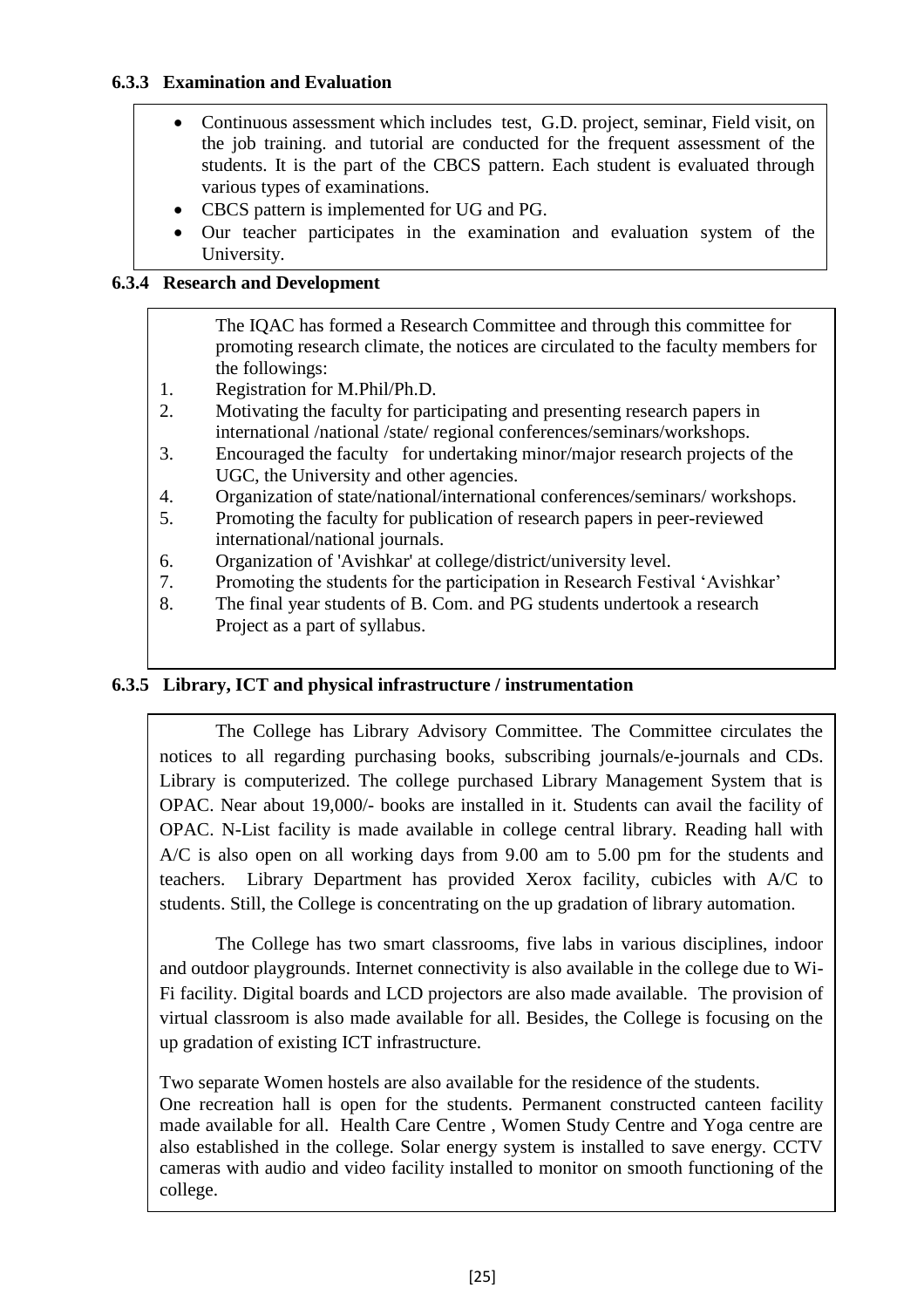- The training programmes were arranged for the teaching and non-teaching staff.
- The faculty members also participate in orientation, refresher and short-term training courses conducted by the UGC Academic Staff College.
- CAS promotions for the teaching faculty and promotion for non-teaching faculty.
- The administration is decentralized into four parts. It is as follows:
	- 1. Academic section
	- 2. Administrative Section
	- 3. Finance and accounts section
	- 4. Examination and Evaluation section

# **6.3.7 Faculty and Staff recruitment**

Faculty and Staff recruitments are done time to time according to the norms of Government and UGC rules. At the time of recruitment, we gave preference to the candidate's domain knowledge, teaching skills and confidence.

#### **6.3.8 Industry Interaction / Collaboration**

- Students visit to the industry for acquiring the practical knowledge. There is an interaction amongst the industrial experts, students and teachers for enhancing the domain knowledge. For on job training, the Commerce faculty students are sent to visit various Industries and institutions.
- The college has done MOU with central Library, DSM's college of Art's, Commerce, Science college, parbhani and Ganesh public library, Parbhani.

#### **6.3.9 Admission of Students**

- Admissions are given on the terms and conditions of the State Government, University and UGC rules.
- Reservation rules and regulation are followed as per given in State Government norms.
- The faculty members as the representative of various subjects are appointed on the Admission Committee. The Committee follows all the rules.
- Admissions are given on the basis of 'first come first register' as the State Government , University and UGC rules.

#### **6.4 Welfare schemes for** ٦

| Teaching | • Credit Co-operative Society benefits              |
|----------|-----------------------------------------------------|
|          | • Small Saving Group benefits                       |
|          | • Medical check -up facilities                      |
|          | • Felicitation to employees at the time of personal |
|          | achievement                                         |
|          | • Promotion / Deputation benefits to teachers       |
|          | Provide the lien leave                              |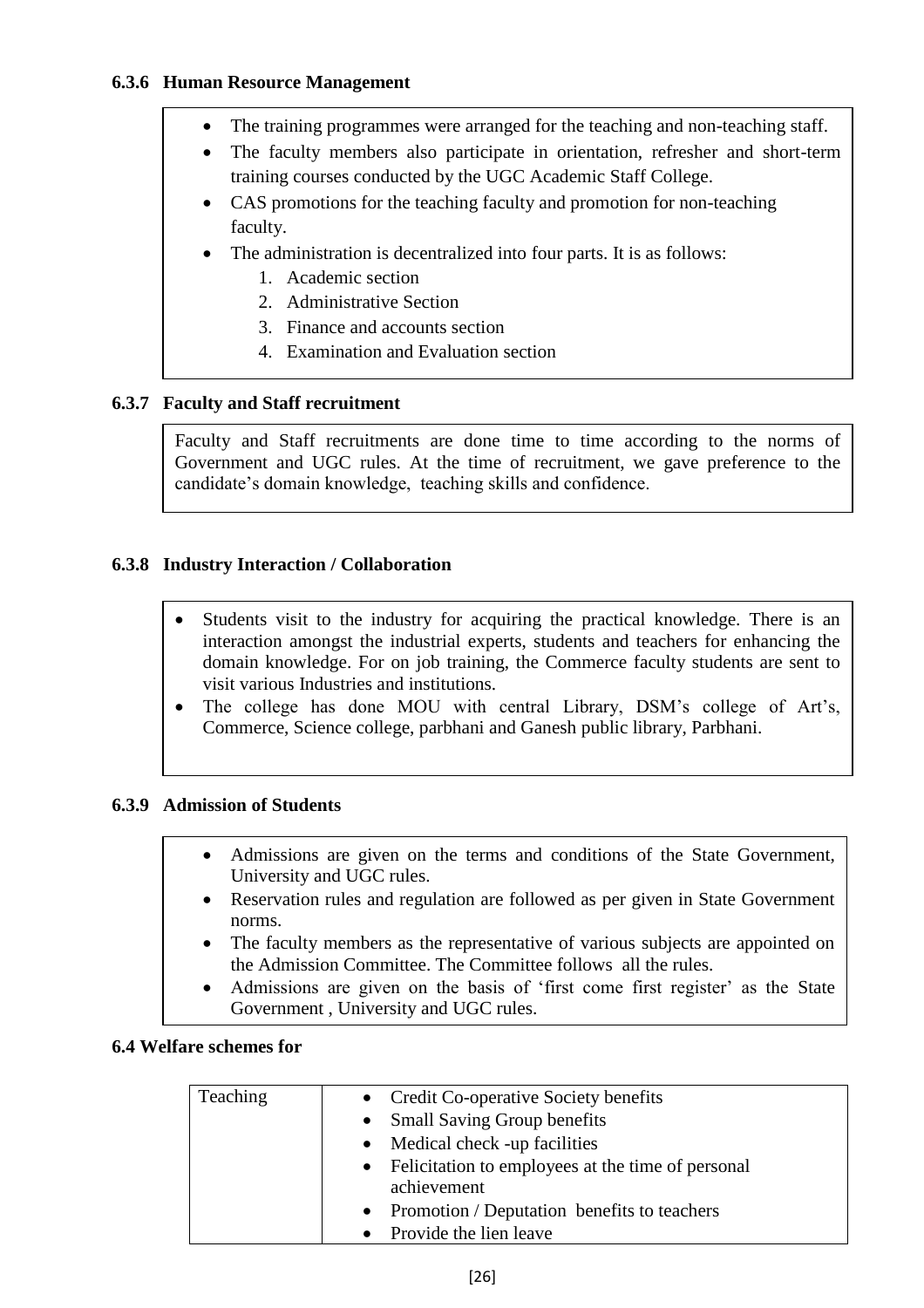| Non-teaching    | Credit Co-operative Society benefits                              |  |  |  |
|-----------------|-------------------------------------------------------------------|--|--|--|
|                 | <b>Small Saving Group benefits</b>                                |  |  |  |
|                 | Replacement leave                                                 |  |  |  |
|                 | Medical check- up facilities                                      |  |  |  |
|                 | Provide uniform cloth to Administrative staff.                    |  |  |  |
|                 | Felicitation to employees his for good work                       |  |  |  |
|                 | Promotional benefits                                              |  |  |  |
| <b>Students</b> | Free Health check- up, blood group check- up, Concession in fees  |  |  |  |
|                 | for economically backward students, Wi- Fi facility, Earn while   |  |  |  |
|                 | Learn Scheme, Sports Kits provided to the winner students at free |  |  |  |
|                 | of cost                                                           |  |  |  |
|                 |                                                                   |  |  |  |

# 6.5 Total corpus fund generated

| --- |  |
|-----|--|
|     |  |

6.6 Whether annual financial audit has been done Yes  $\boxed{1}$  No

# √

# **6.7 Whether Academic and Administrative Audit (AAA) has been done?**

| <b>Audit Type</b> | External |                                        |        | Internal                            |  |
|-------------------|----------|----------------------------------------|--------|-------------------------------------|--|
|                   | Yes/No   | Agency                                 | Yes/No | Authority                           |  |
| Academic          | Yes      | University                             | Yes    | College Academic<br>Committee       |  |
| Administrative    | Yes      | Joint Director,<br>Higher<br>Education | Yes    | College Administrative<br>Committee |  |

## **6.8 Does the University/ Autonomous College declares results within 30 days?**

| For UG Programmes |  | Yes $\vert \sqrt{\vert}$ No |
|-------------------|--|-----------------------------|
|                   |  |                             |

| No |  |
|----|--|
|    |  |

For PG Programmes Yes

| Nο |  |
|----|--|
|    |  |

√

# **6.9 What efforts are made by the University/ Autonomous College for Examination Reforms?**

- The College follows the CGPA, CBCS and MCQ pattern at UG & PG level.
- The internal assessment of 10 marks is conducted for each paper for final courses. In this way, two exams conducted for each semester. This pattern is followed.
- From the academic year 2016-2017, CBCS pattern is implemented for all first year courses. It includes continuous assessment of 35 marks i.e. two class tests of 10 marks each and one assignment of 15 marks.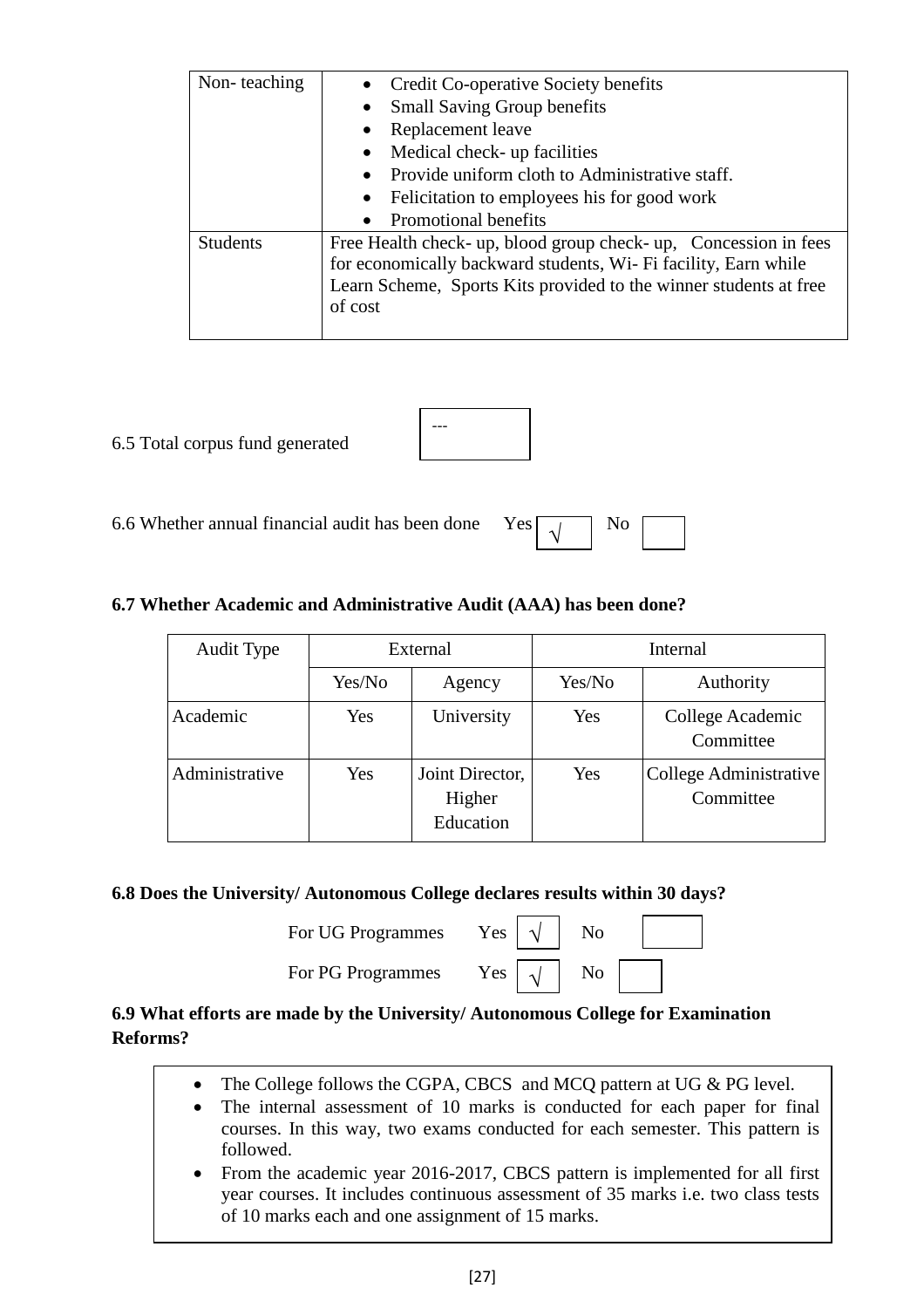# **6.10 What efforts are made by the University to promote autonomy in the affiliated/constituent colleges?**

N.A.

#### **6.11 Activities and support from the Alumni Association**

The college formed Alumni Association. The College organizes a get together programme for them. Some Alumni gave valuable suggestions for the college. The Alumni supported the college by donating the following things : Commerce students – General stand Library – Notice board English Dept.- Clock

#### **6.12 Activities and support from the Parent – Teacher Association**

Final year students donated all the things to the college.

The parents participate in the induction programme. The Parents suggests their opinions regarding safety of their wards.

#### **6.13 Development programmes for support staff**

- Provided uniform washing allowance to them.
- Free Health check- up through Health check- up camp.

#### **6.14 Initiatives taken by the institution to make the campus eco-friendly**

The institution is taken the efforts to make the campus eco-friendly such as:

- Tree plantation programme is organized in the college campus.
- Use of solar system for the students in the hostel.
- Campus cleanliness programme is organized for cleaning the campus
- To avoid the use of plastic, the campus is made polythene free.
- The institution through Campus cleanliness programme collects the garbage and used for the development of trees and garden.
- Installed Solar energy system to save energy.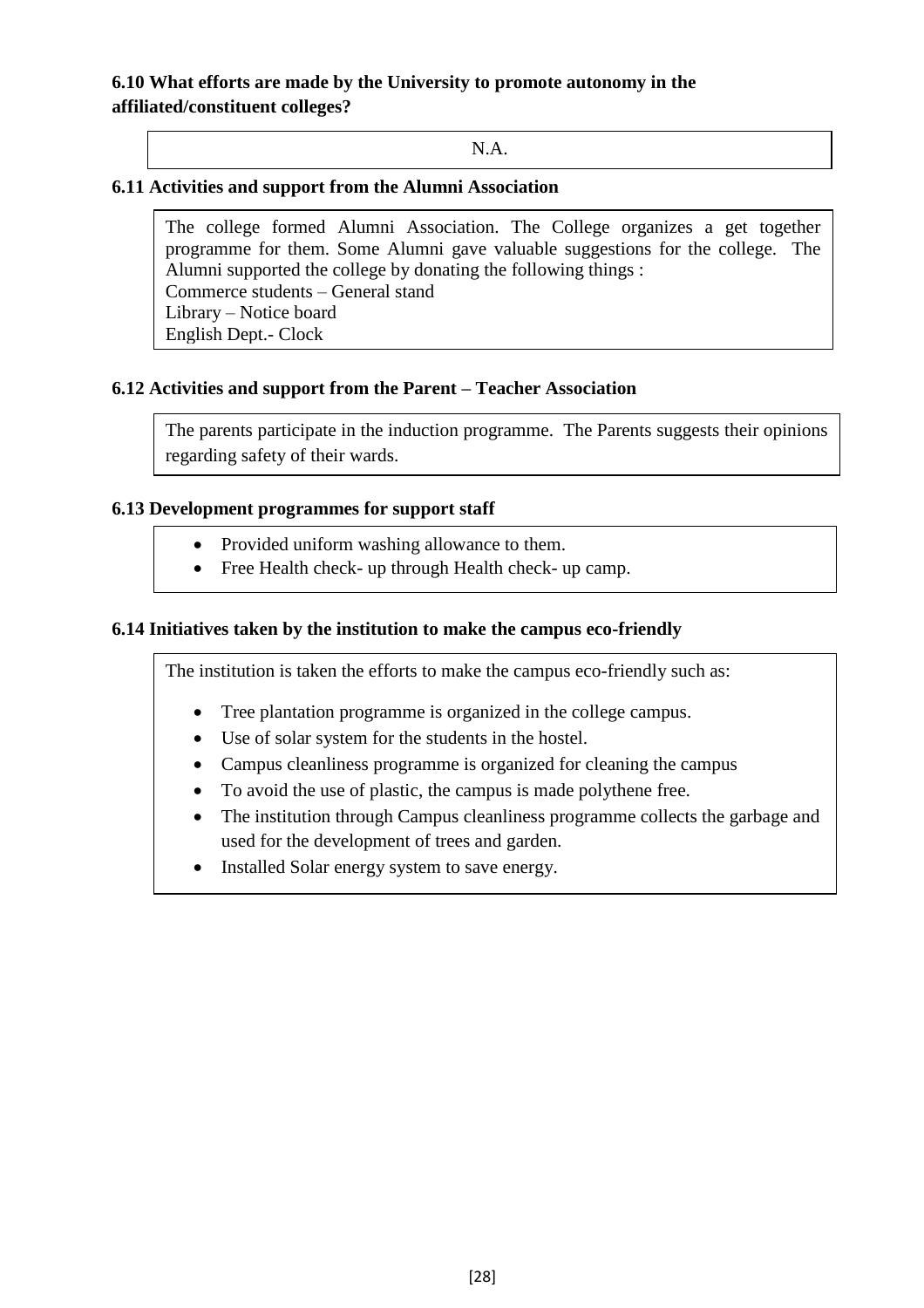# **7. Innovations and Best Practices**

7.1 Innovations introduced during this academic year which have created a positive impact on the functioning of the institution. Give details.

- Decentralization of the administration.
- Collection of the Quarterly Reports of all activities from the various Departments.
- Preparation and implementation of the Academic Calendar in line with University Academic Calendar
- Preparation and implementation of the teaching plan / micro teaching plan
- Preparation and implementation of Master timetable
- The healthy practice of keeping the record of the Daily Teaching Diary
- Observation of the Moment Register and follow up of it in each lecture
- Formation of various committees.
- Wi-Fi facility, free internet access to students and teachers.
- Use of ICT in teaching learning process.
- Training programme for teaching and non- teaching staff.
- Organized the programmes on competence building initiatives of students during Educational Week.
- Indoor –outdoor sports activities with well-equipped facilities are made available for students.
- Organization of Karate Classes for students to improve the self-confidence, self – protection among the students.
- Organization of Yoga classes for staff as well as commencement of Certificate Course in Yoga for students for getting knowledge about the health and for maintaining sound health
- To improve the proficiency in English, Certificate Course in Spoken English started
- Through the Certificate Course in Arabic Language, the strength of the Muslim students increased.
- The Library Department organized Book Exhibition and it was open to all.
- The B. Voc.in Fashion Technology Department organized Exhibitions of Ornaments, garments and so on. it was also open to all.
- The College has developed a Virtual Classroom for the benefit of all. It is helpful for direct interaction among the national and international personalities.
- Installation of CCTV camera to monitor smooth functioning of the college.
- Installation of Solar energy system to save energy.
- N-List facility is made available in College central library.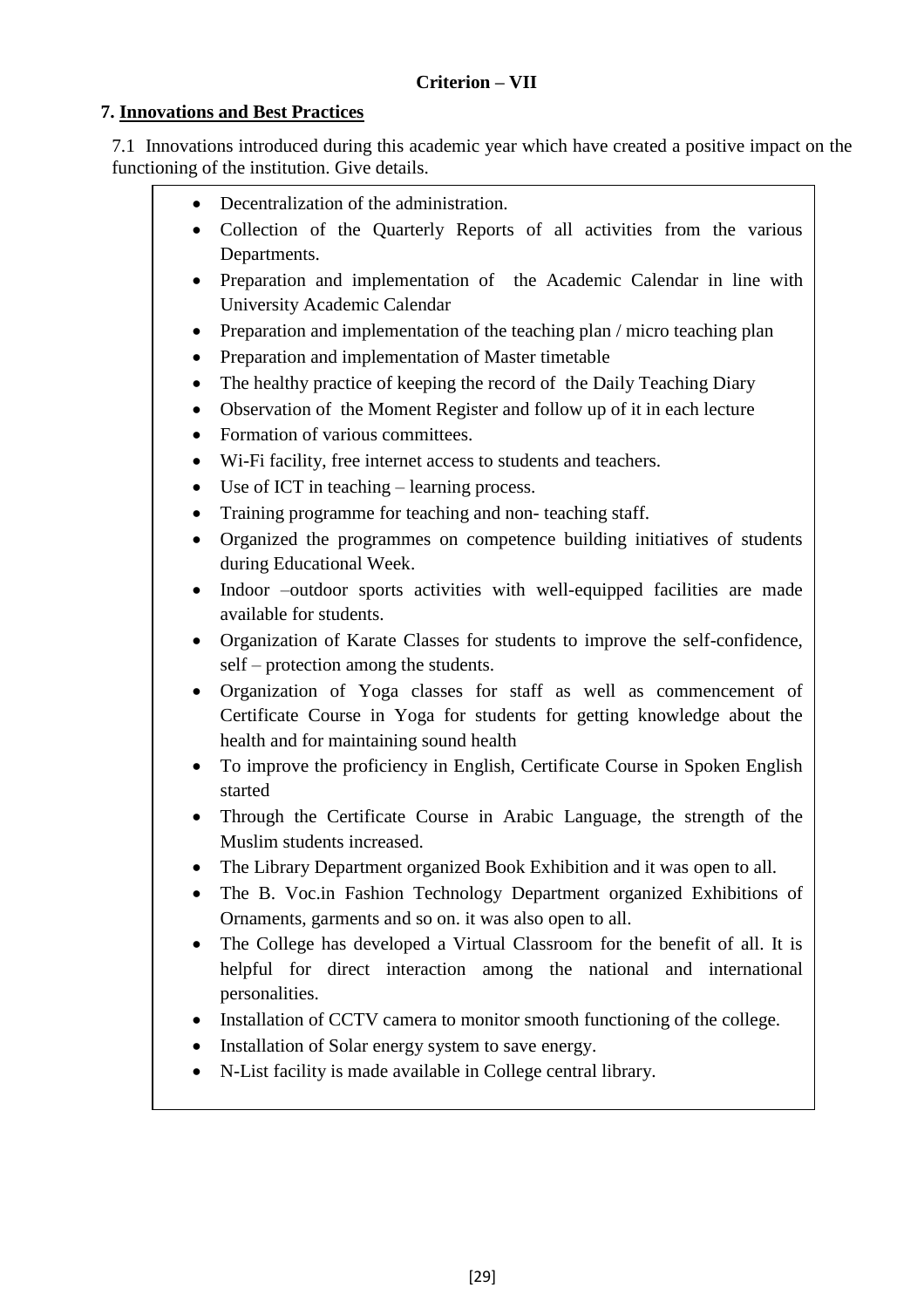#### **7.2 Provide the Action Taken Report (ATR) based on the plan of action decided upon at the beginning of the year**

As per the IQAC guidelines, the College prepared the Academic Calendar with action plan in line with the University Academic Calendar. Here, Action Taken Report (ATR) based on the plan of action is given as follows:

#### **July**

- Formed of Admission Committee
- Prepared the list of category wise statement of students and completed the eligibility process
- Organized induction programme for new comers
- Analysed the University results
- Celebrated the 'World Population Day'
- Inaugurated the Badminton court.
- Organization of District Mahila Sarpanch Parishad.
- Conducted IQAC meeting.

#### **August**

- Students enrolled for N.S. S.
- Formed Students Council
- Celebrated Independence Day
- Conducted meeting with teaching and non-teaching staff respectively.
- Given coaching to the students for the participation in Intercollegiate tournament
- Conducted Academic programme for new faculty members
- Celebrated Sadbhavana Din and on the occasion of Sadbhavana Din organized Blood Donation ,Health Check Camp
- Organized tree plantation programme
- Celebrated the Sports Day
- Conducted meeting with Student Council, Faculty and Management
- Sports Day organization

#### **September**

- Celebrated Teacher's Day
- Celebrated Educational Week from 17 Sept. 2016 to 24 Sept. 2016
- Celebrated NSS Day 24 Sept 2016
- Conducted Internal Exams continuous assessment of the University for all courses
- Celebrated Marathwada Muktisangram Day and University Foundation Day
- Trained the students for the Participation in Inter-collegiate & Inter-University tournament at various colleges
- Conducted Staff meeting

#### **October**

- Celebrated the birth anniversary of Mahatma Gandhi and Lal Bahadur Shastri
- participated the students in University Youth Festival organized at Matoshri Nanded
- 'Vachan Prerana Din' birth anniversary of Late Dr.APJ Abdul Kalam.
- Celebrated Late Rangnathan Jayanti by college central library.
- Conducted staff meeting for the review of Ist term
- First term exam scheduled as per University schedule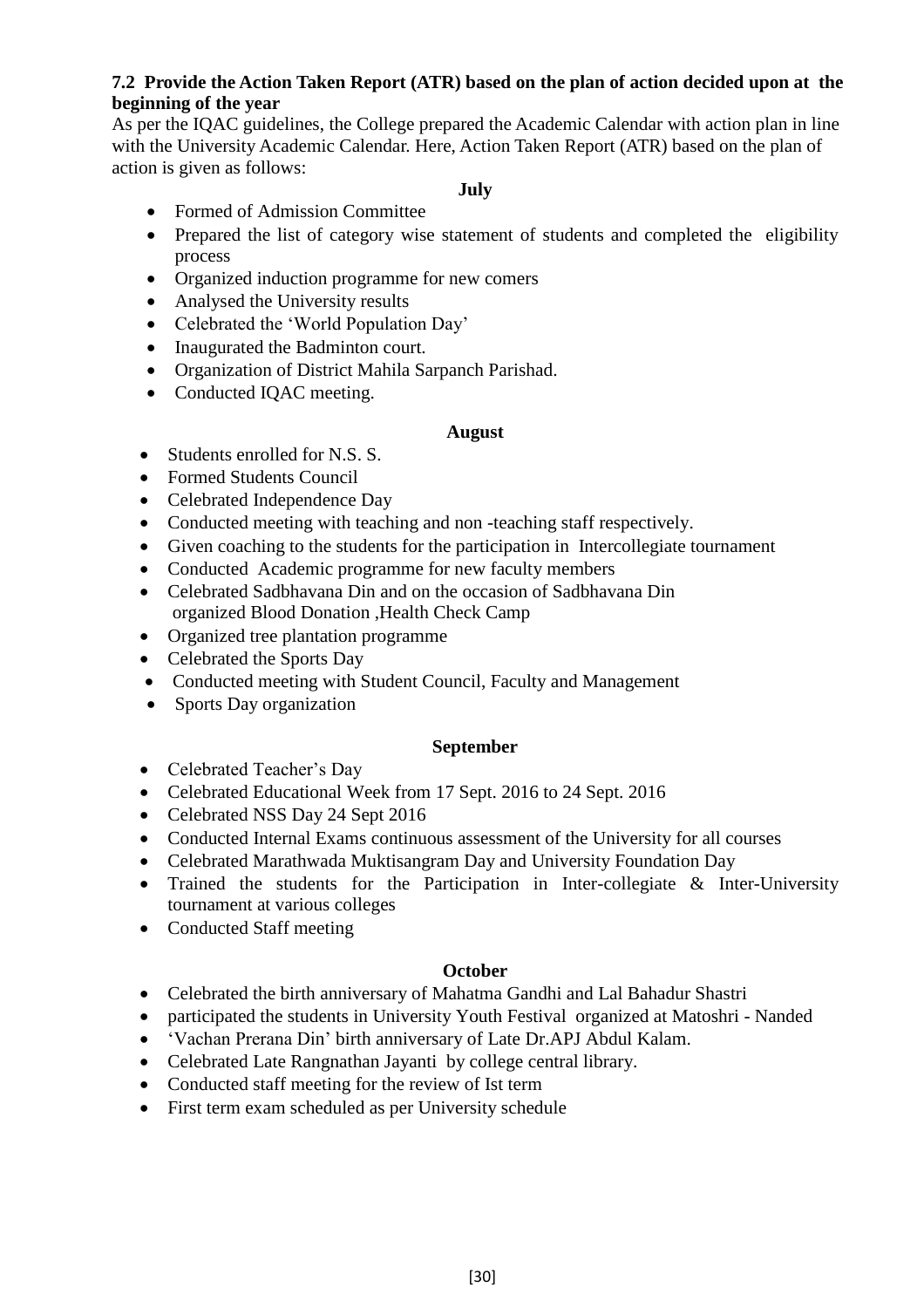#### **November**

- First term exam scheduled as per University schedule
- Paper evaluation programme of University exam
- Celebrated Bhartiya Sanvidhan Din.

#### **December**

- Celebrated World AIDS Day
- Conducted industrial visit Tour
- Organized special Annual NSS camp in the institution
- Conducted meeting with staff
- Participated in One Day District Level Research Festival 'Avishkar' by DSM's ACS College, Parbhani in collaboration with the Parent University and won prizes too.

#### **January**

- Celebrated the birth anniversary of Savitribai Phule
- Celebrated Republic Day
- Organized Late Sow. Kamaltai Jamkar 'Darpan Puraskar'
- Conducted Internal Exams continuous Assessment of the University for all courses
- Participation in University level Research Festival 'Avishkar ' organized by University sub - centre, Latur.
- Conducted Certificate Course in Spoken English

#### **February**

- Organized academic and administration programmes for teaching and non-teaching staff
- $\bullet$

#### **March**

- Conducted meeting with staff
- Celebrated the International Women's Day
- Organized farewell ceremony for final year students
- Second term exam scheduled as per University schedule

#### **April**

• Celebrated the birth anniversary of Dr. B. R. Ambedkar

#### **May**

- Celebrated Maharashtra Din on the occasion of Establishment.
- Paper evaluation programme of University exam.

#### **June**

- Conducted Staff meeting
- Formed of Admission Committee
- Prepared time table
- Formed of Various Committees
- Prepared Annual teaching plan
- Allotted the workload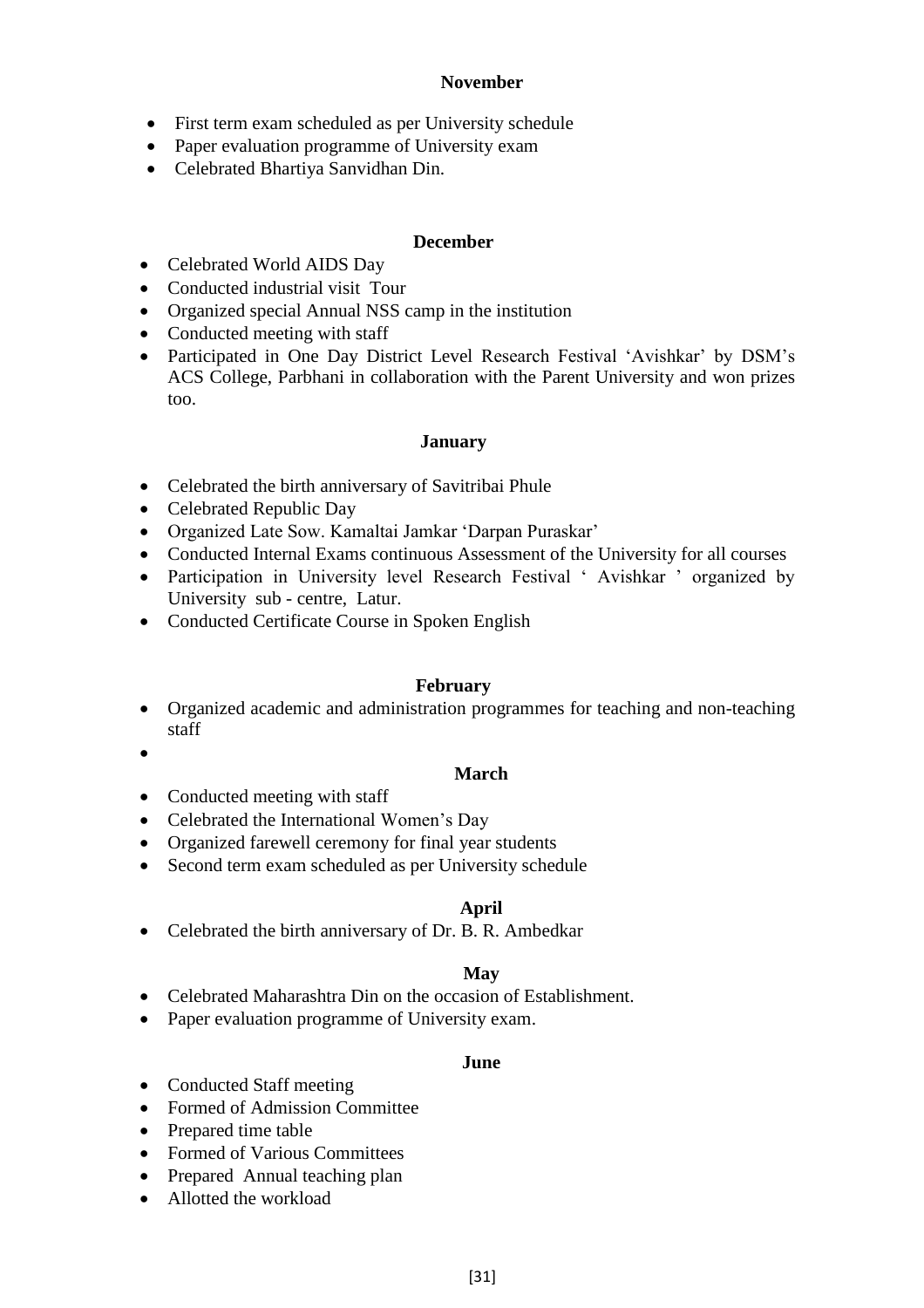# **7.3 Give two Best Practices of the institution** *(please see the format in the NAAC Self-study Manuals)*

- College Refresher Course for the teachers
- Publication of occasional College magazine 'Bridge of Friendship'

*\*Provide the details in annexure (annexure need to be numbered as i, ii,iii)*

# **7.4 Contribution to environmental awareness / protection**

For this, the third year students of each faculty have been prescribed a separate paper entitled *Environmental Studies* in their syllabus as compulsory subject. The students are taught the importance of environment. The College also organized guest lecturers such as 'Water Conservation' and ' Protection of Environment ' during the annual NSS Camp. Tree plantation programme is also conducted and inaugurated at the hands of notable visitors. Various plants have been planted and environmental awareness and protection is taken into consideration. Campus Cleanliness programme conducted by the NSS Unit during Swachata Campaign.

# **7.5 Whether environmental audit was conducted?** Yes No

√

# **7.6 Any other relevant information the institution wishes to add. (for example SWOT Analysis)**

# **Strength**

- Location of the College
- First Women College in the District and only one 'A' grade Women College in Marathwada Region.
- Best College Award by the Parent University.
- UGC College with Potential for Excellence Status
- Free educational environment for girl students.
- Wi-fi facility made available in college campus for all the students and teachers.
- Separate two women hostel.
- Well- equipped sports infrastructure.

# **Weaknesses**

- Sometime dropout rate become higher.
- Less placement possibilities for students.
- Less linkage with industries
- Tendency of rural people
- No revenue generated through consultancies.
- Low paying capacity of the students.
- Lack of patents
- Restriction on appointments of teaching and non teaching staff

# **Opportunities**

- Enhancement of women education literacy.
- To generate remuneration through consultancies.
- Opportunities in Rider Group for women.
- More opportunities in Women entrepreneurship.
- More opportunities in Public and Private Sectors

# **Threats**

- Competition with general/ Coeducational colleges.
- Decline of strength due to marriage of girls.
- Social thoughts and traditions.
- Security and protective problems.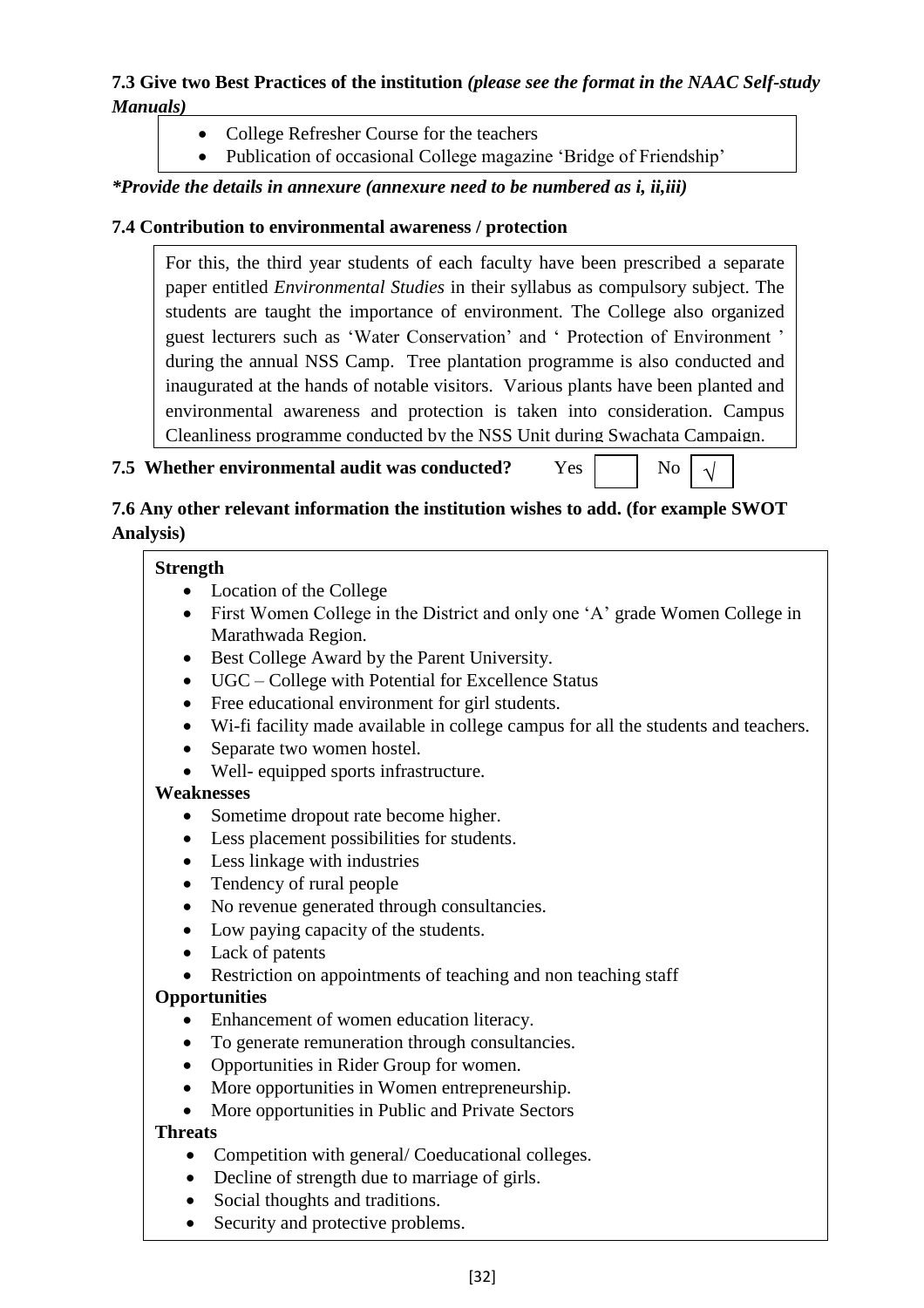#### 8.**Plans of institution for next year**

- To organize the workshop on research methodology.
- To motivate the faculty to submit the research proposals for research projects.
- To promote the faculty to involve in research activities.
- To organize Seminars and Conferences to create research culture among the staff and students.
- To publish 'Kamal ' an interdisciplinary research journal.
- To start value added Certificate courses in each department.
- To conduct student satisfaction survey.
- To organize NAAC sponsored State Level Seminar on ' ICT based framework of NAAC : Challenges and Opportunities.'
- To strengthen Competitive Exam. Cell.
- To publish research papers in international journal.
- Automation of Library
- To start the PG courses
- To start Research Centre in commerce
- To confer Best Mentor Metee award
- To start Bridge courses in Marathi Urdu

*Name* Dr.Devidas R. Bhagwat *Name :*Dr. Vasant K. Bhosle

*Signature of the Coordinator, IQAC Signature of the Chairperson, IQAC*

*\_\_\_\_\_\_\_\*\*\*\_\_\_\_\_\_\_*

*\_\_\_\_\_\_\_\_\_\_\_\_\_\_\_\_\_\_\_\_\_\_\_\_\_\_\_\_\_\_\_ \_\_\_\_\_\_\_\_\_\_\_\_\_\_\_\_\_\_\_\_\_\_\_\_\_\_\_\_\_\_\_*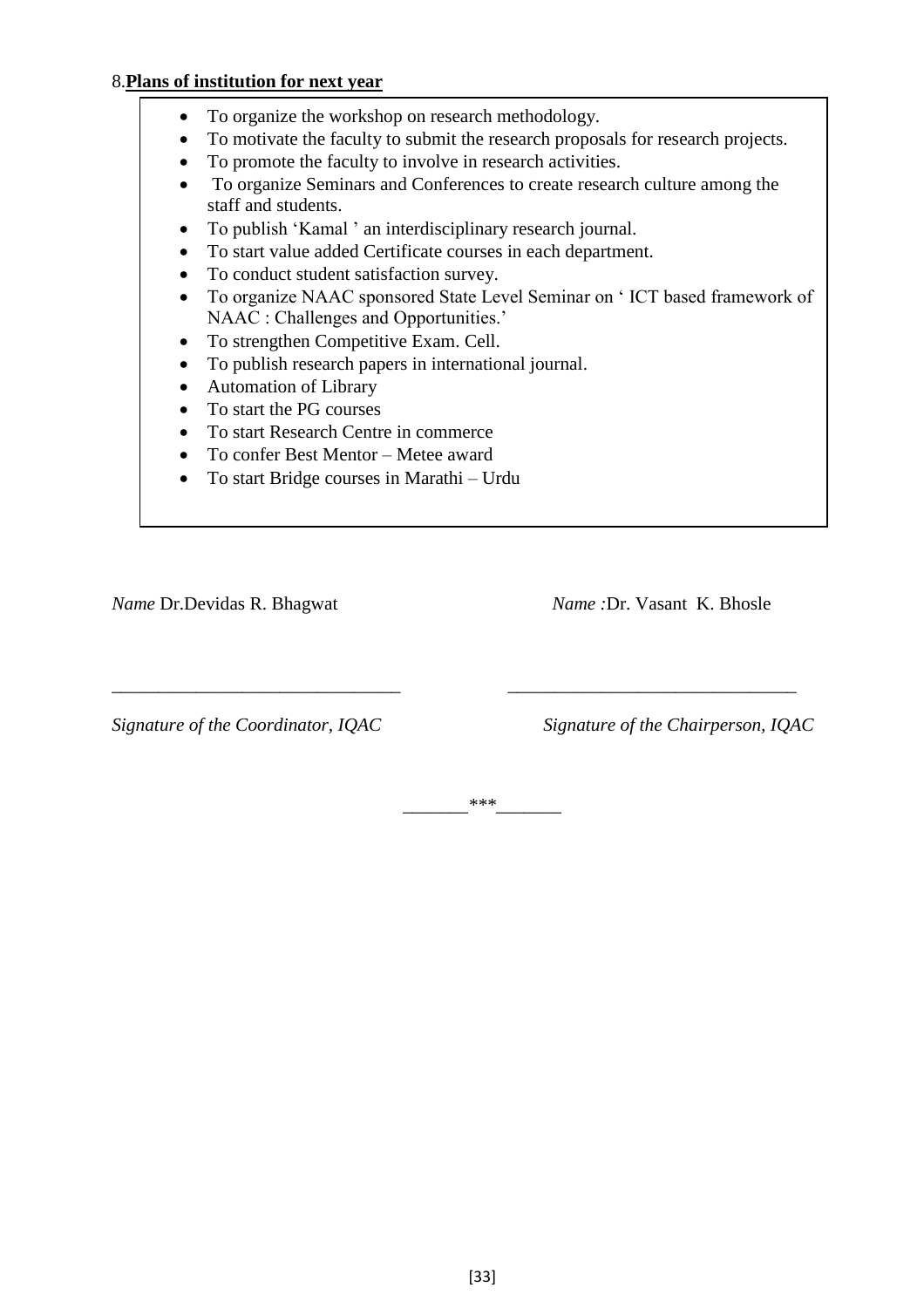#### **NutanVidyaMandir Education Society's**

#### **Late Sow Kamaltai Jamkar Mahila Mahavidyalaya, Parbhani**

#### **ACADEMIC CALENDAR**

**For the Academic year 2016-17**

A) Terms and vacations for the year 2016-2017 (As per the University Calendar 2016-17)<br>First Term  $\cdot$  16/06/2016 to 24/10/2016 **First** T**erm - 16/06/2016 to 24/10/2016 Vacation - 25/10/2016 to 18/11/2016 Second Term - 19/11/2016 to 01/05/2017 Vacation – 02/05/2017 to 15/06/2017**

- B) Schedule of Examination : (As per the University Circular ) First Term, Second Term B.A. B.Com 6.10.2016 15.3.2017 BCA 10.11.2016 04.04.2017
- All UG / PG 04.11.2016 19.04.2017 C) Admission process of college (UG) From 1.06.2016 to 20.06.2016 D) Admission process of college (PG) - From 15.6.2016 to 14.07.2016 E) Display of Time Table - From 20.6.2016 (UG) 13.07.2016 (PG) F) Commencement of Classes - From 21.6.2016 (UG)16.07.2016 (PG) G) Probable Date of Annual Social Gathering  $-26$ .Jan.2017 to 30 Jan.2017 H) Probable Date of NSS Camp 12-18 Dec. 2016 I) Staff Meeting 1<sup>st</sup> Day and last working day of each Term as well as per the occasion.

#### J) **Celebration of various programmes at college campus** :

| K) Schedule of Holidays    |                          | (As per State Government Circular)                       |
|----------------------------|--------------------------|----------------------------------------------------------|
| 01 May                     |                          | Maharashtra Day                                          |
| 14 April                   | -                        | Dr. Babasaheb Ambedkar Jayanti                           |
| 28 February                |                          | Science Day                                              |
| 26 January                 |                          | Republic Day                                             |
| 03 January                 |                          | Savitribai Phule Jayanti                                 |
| 26 November                |                          | Sanvidhan Din                                            |
| 02 October                 |                          | Mahatma Gandhi Jayanti                                   |
| 24 <sup>th</sup> September |                          | N.S.S.Day                                                |
| $17th$ September           | $\overline{\phantom{a}}$ | Marathwada Mukti Sangram Din & University Foundation day |
| $14th$ September           |                          | Hindi Day                                                |
| $5th$ September            |                          | <b>Teachers Day</b>                                      |
| $15th$ August              |                          | Independence Day                                         |
|                            |                          |                                                          |

 $Date: 1.05.2016$   $Sd/-$ 

Principal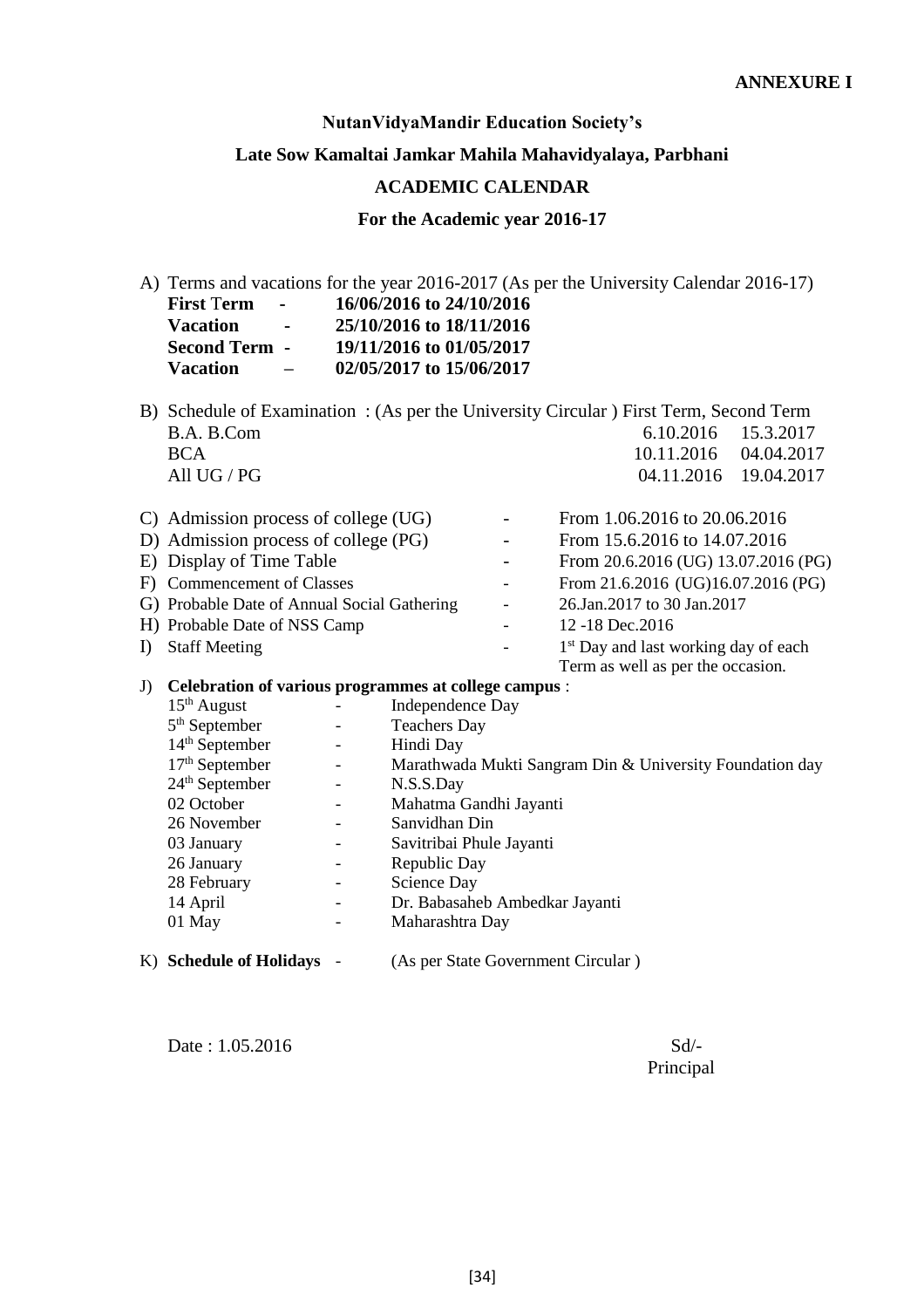# **NutanVidyaMandir Education Society's**

# **Late Sow Kamaltai Jamkar Mahila Mahavidyalaya, Parbhani**

# **Academic Year 2016-2017**

# **Plan of Action and Achievements**

| <b>First Term -</b>                       | 16/06/2016 to 24/10/2016                   |  |  |
|-------------------------------------------|--------------------------------------------|--|--|
| <b>Second Term-</b>                       | 19/11/2016 to 01/05/2017                   |  |  |
|                                           | Winter Vacation - 25/10/2016 to 18/11/2016 |  |  |
|                                           | Summer Vacation- 02/05/2017 to 15/06/2017  |  |  |
| <b>Winter University Exams-06/10/2016</b> |                                            |  |  |
| <b>Summer University Exams-15/03/2017</b> |                                            |  |  |

#### **FIRST TERM**

| <b>PLAN OF ACTION</b>                                                                                                                                                                                                                                                                                                                                                                                                                                                    | <b>ACHIVEMENTS</b>                                                                                                                                                                                                                                                                                                                                                                                                                                                                                                                                                                                  |  |  |  |
|--------------------------------------------------------------------------------------------------------------------------------------------------------------------------------------------------------------------------------------------------------------------------------------------------------------------------------------------------------------------------------------------------------------------------------------------------------------------------|-----------------------------------------------------------------------------------------------------------------------------------------------------------------------------------------------------------------------------------------------------------------------------------------------------------------------------------------------------------------------------------------------------------------------------------------------------------------------------------------------------------------------------------------------------------------------------------------------------|--|--|--|
| July                                                                                                                                                                                                                                                                                                                                                                                                                                                                     |                                                                                                                                                                                                                                                                                                                                                                                                                                                                                                                                                                                                     |  |  |  |
| Admission<br>of<br>Commencement<br>$\bullet$<br>process                                                                                                                                                                                                                                                                                                                                                                                                                  | Formed of Admission Committee<br>$\bullet$                                                                                                                                                                                                                                                                                                                                                                                                                                                                                                                                                          |  |  |  |
| To conduct Staff meeting<br>٠<br>To conduct IQAC meeting<br>To Prepare the<br>category<br>wise<br>$\bullet$<br>of<br>students<br>statement<br>and<br>completion of eligibility process<br>To organize induction programme<br>$\bullet$<br>for new comers<br>To analyse University result<br>To Celebrate 'World Population<br>$\bullet$<br>Day'<br>To organize One day District Level<br>٠<br>'Mahila Sarpanch Parishad'                                                 | <b>Conducted Staff meeting</b><br>Conducted IQAC meeting<br>Prepared the list of category wise<br>of<br>statement<br>students<br>and<br>completed the eligibility process<br>Organized induction programme for<br>new comers<br>Analysed the University results<br>Celebrated the 'World Population<br>Day'<br>Organizeed One day District Level<br>'Mahila Sarpanch Parishad'                                                                                                                                                                                                                      |  |  |  |
| To inaugurate the Badminton Court                                                                                                                                                                                                                                                                                                                                                                                                                                        | inaugurated the Badminton Court                                                                                                                                                                                                                                                                                                                                                                                                                                                                                                                                                                     |  |  |  |
|                                                                                                                                                                                                                                                                                                                                                                                                                                                                          | <b>August</b>                                                                                                                                                                                                                                                                                                                                                                                                                                                                                                                                                                                       |  |  |  |
| To Enroll the students in N.S.S.<br>$\bullet$<br>To Form Students Council<br>To Celebrate Independence Day<br>To conduct meeting with teaching<br>and non-teaching staff<br>To Coach the students<br>for the<br>Participation<br>Intercollegiate<br>in<br>tournament<br>Academic<br>for<br>programme<br>new<br>faculty members<br>To Celebrate Sadbhavana Din<br>Blood Donation and Health Check<br>Camp<br>Tree plantation programme<br>To conduct meeting with Student | Students enrolled for N.S. S.<br>$\bullet$<br><b>Formed Students Council</b><br>$\bullet$<br>Celebrated Independence Day<br>$\bullet$<br>Conducted meeting with teaching<br>$\bullet$<br>and non-teaching staff respectively.<br>Given coaching to the students for<br>the participation in Intercollegiate<br>tournament<br>Conducted<br>Academic programme<br>for new faculty members<br>Celebrated Sadbhavana Din and on<br>the occasion of Sadbhavana Din<br>organized Blood Donation , Health<br><b>Check Camp</b><br>Organized tree plantation<br>programme<br>Conducted meeting with Student |  |  |  |
| Council, Faculty and Management<br>Celebration of the Sports Day                                                                                                                                                                                                                                                                                                                                                                                                         | Council, Faculty and Management<br>Celebrated the Sports Day                                                                                                                                                                                                                                                                                                                                                                                                                                                                                                                                        |  |  |  |

 $\overline{\phantom{a}}$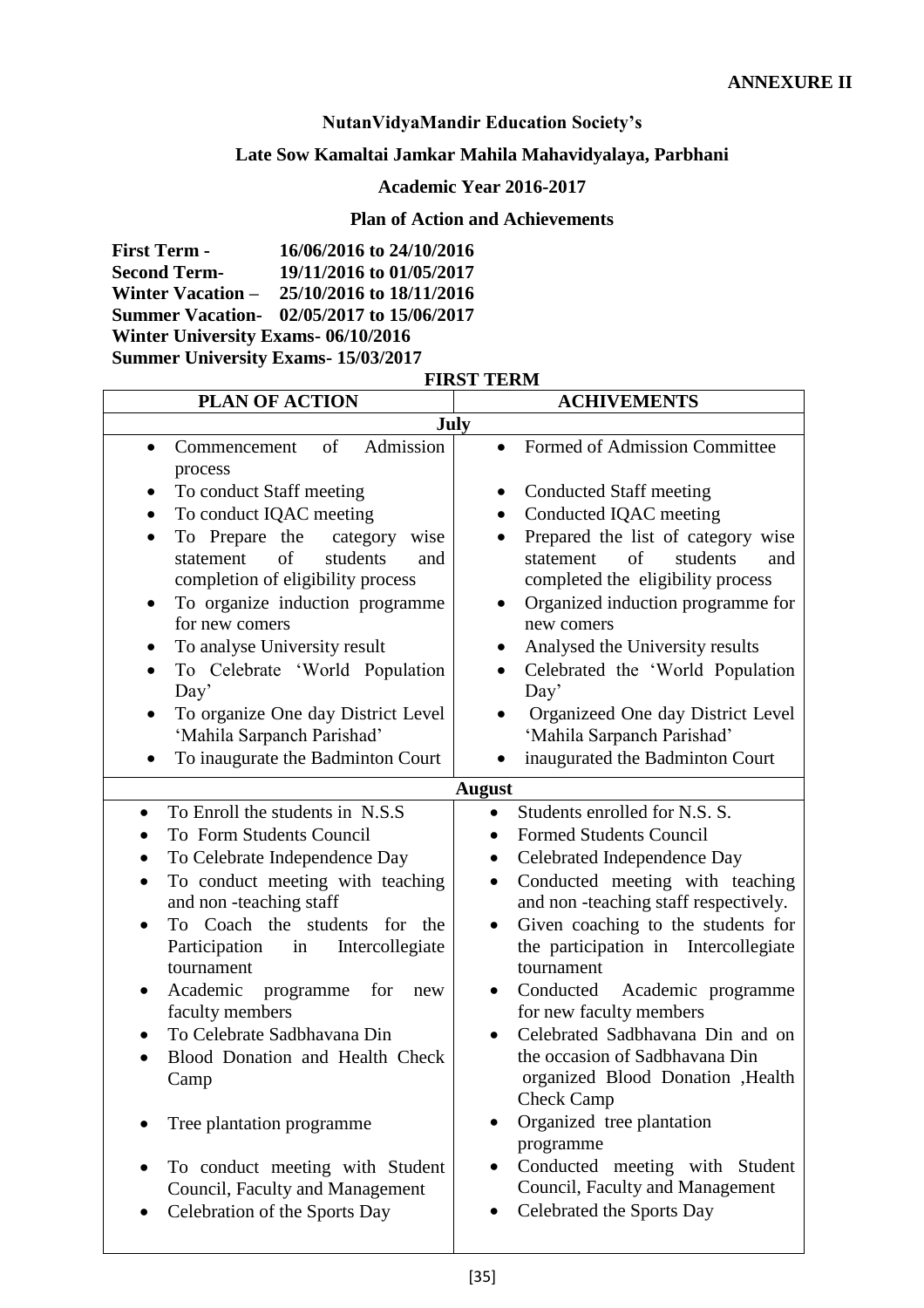| September                                          |                                                       |  |  |  |
|----------------------------------------------------|-------------------------------------------------------|--|--|--|
| To celebrate Teacher's Day<br>$\bullet$            | Celebrated Teacher's Day<br>$\bullet$                 |  |  |  |
| Celebration of the Hindi Day<br>$\bullet$          | Celebrated of the Hindi Day<br>$\bullet$              |  |  |  |
| To celebrate Educational Week from                 | Celebrated Educational Week from<br>$\bullet$         |  |  |  |
| 17 Sept. to 24 Sept.                               | 17 Sept. to 24 Sept.                                  |  |  |  |
| To celebrate NSS Day                               | Celebrated NSS Day 24 Sept 2016<br>$\bullet$          |  |  |  |
| conduct<br>Internal<br>Exams<br>To                 | Conducted<br>Internal<br>Exams                        |  |  |  |
| continuous<br>of<br>the<br>assessment              | of<br>continuous<br>the<br>assessment                 |  |  |  |
| University for all courses                         | University for all courses                            |  |  |  |
| celebrate<br>Marathwada<br>To.<br>$\bullet$        | Celebrated<br>Marathwada<br>$\bullet$                 |  |  |  |
| Muktisangram Day and University                    | Muktisangram Day and University                       |  |  |  |
| <b>Foundation Day</b>                              | <b>Foundation Day</b>                                 |  |  |  |
| To train the<br>students<br>for<br>the             | Trained<br>the<br>students<br>for<br>the<br>$\bullet$ |  |  |  |
| Participation<br>Inter-collegiate<br>in            | Participation<br>Inter-collegiate<br>in               |  |  |  |
| &Inter-University tournament                       | &Inter-University<br>tournament<br>at                 |  |  |  |
|                                                    | various colleges                                      |  |  |  |
| To conduct Staff meeting                           | <b>Conducted Staff meeting</b>                        |  |  |  |
| Celebrated the<br>'Vachan<br>Preana                | Celebrated the<br>'Vachan<br>Preana                   |  |  |  |
| Diwas'                                             | Diwas                                                 |  |  |  |
|                                                    | <b>October</b>                                        |  |  |  |
| To celebrate the birth anniversary of<br>$\bullet$ | celebrated the birth anniversary of<br>$\bullet$      |  |  |  |
| Mahatma Gandhi and Lal Bahadur                     | Mahatma Gandhi and Lal Bahadur                        |  |  |  |
| Shastri                                            | Shastri                                               |  |  |  |
| To participate the students<br>in                  | participated the<br>students<br>in                    |  |  |  |
| <b>University Youth Festival</b>                   | University Youth Festival organized                   |  |  |  |
|                                                    | at Matoshri Campus, Nadned.                           |  |  |  |
| To conduct staff meeting for the<br>$\bullet$      | conducted staff meeting for the<br>$\bullet$          |  |  |  |
| review of Ist term                                 | review of Ist term                                    |  |  |  |
| First term exam scheduled as per                   | First term exam scheduled as per                      |  |  |  |
| University schedule                                | University schedule                                   |  |  |  |

| <b>SECOND TERM</b> |  |
|--------------------|--|
|                    |  |

| <b>PLAN OF ACTION</b>                              | <b>ACHIVEMENTS</b>                               |  |  |  |  |
|----------------------------------------------------|--------------------------------------------------|--|--|--|--|
| <b>November</b>                                    |                                                  |  |  |  |  |
| First term exam scheduled as per<br>$\bullet$      | First term exam scheduled as per<br>$\bullet$    |  |  |  |  |
| University schedule                                | University schedule                              |  |  |  |  |
| Paper evaluation programme<br>of                   | Paper evaluation programme<br>of                 |  |  |  |  |
| University exam                                    | University exam                                  |  |  |  |  |
| To celebrate Bhartiya Sanvidhan                    | Celebrated Bhartiya Sanvidhan Din<br>$\bullet$   |  |  |  |  |
| Din                                                |                                                  |  |  |  |  |
|                                                    | <b>December</b>                                  |  |  |  |  |
| To celebrate World AIDS Day<br>$\bullet$           | Celebrated World AIDS Day<br>$\bullet$           |  |  |  |  |
| To conduct Educational Tour                        | Conducted industrial visit Tour                  |  |  |  |  |
| To organize special Annual NSS                     | Organized special Annual<br><b>NSS</b>           |  |  |  |  |
|                                                    | <b>January</b>                                   |  |  |  |  |
| To conduct Annual Social Gathering<br>$\bullet$    | Conducted Annual Social Gathering                |  |  |  |  |
| and cultural programmes                            | and cultural programmes                          |  |  |  |  |
| To conduct Alumni Meeting<br>٠                     | Conducted Alumni Meeting                         |  |  |  |  |
| To celebrate the birth anniversary of<br>$\bullet$ | Celebrated the birth anniversary of<br>$\bullet$ |  |  |  |  |
| Savitribai Phule                                   | Savitribai Phule                                 |  |  |  |  |
|                                                    |                                                  |  |  |  |  |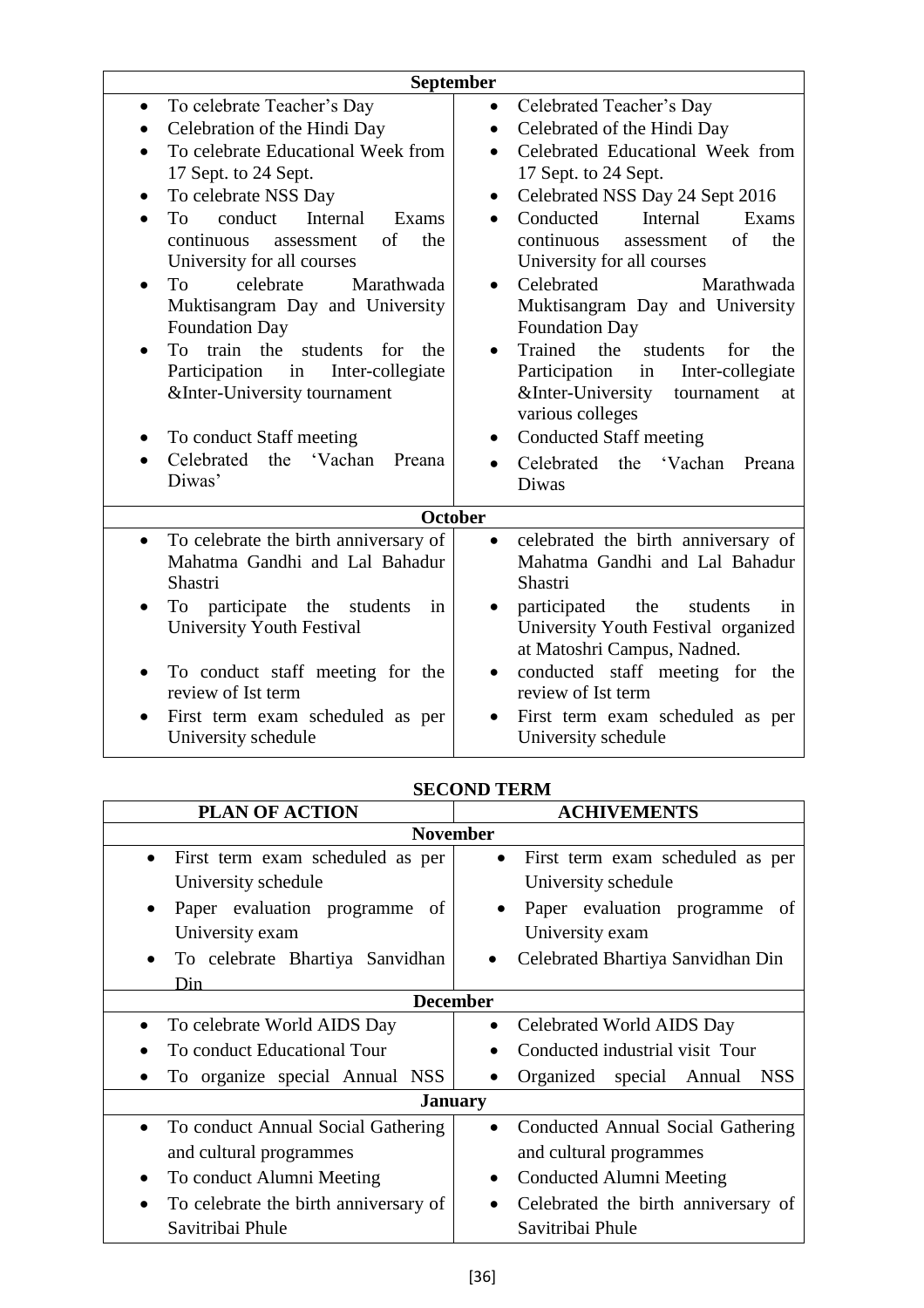| To celebrate Republic Day                                                | <b>Celebrated Republic Day</b>                           |
|--------------------------------------------------------------------------|----------------------------------------------------------|
| To organize Late Raosaheb Jamkar                                         | organized Late Raosaheb Jamkar                           |
| State Level Deabte Competition for                                       | <b>State Level Deabte Competition</b>                    |
| Women                                                                    |                                                          |
| To Organize Late Sow. Kamaltai                                           | Organized Late Sow.<br>Kamaltai                          |
| Jamkar 'Darpan Puraskar'                                                 | Jamkar 'Darpan Puraskar'                                 |
| To run the Certificate Courses                                           | Certificate<br>the<br>Ran<br>Course<br>in                |
|                                                                          | Spoken English, Certificate Course                       |
|                                                                          | Arabic language and, Certificate                         |
|                                                                          | Course Yoga                                              |
| February                                                                 |                                                          |
| organize<br>and<br>To<br>academic<br>$\bullet$                           | Organized<br>academic<br>and                             |
| administration<br>for<br>programmes                                      | administration<br>for<br>programmes                      |
| teaching and non-teaching staff                                          | teaching and non-teaching staff                          |
| To conduct Internal Exams of the<br>$\bullet$                            | Conducted Internal Exams of the                          |
| University for all courses                                               | University for all courses                               |
| Celebrate<br>the Marathi<br>Language                                     | Celebrated the Marathi Language                          |
| Fortnight                                                                | Fortnight                                                |
|                                                                          |                                                          |
| <b>March</b>                                                             |                                                          |
| To conduct Staff meeting<br>$\bullet$                                    | Conducted meeting with staff<br>$\bullet$                |
| To celebrate the World Women's                                           | Celebrated the World Women's Day                         |
| Day                                                                      |                                                          |
| To organize farewell ceremony for                                        | Organized farewell ceremony for                          |
| final year students                                                      | final year students                                      |
| Second term exam scheduled as per<br>University schedule                 | Second term exam scheduled as per<br>University schedule |
| <b>April</b>                                                             |                                                          |
| To celebrate the birth anniversary of                                    | Celebrated the birth anniversary of                      |
| Dr. B. R. Ambedkar                                                       | Dr. B. R. Ambedkar                                       |
|                                                                          |                                                          |
| To celebrate Maharashtra Din<br>$\bullet$                                | <b>May</b><br>Celebrated Maharashtra Din                 |
| Paper evaluation programme<br>of                                         | evaluation programme<br>Paper<br>of                      |
| University exam                                                          | University exam                                          |
|                                                                          |                                                          |
| June                                                                     |                                                          |
| Opening of the College<br>$\bullet$                                      | <b>Conducted Staff meeting</b><br>$\bullet$              |
| of<br>Admission<br>Commencement                                          | <b>Formed of Admission Committee</b>                     |
| process                                                                  |                                                          |
| To conduct meeting with staff                                            |                                                          |
| To submit the Annual Reports of<br>Extra-curricular<br>and<br>Department |                                                          |
| activities,<br><b>PBAS</b><br><b>NAAC</b><br>and                         |                                                          |
| Criterions                                                               |                                                          |
| To Allot committee work                                                  | Prepared time table                                      |
| To Prepare the Annual teaching plan                                      | <b>Formation of Various Committees</b><br>$\bullet$      |
| To Allot workload                                                        | Prepared Annual teaching plan                            |
|                                                                          | Allotted the workload                                    |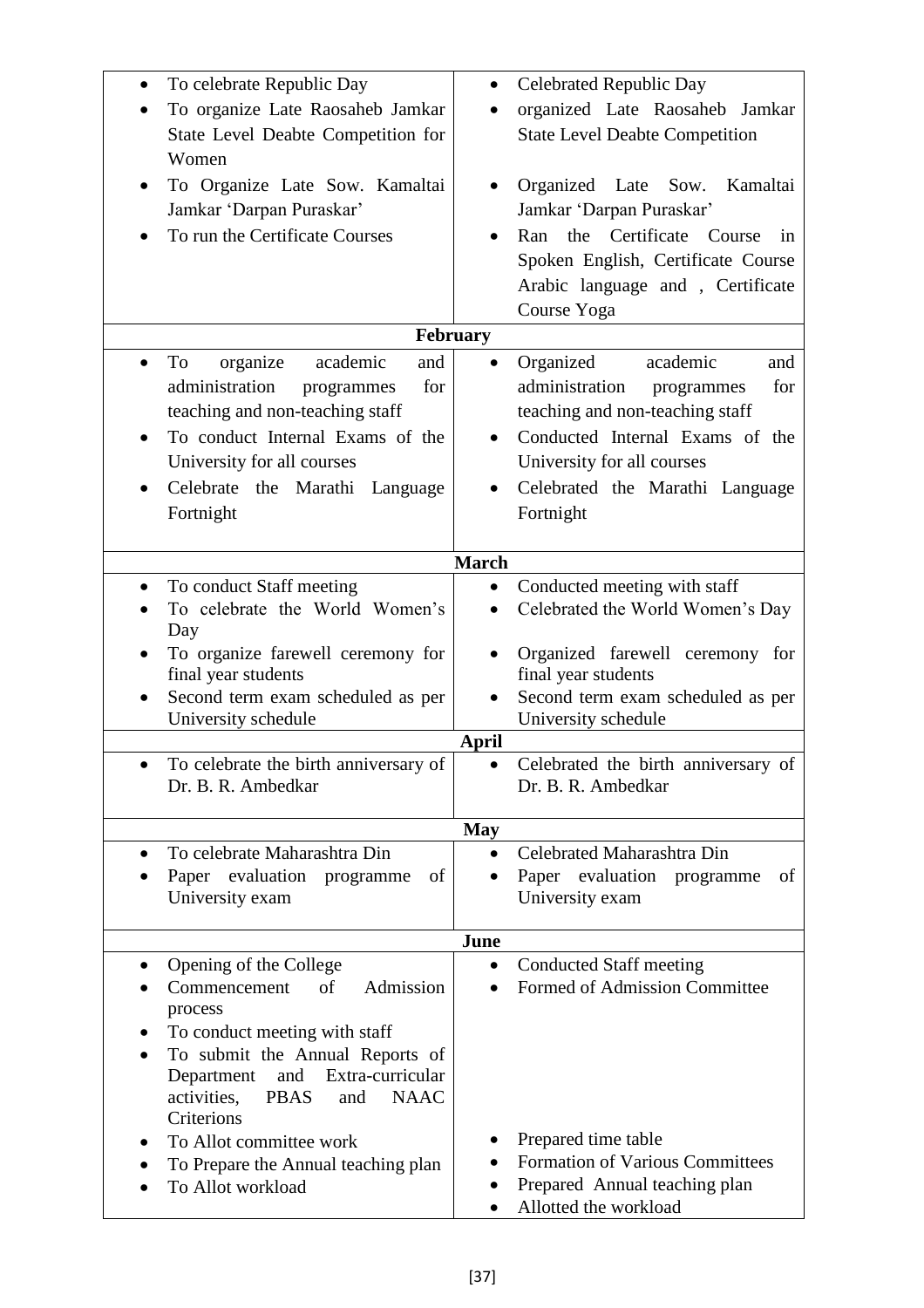# **ANNEXURE-IV ANALYSIS OF FEED-BACK OF CURRICULUM BY STUDENTS 2016-17**

#### **Introduction:**

A curriculum is a developed schedule of academic activities to accomplish the objectives of teaching. Curriculum mentions to the means and resources with which scholars will interact for the purpose of achieving identified educational outcomes. In this sense, the entire campus of the college becomes the curriculum, which can touch the life of the students in terms of attaining a balanced personality.

Basically, the curriculum for Arts, Commerce and B.Voc. is designed by the Board of Studies of different subjects through the University and is implemented by our institution. Feedback is the best method to evaluate and progress the quality of curricula according to the needs of students, society and region. The feedback of curricula by student of Arts, Commerce and Science faculties in the college has been taken.

#### **Objectives:**

The objectives of curriculum feedback by students are as follows:

- 1. To give better options for better feedback.
- 2. To investigate the current status of syllabi for improvement.
- 3. To reveal potential needs through curriculum of students and society.
- 4. To pursue suggestion for betterment in the curricula as per the requirement of students and society.

#### **Methodology:**

A questionnaire related to curriculum with 11 questions was provided to the students to take feedback on all aspects of the curricula. B.A., B.com. and B.Voc. third year scholars were selected randomly to collect their feedback regarding curricula. The collected data was classified according to the various faculties. The percentage tool was used to analyze the data.

#### **Results:**

The following are the important results of the feedback:

- 1. Out of the 110 students were selected randomly from the faculty of Arts, Commerce and B.Voc. amongst UG & PG courses. It is observed that majority of students were seen satisfactory with the present curricula.
- 2. It is found that majority of the students have appreciated the present curricula, which is useful for skill development as well as the development of the perspective.
- 3. The major demand made by the students is to start PG course in Commerce faculty.
- 4. Students also demanded many department wise short term certificate courses for their skill developments.
- 5. It is found that majority of the students have appreciated syllabus, industry orientation, job prospective, social relevance, skill development & research applicability curricula in innovative manner.
- 6. Urgent need to upgrade Choice Based Credit System proposed by the University.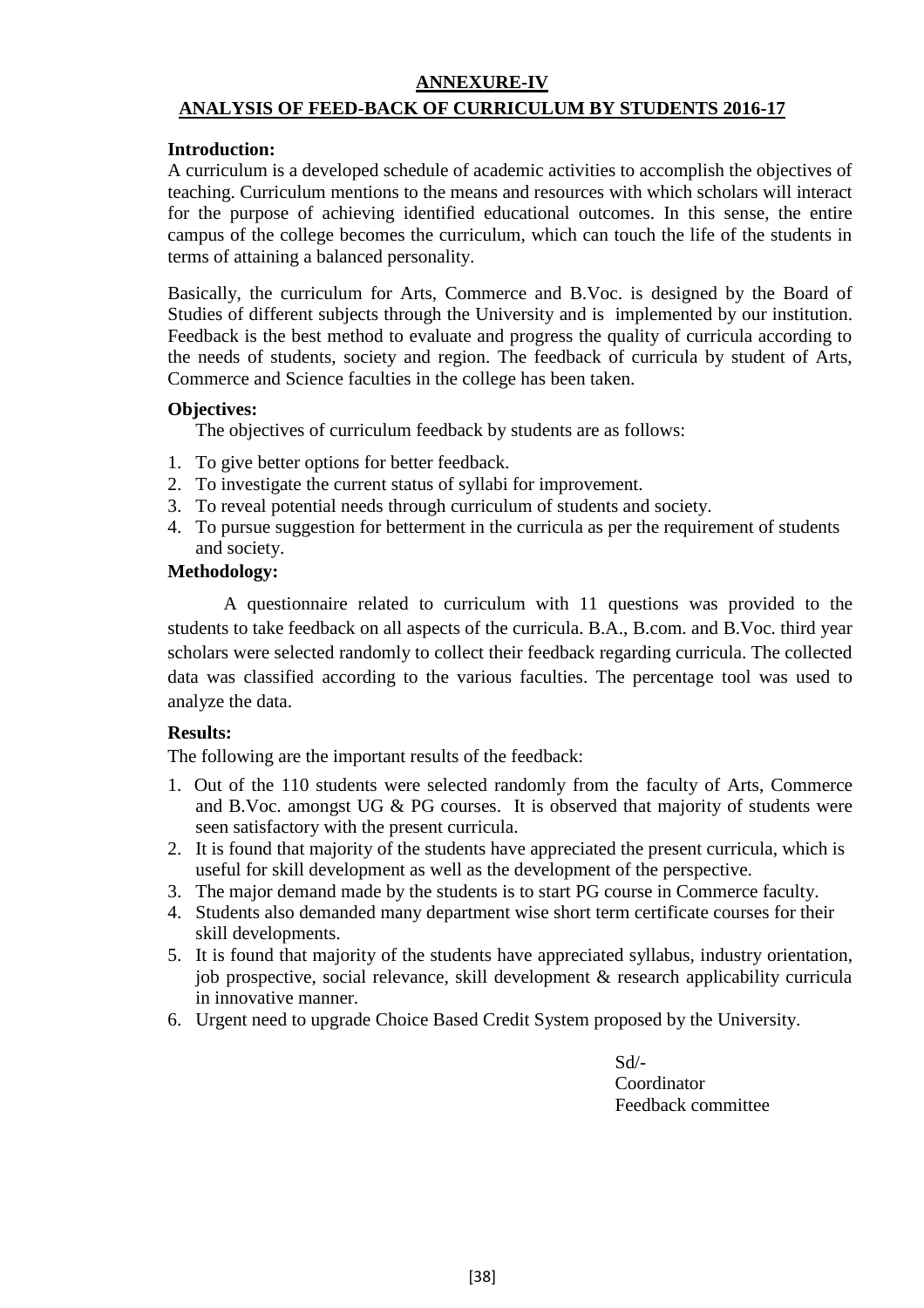#### **ANNEXURE-V**

#### **ANALYSIS OF FEEDBACK OF COLLEGE BY PARENTS 2016-2017**

#### **Introduction:**

Our educational institution focuses on women education, various women centric activities and facilities. The satisfaction of stakeholders is most important. These stakeholders are students and parents. Therefore, it is very important to take comment from the parents of students to enrich the educational facilities.

#### **Objectives:**

- To verify the overall performance on the college campus
- To evaluate the present status of educational atmosphere.
- To seek suggestions to improve the quality of the higher education on the campus.
- To seek suggestions to improve the security and women centric facilities to the students.

#### **Methodology:**

A questionnaire with16 questions was provided to parents to take feedback on all aspects of the college. Some parents were selected randomly to collect the required information. The collected data was analyzed.

#### **Results:**

The following are the important results of the feedback:

- 1. Parents also demanded many short term certificate courses for skill development of their ward.
- 2. Parents are satisfied with the behaviour of teaching staff against their students as students are getting better guidance and support from the teachers.
- 3. Parents also seeking to develop the personality of their ward through various activities.
- 4. Parents are satisfied with the positive atmosphere in the college campus
- 5. Parents are also satisfied with the adequate facilities.
- 6. Parents are also satisfied with Girl's hostel facilities.

 $Sd$ <sup>-</sup> Coordinator Feedback committee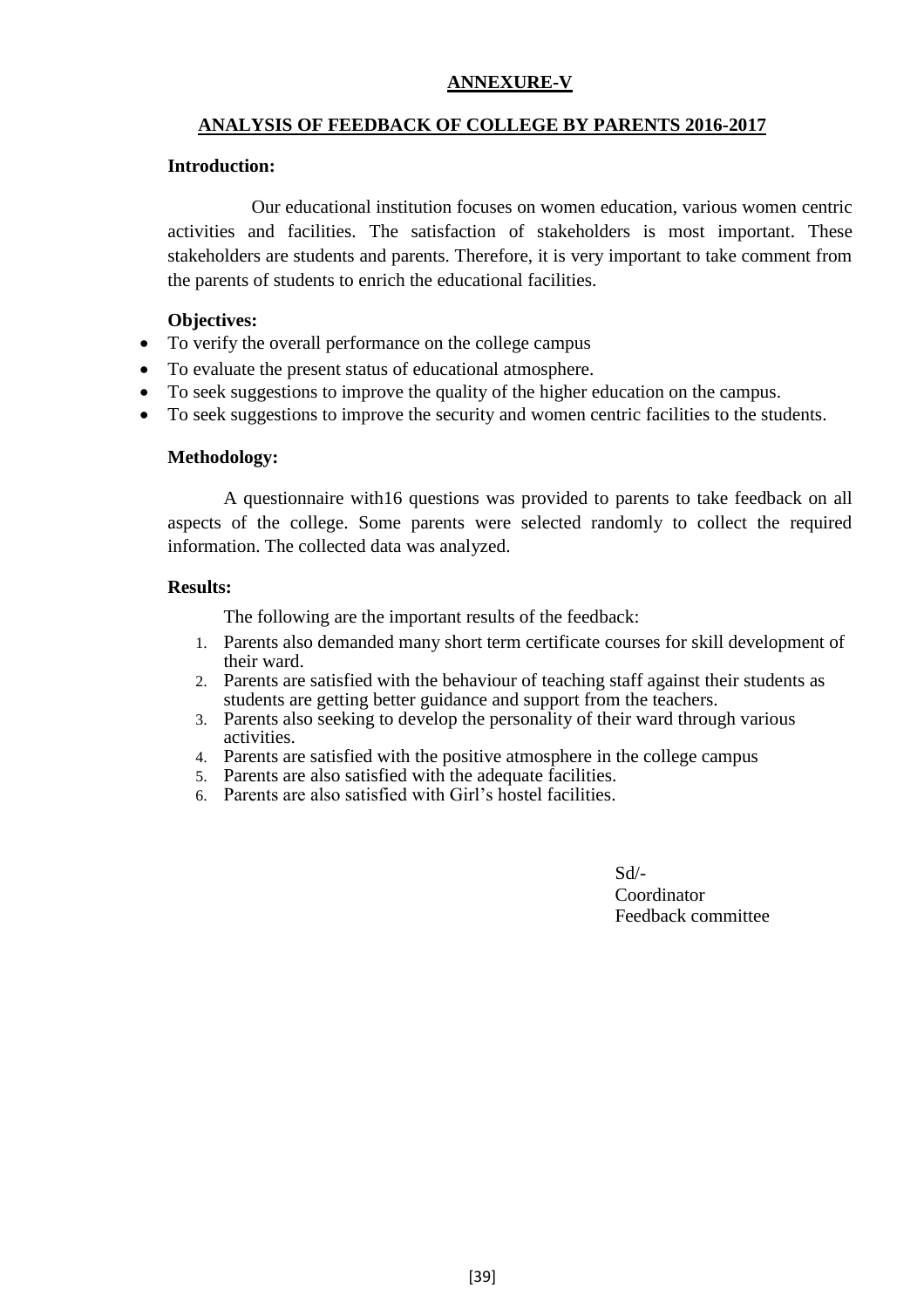#### **ANNEXURE - VI ANALYSIS OF FEEDBACK OF ALUMNI 2016-2017**

#### **Introduction:**

Alumni are an institution's most loyal supporters; they also have fund raising prospects. They generate invaluable word-of-mouth marketing among their social and professional networks. By engaging alumni, an institution can continue to benefit from their skills and experience. Alumni are great role models for current students and are often well placed to offer practical support to students as they start their careers. Alumni are often in the position to engage the expertise of the institution in their professional lives. Alumni are Institution's international ambassadors. They take their knowledge of your institution to their hometowns and countries and into their professional and social networks. Therefore, the alumni are the most important part of the institution administration as it provides services to students, parents, and teachers. To improve the quality of education, the process of feedback is essential. The feedback of institution has been taken from alumni in this line.

#### **Objectives:**

- 1) To evaluate the present status of quality of education in the college; so that the suggestions can be incorporated for the development of the college.
- 2) To seek the stakeholder's opinion about college.
- 3) To seek the present view of institution in the alumni perspectives.

#### **Methodology:**

Questionnaires with 11 questions were delivered to alumni in alumni meet for seeking suggestions. Feedbacks on all aspects of the college were taken from them. The Students from the faculty of Arts, Commerce, Computer Studies and B. Voc. final year students were selected randomly to collect the feedback. The collected data was classified and analyzed.

#### **Suggestions:**

The following are the important suggestion on the feedback:

- Alumni suggested that the exclusive college website should be developed for getting updated knowledge and communication.
- Alumni suggested that the internal exams should take online through college website.
- Alumni suggested that a social network group should be formed, for getting connected.
- Gym, Yoga facilities to be opened on commercial basis for physical fitness.
- Alumni Association annual celebration on the campus to be initiated.
- Inter-disciplinary research be undertaken.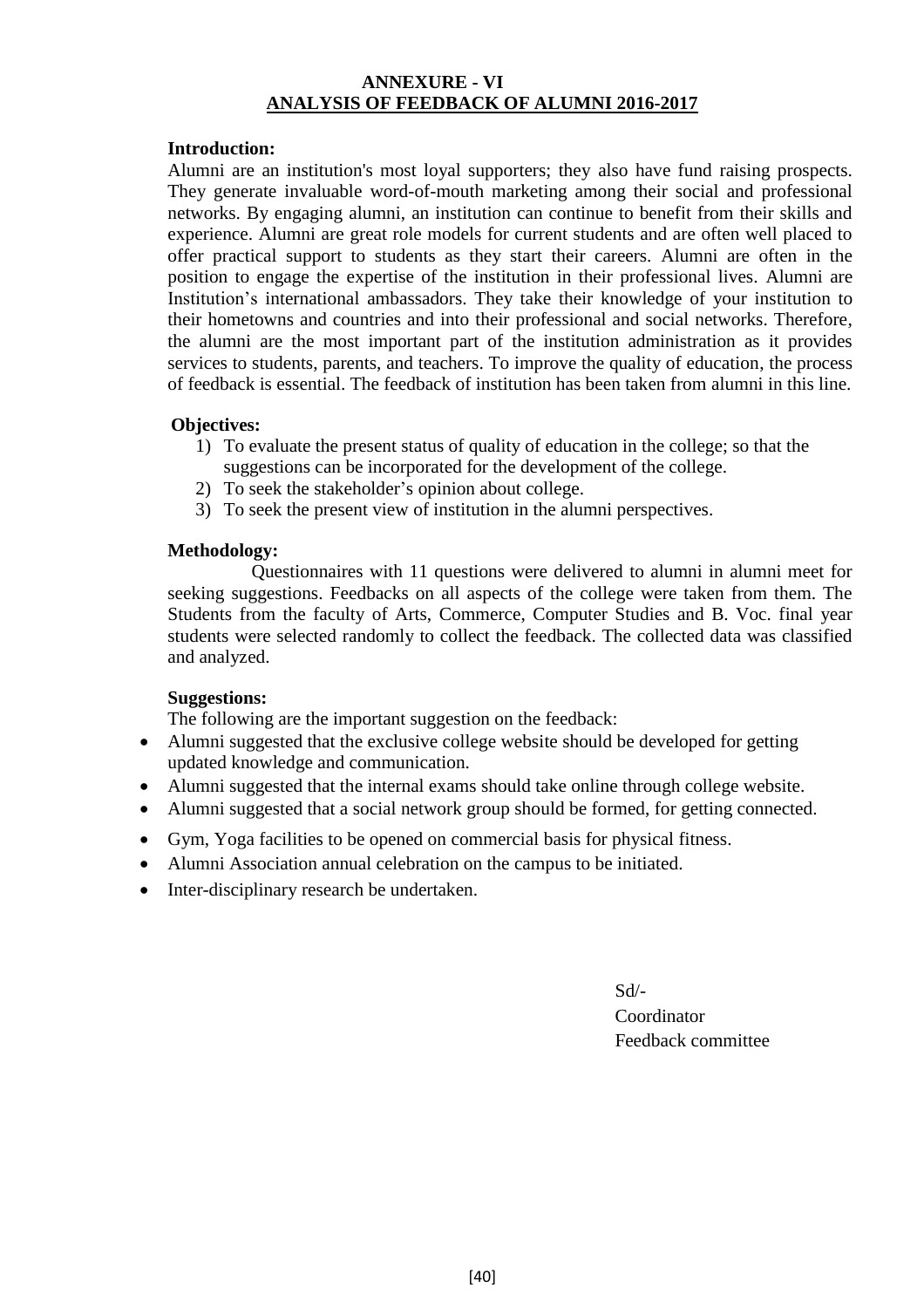#### **ANNEXURE-VII**

#### **ANALYSIS OF FEEDBACK OF EMPLOYERS 2016-2017**

#### **Introduction:**

**T**he management play an important role to run the smooth functioning of the institutional activities. They always supports and encourage the staff for better controlling and coordinating the academic and administrative activities.

Department of IQAC taken the feedback from employers by providing a questioner with 20 questions related with academic and administrative perspectives. This feedback data which was recovered from the employers was analyzed and used for internal quality improvement.

#### **Objectives:**

- 1) To collect the valuable directions for improvement of administration and academics.
- 2) To collect the valuable data for internal assessment.
- 1) To maintain and develop the administrative discipline and control.

#### **Findings:**

The following are the important findings of the study:

- 1) As a result of feedback employers suggested to build barricading and gates for security and the action was taken immediately by constructing barricades and gates with CCTV.
- 2) Employers also suggested the need of a furnished seminar hall.
- 3) Employers also recommended to enrich the institutional library.
- 4) Employers are happy with the seating arrangements done by the institution within the campus area.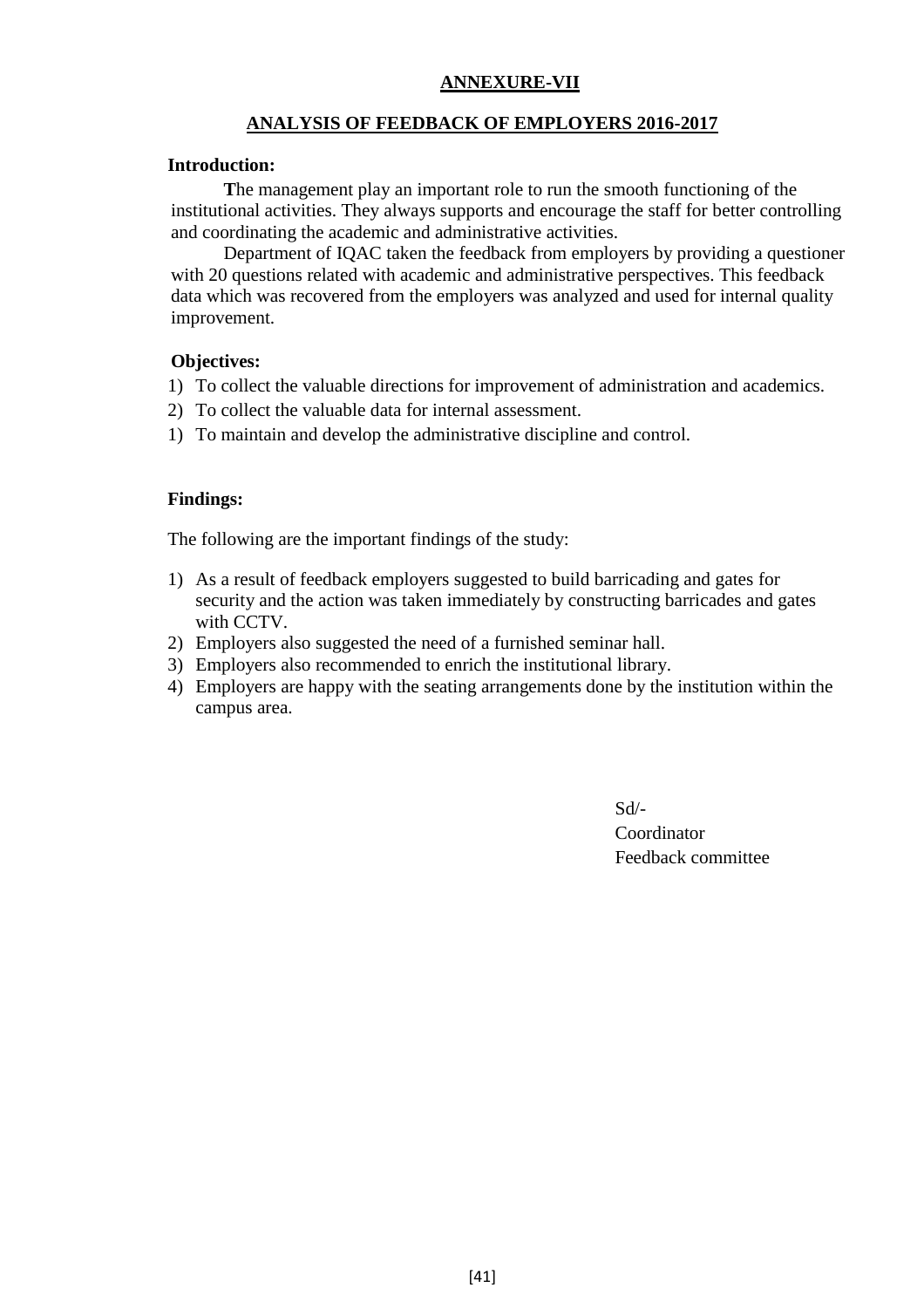#### **ANNEXURE-VIII**

#### **ANALYSIS OF FEED-BACK OF TEACHERS BY STUDENTS 2016-2017**

#### **Introduction:**

The teachers should instil more than mere teaching. The famous quotation implies that 'the mediocre teacher tells, the good teacher explains, the superior teacher demonstrates and the great teacher inspires'. The teacher with unimpeachable integrity of character, qualities of leadership, environmental awareness and acquaintance with the day to day development in the chosen discipline becomes a source of inspiration, mentor and model for students. The teachers in general should have a strong ethical commitment. The assessment of the teacher should be concerned with the major attributes to the professional and institutional aspects. The analysis of feedback on teachers by students is based on ability attitude and subject related aspect, and overall impression of a teacher.

#### **The Objectives:**

The objectives of feedback of teachers by students are to find out general attitude related to performance and relative status of a teacher on Time Management, subject command, confidence, language & communication skills, use of teaching methods and aids, internal evaluation, interaction, class control, guidance, conduct as well as ability to inculcate crux issues in human character.

#### **Methodology:**

A questionnaire, comprising questions related to ability/attitude and questions related to subject, was provided to the students to take feedback on all aspects of the teacher. The B.A., B.com. and B.Sc. third year students were selected randomly to collect the required information. The collected data was classified according to each faculty. A five point scale – Excellent, Good, Average, Poor was used to evaluate the performance of a teacher.

#### **Findings:**

The following are the important findings of the feedback:

The analysis of feedback reveals that majority of the students' registered good, very good excellent remark. However, the specific suggestions are based on the overall performance of a particular teacher are:

- 1) To use e-resources to make teaching advanced.
- 2) Use simple language to communicate properly.
- 3) Create friendly environment in the class with audio visual aids.
- 4) Teach slowly to make all the students understand.
- 5) Complete the syllabus with full focus on the content and co-related facets.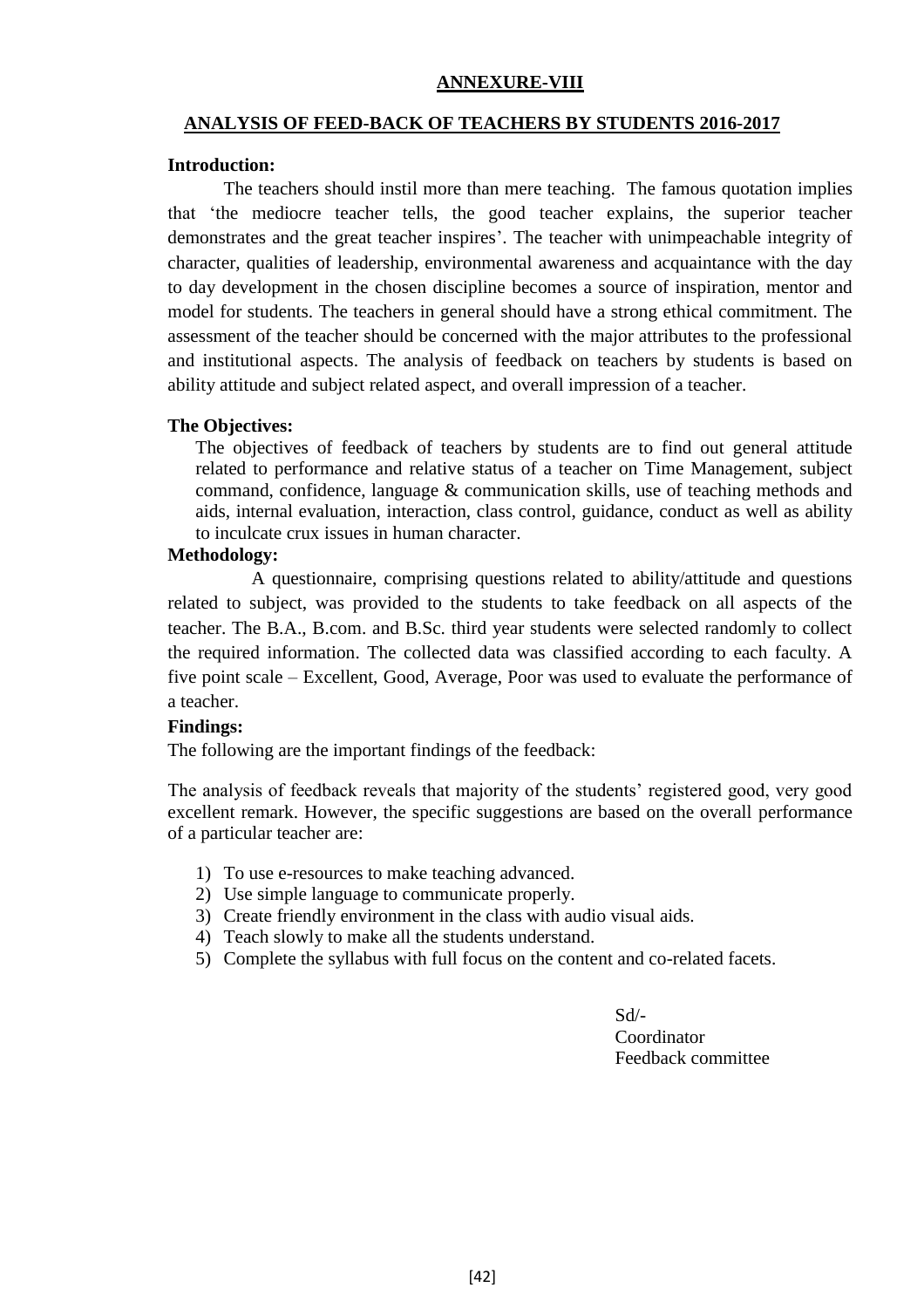#### **Best Practice** – **I**

#### **1. Title: College Refresher Course (CRC)**

#### 2. **Goals:**

- To make aware about new or changing rules, regulations, provisions about administration & academic activities.
- To give information of exams & changes in office management.
- To promote research, extension & consultancy activities among teachers.
- To impart innovative teaching techniques in teachers.
- $\bullet$  To introduce teachers with current trends  $\&$  latest information in their subjects.
- To give information about peer reviewed journals, e-journals, seminars & workshops.
- To acquaint non-teaching staff with new software & its usages.
- To update the knowledge of teaching  $\&$  non-teaching staff.

#### 3. **The Context:**

The college believes that the teachers are primary and basic source of information for students especially in our region. Students rely on them completely for knowledge. A teacher has to be updated for overall development of students. Therefore, the college organizes Refresher Course at the beginning of every academic year.

 The college also gives utmost importance to maintain the records of students carefully. So the non-teaching staff is also provided an opportunity to enhance their knowledge. A non teaching staff needs to know how to deal with students therefore they are given a training of soft skills. They are instructed hoe to keep the records sent to and received from the university.

#### **4. Practice** / **mechanism of organization and implementation:**

 This is the unique practice run exclusively in our college to enrich the knowledge of teaching and non teaching staff. The college has been organizing refresher course since June 1997. A committee has been formed under the chairmanship of principal to organize and implement the course. The course runs approximately for a week a coordinator has been appointed by the principal. He/she decides the timetable and schedule, invites the speakers, fixes the subjects etc. it starts at 10 am in the morning and ends 5 pm in the evening. It is divided in to two sessions mooring and afternoon. One session includes two resource persons, allotting each speaker 90 minutes. Coordinator also keeps record of attendance and distributes the certificates.

 The committee invites eminent and expert resource persons from various fields such as teaching, research, health, media, audit, computer, etc. the resource person delivers his/her speech on the given topic that helps to increase the knowledge of the audience.; the teachers absorbs new ideas and their doubts gets cleared as a result they encounter students with confidence and transfer their knowledge effectively.

#### **5. Evidence of success/ beneficiaries**

 Refresher course provides 49 teaching staff and 10 non-teaching staff in our college an opportunity to develop their personality. It is mandatory for all our staff as it is run exclusively for our staff, but staff from other colleges can also enroll if they want to.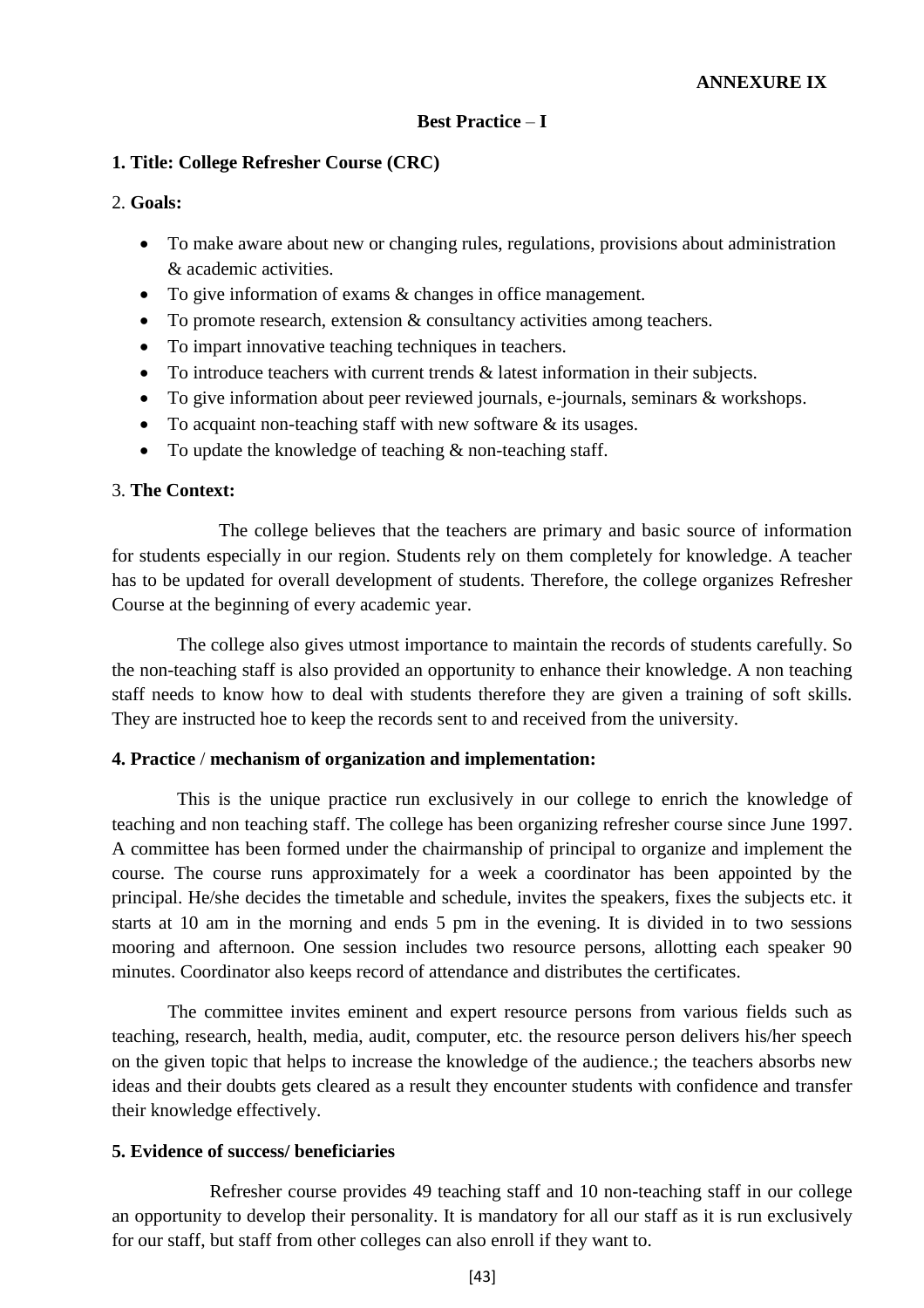It is observed that due to this course, our teaching staff is enabled and encouraged to deliver guest lectures on various new ideas in other colleges. It has also help teachers to publish their articles in journals; present their papers in conferences and publish chapters and books.

 The college refresher course has empowered the efficiency of non teaching staff. They are capable to operate new software and techniques introduced by the university to run smoothly the process of administration. They are able to complete online procedures of administration without any error.

## **6. Problems encountered & resources required:**

- The college refresher course does not have any financial assistance from UGC, Parent University, and State Government or from any other organization.
- It is difficult to get resource person available from nearby region.
- Parbhani city is not metro Politian or Cosmo Politian, therefore resource persons are not eager to come here.

# **7. Contact Details:**

- Name of the Principal: Dr Vasant Bhosale
- Name of the Institution: LSKJMM
- City: Parbhani
- $\bullet$  Pin code: 431401
- Accreditation Status: **'A' reaccredited**
- Phone Number: 02452 241234
- Website: www.nvmes.com
- Email: nutan-mcollege@rediffmail.com
- Mobile: 09423143837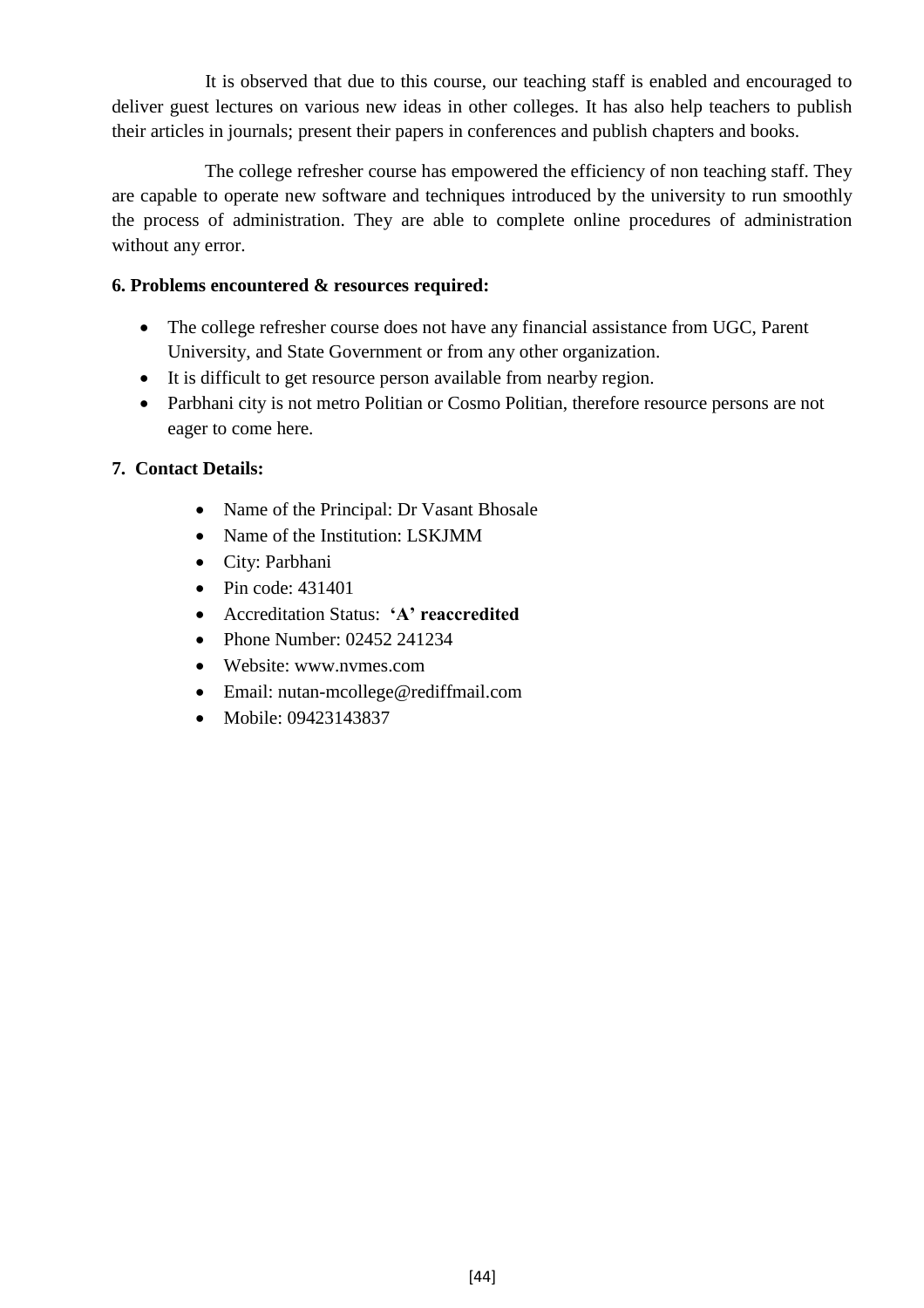# **BEST PRACTICE –II**

# **1. Title: - Bridge of Friendship (BOF)**

# **2. Goals:**

- To maintain equity among employees.
- To provide an opportunity to express the opinion of his her colleagues about him/her.
- To encourage other employees to seek inspiration from her\his work.
- To preserve memories and establish friendship bond with the employee forever.
- To glorify the contribution of the employee.
- To give a platform to the employee to reveal his thoughts about the institution, colleague, work experience, challenges faced & opportunities received.
- To register the suggestion given by the employee for the future development.
- To appreciate the contribution of the employee by the management.

# **3. Context:**

 Memories are the moments that last forever with us. The college takes initiatives to preserve the memories of the employee in the institution. The college intends to share sweet and beautiful memories of the employee with others. The college encourages employees to share emotions, feelings, thoughts and happiness of one another's. Therefore the college collects the information and keeps the record of the individual employee who is going to be retired. Bridge of Friendship is one of the media for the employees to discuss social issues through personal events and incidents. Bridge of Friendship is also useful to promote educational activities. Events and achievements even though at small scale on the part of the employee have to be appreciated and it does it well.

#### **4. Practice** / **mechanism of organization and implementation:**

 This is also the unique practice run exclusively in our college to enrich the knowledge of teaching and non teaching staff. The college has been publishing Bridge of Friendship magazine for a long time. A committee has been formed under the chairmanship of principal to organize and implement the process. A coordinator has been appointed. The coordinator is assisted by another teacher. They are given the responsibility to gather necessary data of the past of the employee who is going to be retired. Both of them together search photos, information of family background, experience, achievements, and awards of the employee.

They ask other employees to write article and maintain the record. The other employees get a chance to express personal opinion; they disclose the special moments they have spent together; they analyze the nature of the employee through poem or article; they throw light on the relationship between the employee and students. Thus vivid traits  $\&$  secrets of the character of the employee are opened.

 Thus the college cherishes the memories and the moments spent with the person who is going away in coming days and will take send off from us. This is our soft way to offer our best wishes for his/her future life.